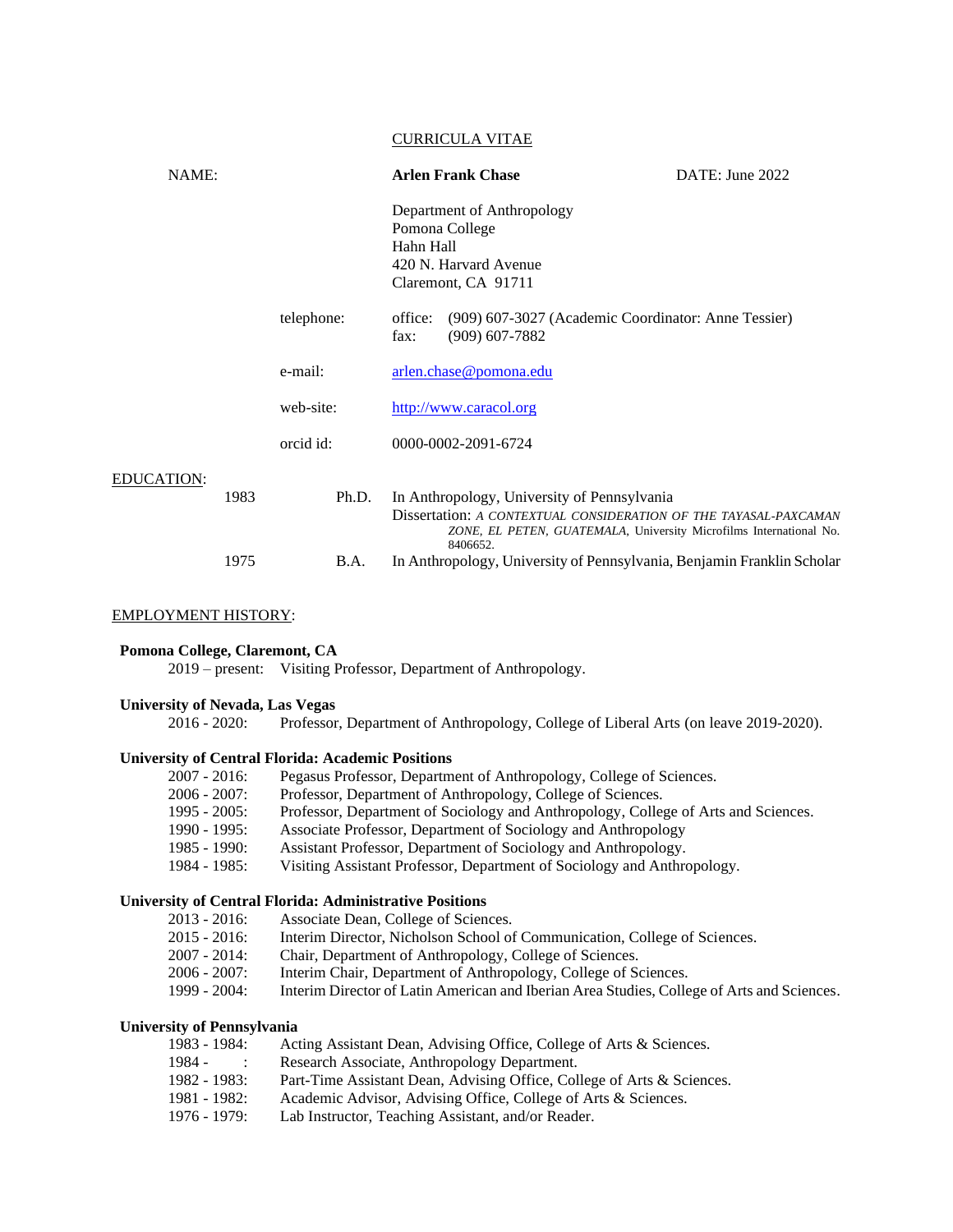| Curricula Vitae  | Arlen F. Chase<br>Page 2                                                                                  |  |
|------------------|-----------------------------------------------------------------------------------------------------------|--|
|                  |                                                                                                           |  |
| HONORS:          |                                                                                                           |  |
| 2021-2024        | <b>Avery Fellow</b> for Claremont Graduate College and Pomona.                                            |  |
| 2017             | Presenters Excellence Award: 15 Years (2003-2017), Belize Archaeology Symposium.                          |  |
| $2013 - 2015$    | Distinguished Lecturer for Sigma Xi (The Scientific Research Association).                                |  |
| $2012$ - present | Fellow in the American Association for the Advancement of Science.                                        |  |
| 2012             | Grand Marshal, Key West Fantasy Fest (Theme: Maya Apocalypse).                                            |  |
| 2010             | <b>UCF Research Incentive Award</b> for excellence in research (awarded \$5,000 increase on base salary). |  |
| $2006 - 2008$    | Member, Board of Governors, State University System of Florida (Chair, ACFS [Advisory Council]            |  |
|                  | of Faculty Senates]).                                                                                     |  |
| 2007             | Inducted into Phi Kappa Phi honor society.                                                                |  |
| 2007             | Awarded the status of <b>Pegasus Professor</b> , UCF's highest faculty honor, for continued excellence in |  |
|                  | research, teaching, and service.                                                                          |  |
| $2003 - 2005$    | Member, <b>Board of Trustees</b> , University of Central Florida (Chair, UCF Faculty Senate).             |  |
| 2002             | <b>UCF Research Incentive Award</b> for excellence in research (\$5,000 increase on base salary).         |  |
| 2002             | UCF Teaching Incentive Program Award for teaching excellence (\$5,000 increase on base salary).           |  |
| 1998             | "Web Site Excellence - Anthropology" Award for www.caracol.org (see anthro.org/four1998.htm).             |  |
| 1995 - 2016      | <b>Co-Beneficiary</b> (with Diane Z. Chase) of the <b>Trevor Colbourn Endowment</b> (UCF).                |  |
| 1995             | <b>UCF Teaching Incentive Program Award</b> for teaching excellence (\$5,000 increase on base salary).    |  |
| 1991             | Samuel Kahn Distinguished Alumnus Award, Robert Louis Stevenson School, Pebble Beach, CA.                 |  |
| 1987             | Elected to "Quill" (University of Central Florida's literary society).                                    |  |
| 1985 - 1995      | Guest Curator, Orlando Museum of Art, Orlando, Florida                                                    |  |

# RESEARCH INTERESTS:

Anthropological Archaeology; Complexity, Urbanism, Coupled Human-Nature Dynamic; Remote Sensing (LiDAR); Sustainability; Ethics and Heritage; Archaeological Method and Theory; Contextual, Ceramic, and Settlement Analysis; Hieroglyphic Interpretation; Mesoamerica, Maya

# COURSES TAUGHT

| Department of Anthropology, Pomona College, Claremont        |                                          |
|--------------------------------------------------------------|------------------------------------------|
| Archaeological Field Methods                                 | (ANTH 110 [Spring 2020])                 |
| Archaeological Field Practicum                               | (ANTH 111 [Spring 2020])                 |
| Archaeological Laboratory Methods                            | (ANTH 112 [Spring 2020])                 |
| Archaeological Theory                                        | (ANTH 101 [Fall2019-2021;Spring2021,22]) |
| Maya Archaeology in Central Belize                           | (ANTH 199IPRO [Spring 2020])             |
| Mesoamerican Archaeology                                     | (ANTH 145 [Fall 2019, 2020, 2021])       |
| Collapse & Transformation: Archaeology of Complex Societies  | (ANTH 139 [Spring 2021, 2022])           |
| Department of Anthropology, University of Nevada, Las Vegas: |                                          |
| Archaeology of Mexico and Central America                    | (ANTH 440EX / 640 [Fall 2016, 2018])     |
| Archaeology of Complex Societies and Archaic States          | (ANTH 447 / 657 [Fall 2016])             |
| Archaeological Field Practicum                               | (ANTH 448B / 648B [Spring])              |
| Archaeological Laboratory Methods                            | (ANTH 449C / 649C [Spring])              |
| Archaeological Theory                                        | (ANTH 455 / 655 [Fall 2017, 2018])       |
| Current Problems in Archaeology (Maya)                       | (ANTH 751 [Fall 2017])                   |
| Department of Anthropology, University of Central Florida:   |                                          |
| Archaeology and the Rise of Human Culture                    | (ANT 2140)                               |
| Archaeological Method and Theory                             | (ANT 3115; ANG 6110)                     |
| *Mesoamerican Archaeology                                    | (ANT 3163)                               |
| *Maya Archaeology                                            | (ANT 3328; ANG 6168)                     |
| Seminar in Archaeological Explanation                        | (ANT 3930)                               |
| Advanced Archaeological Fieldwork                            | (ANT 4124; ANG 5822)                     |
| Seminar in Laboratory Analysis                               | (ANT 4180)                               |
| Practicum                                                    | (ANT 4941)                               |
| Maya Hieroglyphs                                             | (ANG 5167)                               |
| Problems in Maya Archaeology                                 | (ANG 5166)                               |
| Graduate Tutorials                                           | (ANG 5907, ANG 5917, ANG 5944)           |

\*also part of UCF's Latin American, Caribbean, and Latino Studies Program.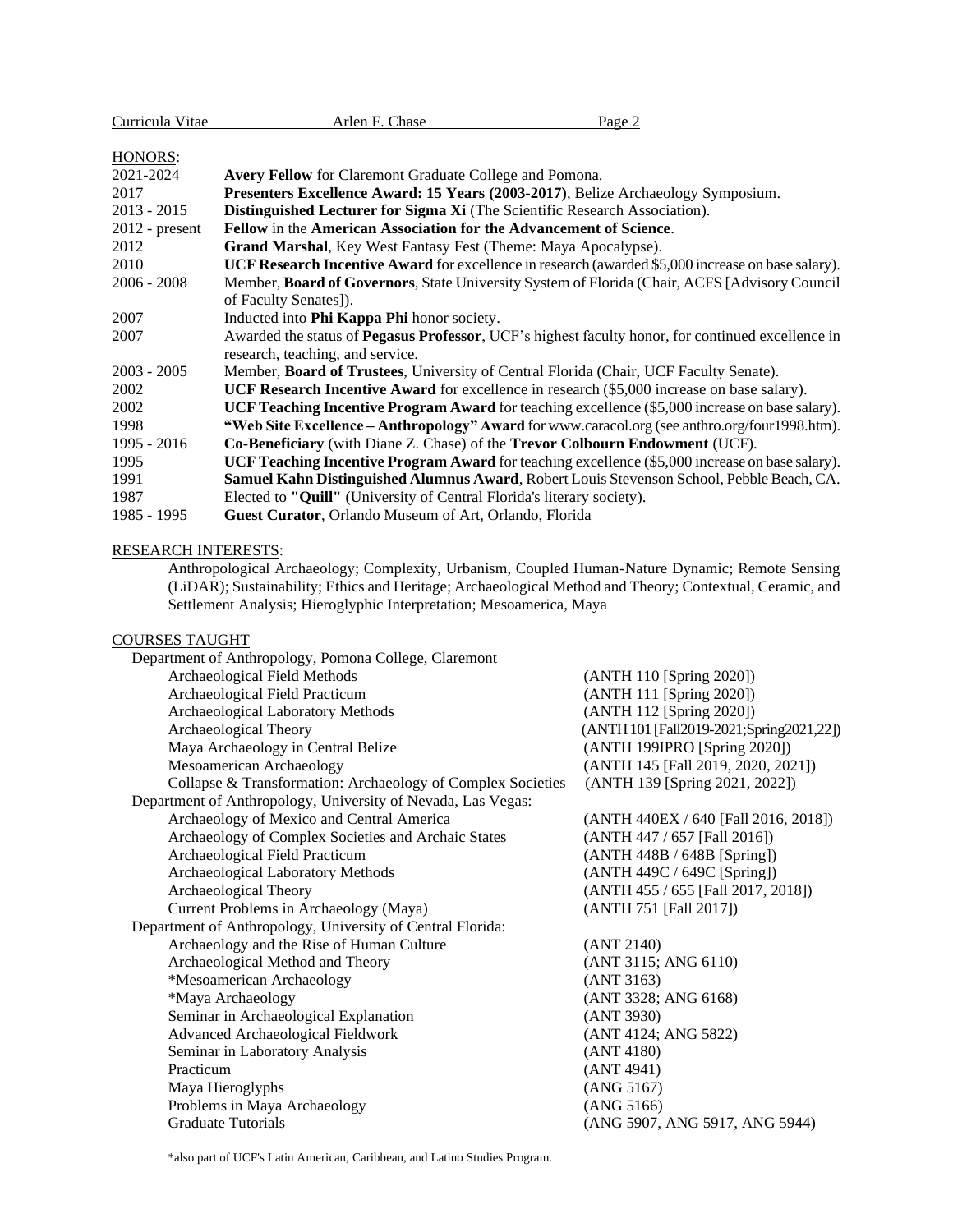#### RESEARCH-RELATED GRANTS AND FUNDING:

- 2021 (Sept-Aug): **Geraldine and Emory Ford Foundation** grant for archaeological research at Caracol, Belize, \$5,000 (with D.Z. Chase).
- 2020 (Sept-Aug): **Geraldine and Emory Ford Foundation** grant for archaeological research at Caracol, Belize, \$5,000 (with D.Z. Chase).
- 2020 (Dec): **Michael and Karen Stone Family Foundation** grant for archaeological research at Caracol, Belize, \$2,500 (with D.Z. Chase).
- 2020 (Sept-Aug): **Geraldine and Emory Ford Foundation** grant for archaeological research at Caracol, Belize, \$5,000 (with D.Z. Chase).
- 2019 (Sept-Aug): **Geraldine and Emory Ford Foundation** grant for archaeological research at Caracol, Belize, \$5,000 (with D.Z. Chase).
- 2018 2020: **Alphawood Foundation** grant for archaeological research at Caracol, Belize, \$129,477.00 (with D.Z. (Jan-May) Chase).
- 2018 (Sept-Aug): **Geraldine and Emory Ford Foundation** grant for archaeological research at Caracol, Belize, \$5,000 (with D.Z. Chase).
- 2017 (Aug-Aug): **Geraldine and Emory Ford Foundation** grant for archaeological research at Caracol, Belize, \$5,000 (with D.Z. Chase).
- 2016 (Aug-Aug): **Geraldine and Emory Ford Foundation** grant for archaeological research at Caracol, Belize, \$5,000 (with D.Z. Chase).
- 2015 2017: **Alphawood Foundation** grant for archaeological research at Caracol, Belize, \$111,982.56 (with D.Z. (Jan-May) Chase).
- 2015 (Aug-Aug): **Geraldine and Emory Ford Foundation** grant for archaeological research at Caracol, Belize, \$5,000 (with D.Z. Chase).
- 2014 (Aug-Aug): **Geraldine and Emory Ford Foundation** grant for archaeological research at Caracol, Belize, \$5,000 (with D.Z. Chase).
- 2013 (Aug-Aug): **Geraldine and Emory Ford Foundation** grant for archaeological research at Caracol, Belize, \$3,000 (with D.Z. Chase).
- 2012-2014: **Alphawood Foundation** grant for archaeological research at Caracol, Belize, \$105,271.36 (with D.Z. (Jan-May) Chase).
- 2012-2013: **Alphawood Foundation** grant for LiDAR in eastern Belize, \$360,265.00 (A.F. Chase, D.Z. Chase, (Apr-May) J.J. Awe, J.F. Weishampel, G. Iannone, H. Moyes, J. Yaeger, and M.K. Brown).
- 2012 (Oct-Oct): **Geraldine and Emory Ford Foundation** grant for archaeological research at Caracol, Belize, \$3,000 (with D.Z. Chase).
- 2012 (Jan-Dec): **Harrison** grant for archaeological research at Caracol, Belize, \$3,000 (with D.Z. Chase).
- 2011 (Sept-Sept):**Geraldine and Emory Ford Foundation** grant for archaeological research at Caracol, Belize, \$2,500 (with D.Z. Chase).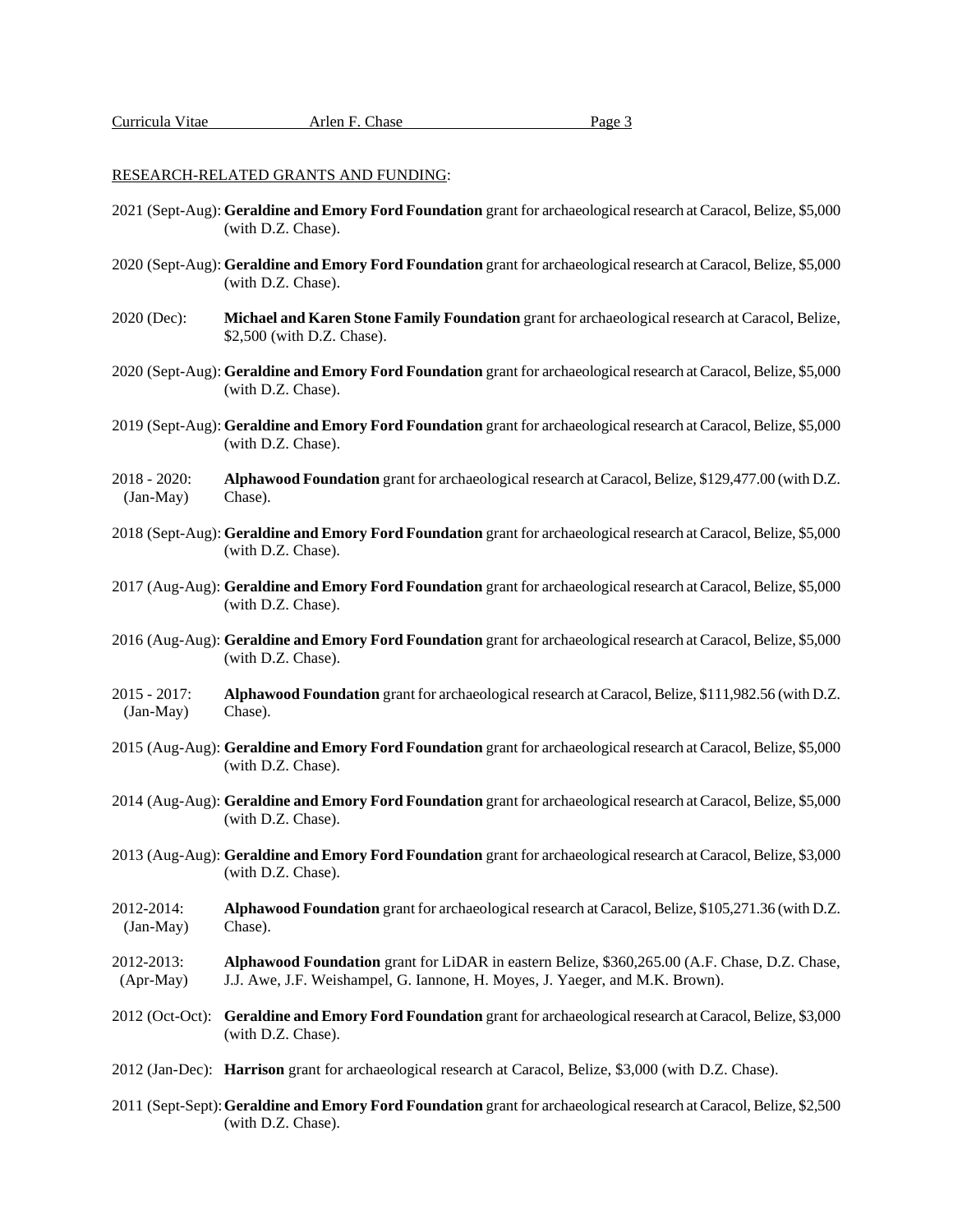RESEARCH-RELATED GRANTS AND FUNDING: (continued):

- 2011 (Jan-Dec): **Harrison** grant for archaeological research at Caracol, Belize, \$3,000 (with D.Z. Chase).
- 2010 (July-July): **Geraldine and Emory Ford Foundation** grant for archaeological research atCaracol, Belize, \$2,500 (with D.Z. Chase).
- 2010 (Jan-Dec): **Harrison** grant for archaeological research at Caracol, Belize, \$3,000 (with D.Z. Chase).
- 2009 2011: **Alphawood Foundation** grant for archaeological research at Caracol, Belize \$90,601.09 (with D.Z. (Jan-May) Chase).
- 2009 (July-July): **Geraldine and Emory Ford Foundation** grant for archaeological research at Caracol, Belize, \$2,500 (with D.Z. Chase).
- 2009 (Jan-Dec): **Harrison** grant for archaeological research at Caracol, Belize, \$5,000 (with D.Z. Chase).

2008 - 2011: **NASA Grant NNX08AM11G and the UCF-UF Space Research Initiative** for remote sensing of (June-May) ancient Maya land use features and tropical rainforest structure at Caracol, Belize, \$411,981 (Co-PI with John Weishampel [PI] and D.Z. Chase [Co-PI]).

- 2008 (July-July): **Geraldine and Emory Ford Foundation** grant for archaeological research at Caracol, Belize, \$7,500 (with D.Z. Chase).
- 2008 (Jan-Dec): **Harrison** grant for archaeological research at Caracol, Belize, \$7,000 (with D.Z. Chase).
- 2007 (Dec): **Lamsen** grant for a new laboratory building at Caracol, Belize, \$25,000 (with D.Z. Chase).
- 2007 (July-July): **Geraldine and Emory Ford Foundation** grant for archaeological research at Caracol, Belize, \$5,000 (with D.Z. Chase).
- 2007 (Jan-Dec): **Harrison** grant for archaeological research at Caracol, Belize, \$7,000 (with D.Z. Chase).
- 2006 (July-July): **Geraldine and Emory Ford Foundation** grant for archaeological research at Caracol, Belize, \$5,000 (with D.Z. Chase).
- 2006 (Jan-Dec): **Harrison** (formerly Ahau Foundation) grant for archaeological research at Caracol, Belize, \$7,000 (with D.Z. Chase).
- 2005 (Feb-Dec): **Stans Foundation** grant for archaeological research at Caracol, Belize, \$8,000 (with D.Z. Chase).
- 2005 (Jan-Dec): **University of New Mexico Foundation** (Ahau Foundation) grant for archaeological research at Caracol, Belize, \$5,000 (with D.Z. Chase).
- 2004 (May-Dec): **Glick Foundation** grant to establish the *Judy Glick Memorial Scholarship* for Belizean archaeology students, \$7,500 (with D.Z. Chase).
- 2004 (Feb-Dec): **Stans Foundation** grant for archaeological research at Caracol, Belize, \$8,000 (with D.Z. Chase).
- 2004 (Jan-Dec): **Ahau Foundation** grant for archaeological research at Caracol, Belize, \$5,000 (with D.Z. Chase).
- 2003 (Jan-Aug): **Stans Foundation** grant for archaeological research at Caracol, Belize, \$7,500 (with D.Z. Chase).
- 2003 (Jan-Dec): **Ahau Foundation** grant for archaeological research at Caracol, Belize, \$7,500 (with D.Z. Chase).
- 2002 (Jan-Aug): **Stans Foundation** grant for archaeological research at Caracol, Belize, \$7,500 (with D.Z. Chase).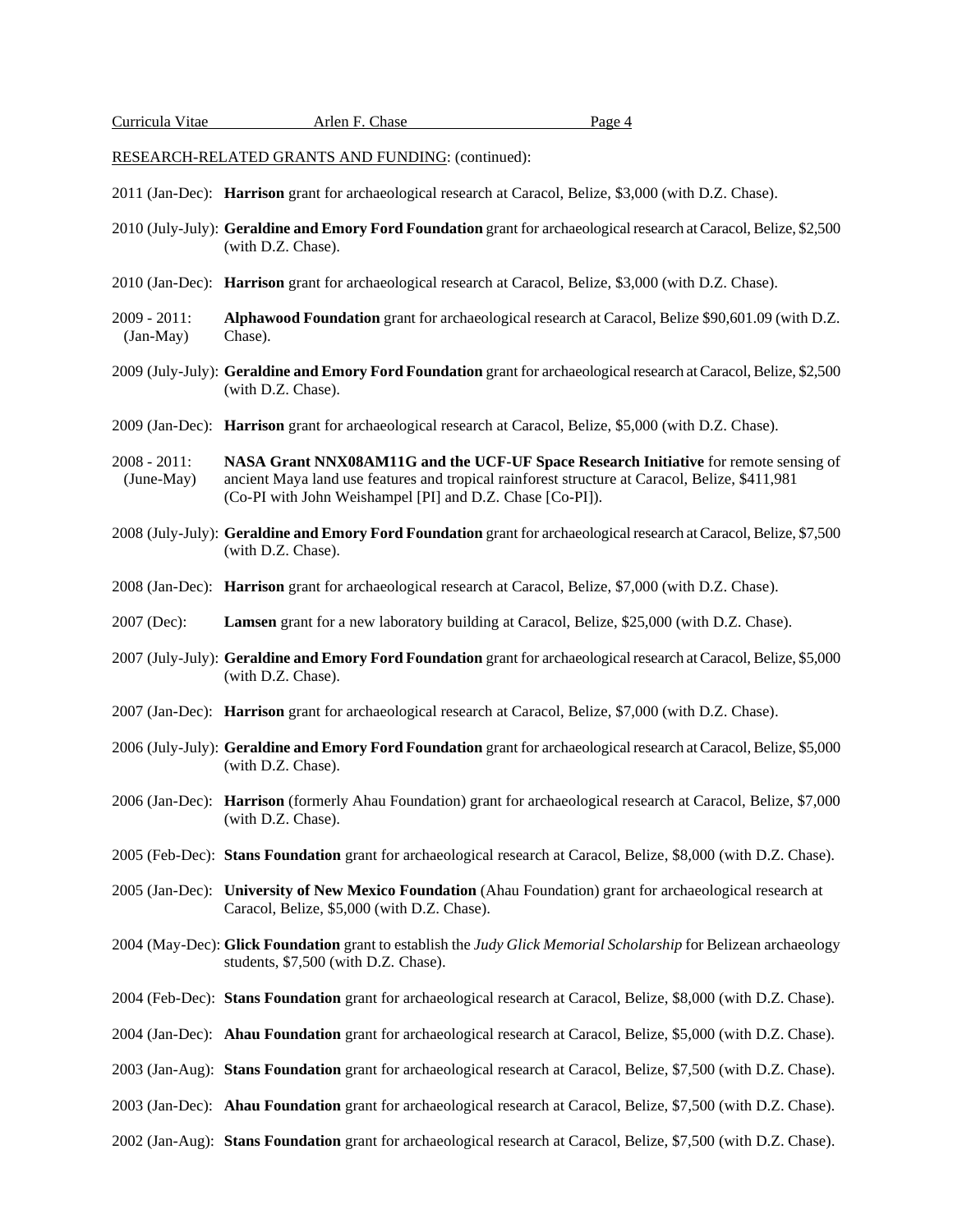RESEARCH-RELATED GRANTS AND FUNDING: (continued):

2002 (Jan-Aug): **Ahau Foundation** grant for archaeological research at Caracol, Belize, \$9,000 (with D.Z. Chase).

2001 - 2004: **National Science Foundation** Grant DBI-0115837 for an Isotope Ration Mass Spectrometer, (Sept-Aug) \$162,855 (with T. Dupras, J.D. Roth, D.Z. Chase, J. Waterman, and G. Worthy). An additional \$65,520 in internal UCF funds were provided as a match.

- 2001 (Jan-Aug): **Stans Foundation** grant for archaeological research at Caracol, Belize, \$7,500 (with D.Z. Chase).
- 2001 (Jan-Aug): **Ahau Foundation** grant for archaeological research at Caracol, Belize, \$6,000 (with D.Z. Chase).
- 2001 (Jan-Aug): Private Donation to the UCF Foundation (1184.013) for Caracol, \$2,300 (with D.Z. Chase).
- 2000 (Jan-Aug): **Stans Foundation** grant for archaeological research at Caracol, Belize, \$5,000 (with D.Z. Chase).
- 2000 (Jan-Aug): **Ahau Foundation** grant for archaeological research at Caracol, Belize, \$7,500 (with D.Z. Chase).
- 2000 (Jan-April): Private Donation of Funds to the UCF Foundation (1184.013) for Caracol, \$6,200 (with D.Z. Chase).
- 1999 (Jan-Aug): **Stans Foundation** grant for archaeological research at Caracol, Belize, \$5,000 (with D.Z. Chase).
- 1999 (Jan-Aug): **Ahau Foundation** grant for archaeological research at Caracol, Belize, \$7,500 (with D.Z. Chase).
- 1999 (Jan-April): Private Donation of Funds to the UCF Foundation (1184.013) for Caracol, \$2,800 (with D.Z. Chase).
- 1998 (Jan-Dec): **Stans Foundation** grant for archaeological research at Caracol, Belize, \$10,000 (with D.Z. Chase).
- 1998 (Jan-Aug): **Ahau Foundation** grant for archaeological research at Caracol, Belize, \$5,000 (with D.Z. Chase).
- 1998 (Jan-Aug): Private Donation of Funds to the UCF Foundation (1184.013) for archaeological research at Caracol, \$3,750 (with D.Z. Chase; includes \$950 from the J.I. Kislak Foundation towards a freezer).
- 1997 (Jan-Dec): Private Donation of Funds to the UCF Foundation (1184.013) for Caracol, \$9,350 (with D.Z. Chase)
- 1997 (Feb-May): **Foundation for the Advancement of Mesoamerican Studies, Inc.** grant (FAMSI No. 96014) for research at Caracol, Belize, \$9,012 (with D.Z. Chase).
- 1997 (Jan-Aug): **Stans Foundation** grant for archaeological research at Caracol, Belize, \$5,000 (with D.Z. Chase).
- 1996 (Jan-Dec): Private Donation to the UCF Foundation (1184.013) for Caracol, \$11,360 (with D.Z. Chase).
- 1996 (Jan-Dec): **Dart Foundation** grant for archaeological research at Caracol, Belize, \$10,000 (with D.Z. Chase).
- 1995 (Jan-Dec): Private Donation of Funds to the UCF Foundation (1184.013) for Caracol, \$6,675 (with D.Z. Chase).
- 1994 1996 **National Science Foundation** Grant No. SBR-9311773 for archaeological research at Caracol, (Jan-June): Belize, \$219,369 (with D.Z. Chase).
- 1994 (Jan-Dec): Private Donation to the UCF Foundation (1184.013) for Caracol, \$6,715 (with D.Z. Chase).
- 1993 (Jan-Dec): Private Donation to the UCF Foundation (78-9709-008) for Caracol, \$5,120 (with D. Chase).
- 1993 (Feb-June): **Government of Belize** grant for consolidation and archaeological research at Caracol,Belize,\$67,500 (with D.Z. Chase).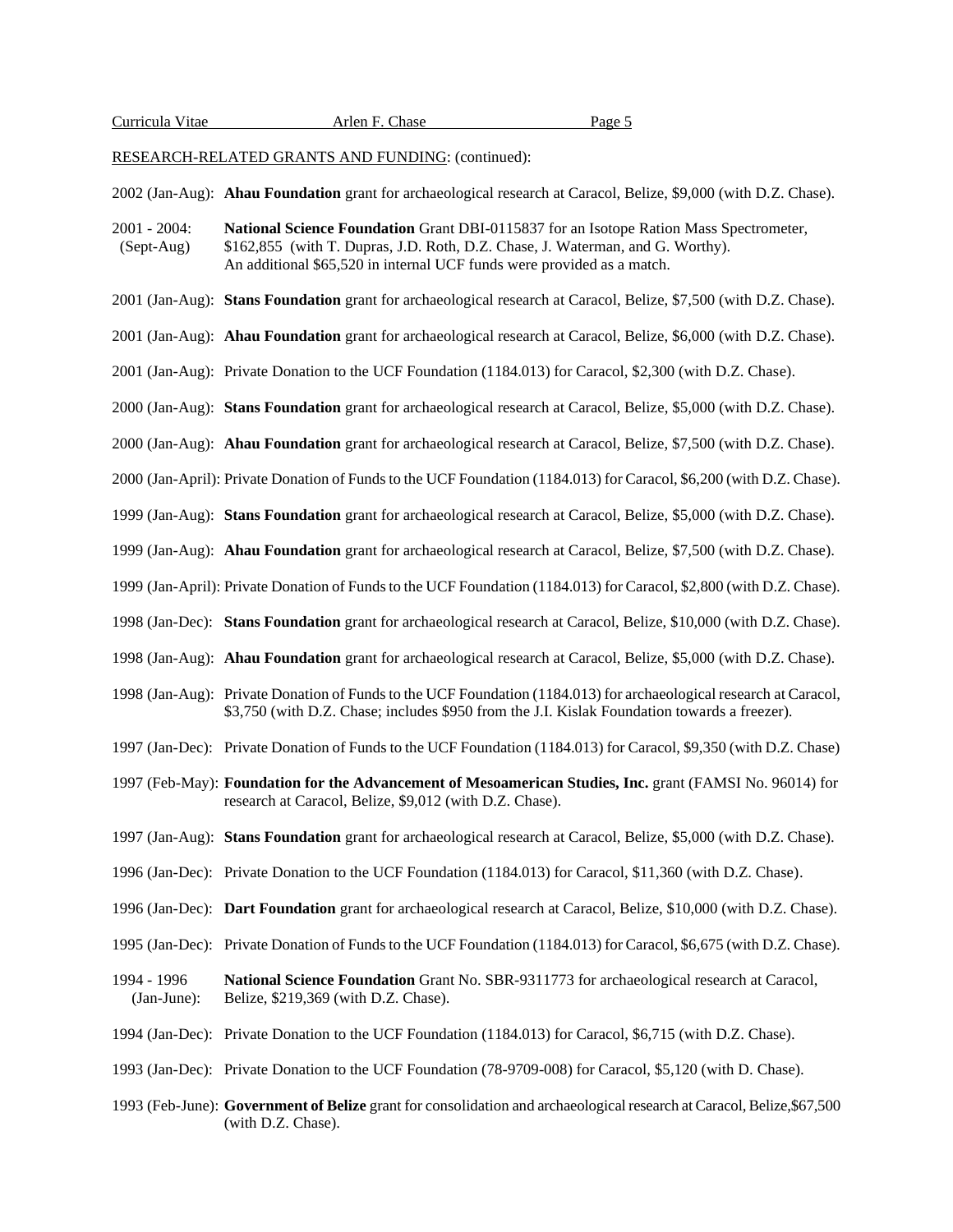RESEARCH-RELATED GRANTS AND FUNDING: (continued):

1992 (Jan-Dec): Private Donation to the UCF Foundation (78-9709-008) for Caracol, \$2,600 (with D. Chase).

- 1992 (Jan-Dec): **USAID/Government of Belize** grant for archaeological research and consolidation at Caracol,Belize, \$50,000 USAID, \$18,950 Belize; total = \$68,950 (with D.Z. Chase).
- 1991 (Jan-Dec): Private Donation to the UCF Foundation (78-9709-008) for Caracol, \$3,250 (with D. Chase).
- 1991 (Jan-Dec): **USAID /Government of Belize** grant for archaeological research and consolidation at Caracol, Belize, \$130,000 USAID, \$37,500 Belize; total = \$167,500 (with D.Z. Chase).
- 1990 (Jan-Dec): Private Donation to the UCF Foundation (78-9709-008) for Caracol, \$4,486 (with D. Chase).
- 1989 1990 **USAID / Government of Belize** grant for archaeological research and consolidation, \$310,000 AID, (Jan-Dec): \$86,400 Belize; total = \$396,400 (with D.Z. Chase).
- 1989 (Jan-Dec): **Harry Frank Guggenheim Foundation** grant for archaeological research at Caracol, Belize, \$20,109 (with D.Z. Chase).
- 1989 (Jan-July): Private Donation to the UCF Foundation (78-9709-008) for Caracol, \$5,400 (with D. Chase).
- 1988 (Jan-Dec): Private Donation to the UCF Foundation (78-9709-008) for Caracol, \$9,121 (with D. Chase).
- 1988 (Jan-Dec): **Harry Frank Guggenheim Foundation** grant for archaeological research at Caracol, Belize, \$18,856 (with D.Z. Chase).
- 1987 1988: **Institute of Maya Studies** (Miami) grant for archaeological research at Caracol, Belize, \$2,525 (with D.Z. Chase).
- 1987 1988: Project Advisor for **National Science Foundation** Grant No. BNS-8619996 for dissertation research by Susan Jaeger at Caracol, Belize, \$10,000 (with D. Freidel).
- 1987 (Feb-May): Private Donation of Funds to the UCF Foundation (78-9798-000) for Caracol, Belize \$25,245 (with D. Chase).
- 1986 (Jan-June): Private Donation of Funds to the UCF Foundation (11-84-802) for archaeological research at Caracol, Belize, \$70,100 (with D.Z. Chase).
- 1985 (May-Aug):**National Science Foundation** Grant No. BNS-8509304 for archaeological research at Santa Rita Corozal, Belize, \$64,110 (with D.Z. Chase).
- 1985 (Jan-April): Private Donation of Funds to the UCF Foundation (21-1184-004) for archaeological research at Caracol, Belize, \$78,080 (with D.Z. Chase).
- 1984 (April-Aug): **National Science Foundation** Grant No. BNS-8318531 for archaeological research at Santa Rita Corozal, Belize, \$64,357 (with D.Z. Chase).
- 1984 (April-Aug): Dean's grant from The College of The University of Pennsylvania to involve undergraduates in research at Santa Rita Corozal, \$3,000 (with D.Z. Chase).
- 1983 (April-July): Funding from The University Museum of the University of Pennsylvania for analysis of the Tayasal-Paxcaman Zone pottery.
- 1981 (May-Aug):Funding from the Chair, Department of Anthropology of the University of Pennsylvania for analysis of Santa Rita Corozal archaeological materials in Belmopan, Belize.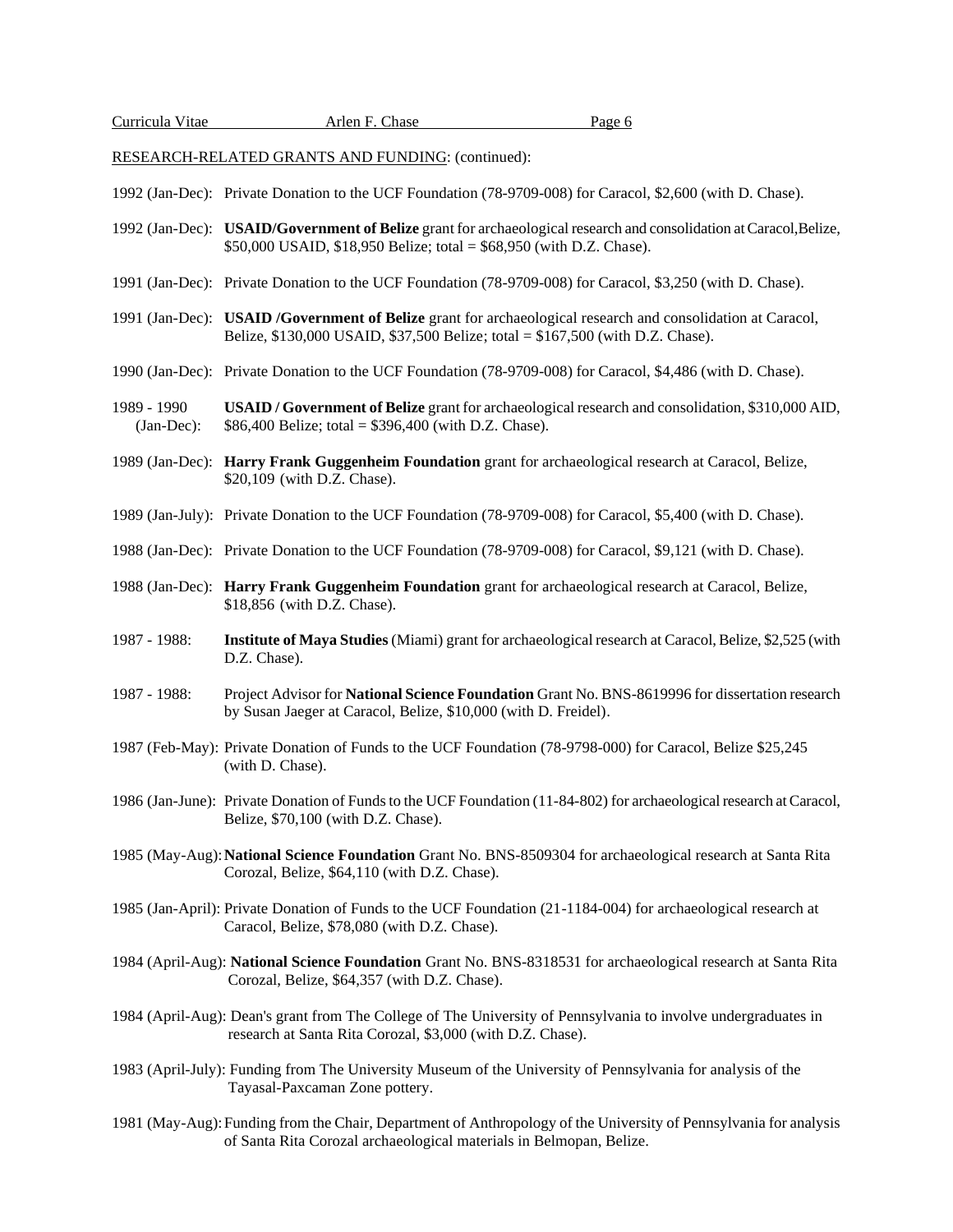RESEARCH-RELATED GRANTS AND FUNDING: (continued):

- 1980 (May-Aug):Funding from The University Museum of the University of Pennsylvania for excavations at Santa Rita, Belize.
- 1979 (Aug): Funding from the Department of Anthropology of the University of Pennsylvania for follow-up dissertation research in Guatemala.
- 1979 (May-Aug):Dean's grant from The College of the University of Pennsylvania for excavations at Santa Rita, Belize.
- 1979 (May): Funding from The University Museum of the University of Pennsylvania for shipping archaeological materials from Belize to The University Museum.
- 1978 (Aug): Funding from The University Museum of the University of Pennsylvania for archaeological reconaissance in Guatemala.
- 1977(Nov) Funding from the American Section of The University Museum for the post-field processing -1980(Jan): of the records of the 1971 Tayasal Project excavations.
- 1977 (May-Aug):Funding from the Department of Anthropology of the University of Pennsylvania for archaeological research in the Tayasal-Paxcaman Zone and analysis of 1971 Tayasal Project archaeological materials at Tikal, Guatemala.
- 1974 (May-Aug):Funding from the American Section of The University Museum for archaeological research in the Motagua Valley of Guatemala.
- 1973 (June-Aug):**National Science Foundation** Traineeship in Archaeology, University of Arizona Field School, Grasshopper Ruin, Arizona.

# TEACHING-RELATED GRANTS AND FUNDING:

| <b>Spring 2005:</b>            | Panel Leader Grant for FCTL Summer Institute, "Developing an International Research Project,"<br>\$200.                           |
|--------------------------------|-----------------------------------------------------------------------------------------------------------------------------------|
| <b>Spring 2004:</b>            | Facilitator Grant for FCTL Summer Institute, Latin American, Caribbean, and Latino Studies Group,<br>\$1,000.                     |
| <b>Spring 2003:</b>            | Faculty Development Grant for FCTL Summer Institute, Latin American Studies Group, \$1,000.                                       |
| Fall 2001:                     | Faculty Development Grant for FCTL training in multi-media computer classroom, \$500.                                             |
| Spring 2001:                   | Grant for Lyndsey Wood to undertake undergraduate research on ceramics (with D.Z. Chase), \$1,000.                                |
| Spring 2000:                   | Faculty Development Grant for FCTL Summer Institute as part of FLAC, \$1,000.                                                     |
| Fall 1999:                     | Faculty Development Grant for participation and training in distance-learning, \$5,000.                                           |
| Fall 1998:                     | CAS Dean's Initiative Grant to convert an existing class into one that is media-enhanced, \$500.                                  |
| $1978$ (Jan)<br>$-1981$ (Dec): | Partial Fellowship from Department of Anthropology of the University of Pennsylvania for<br>teaching assistance to John Witthoft. |
|                                | 1977 (Jan-May): Teaching Fellowship offered by the Department of Anthropology of the University of Pennsylvania<br>(declined).    |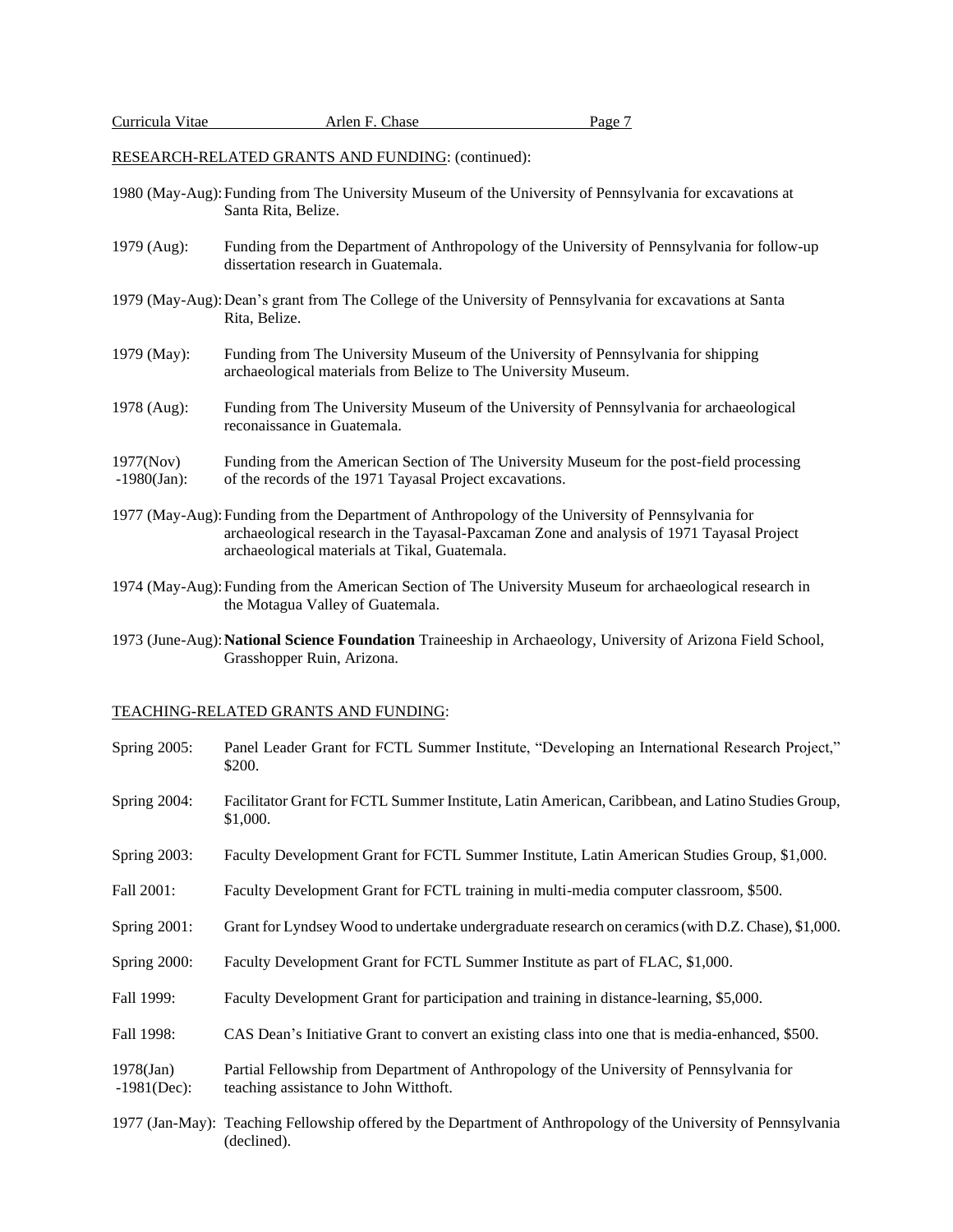# PUBLICATIONS:

# Books and Monographs:

| in prep.               | Arlen F. Chase and Diane Z. Chase, The Archaeological Ceramics of Caracol, Belize, monograph in<br>Maya Studies Series, University Press of Florida, Gainesville.                                                                                       |
|------------------------|---------------------------------------------------------------------------------------------------------------------------------------------------------------------------------------------------------------------------------------------------------|
| in prep.               | Adrian S.Z. Chase, Arlen F. Chase, and Diane Z. Chase, Editors, Ancient Mesoamerican Population<br>History: Demography, Social Complexity, and Change, University of Arizona Press, Tucson (for<br>2024).                                               |
| in draft               | Arlen F. Chase, Diane Z. Chase, and Adrian S.Z. Chase, Maya Archaeology: Reconstructing an<br>Ancient Civilization, contract signed and advance awarded, University of Oklahoma Press, Norman<br>(Summer 2022 final submission).                        |
| 2023                   | David A. Freidel, Arlen F. Chase, Anne S. Dowd, and Jerry Murdock, Editors, The Materialization of<br>Time in the Ancient Maya World: Mythic History and Ritual Order, University Press of Florida,<br>Gainesville (in press).                          |
| 2021                   | Chelsea Fisher and Arlen F. Chase, Editors, Maya Anthropological Anthropology. Printed Edition<br>of Special Issue Published in <i>Heritage</i> . MDPI Press, Basel, Switzerland, 274 pp. + vii.                                                        |
| 2021                   | Tsubasa Okoshi, Arlen F. Chase, Philippe Nondedeo, and M. Charlotte Arnauld, Editors, Maya<br>Kingship: Rupture and Transformation from Classic to Postclassic Times, University Press of Florida,<br>Gainesville, $449$ pp. + xix                      |
| 2017, 2020             | David A. Freidel, Arlen F. Chase, Anne Dowd, and Jerry Murdock, Editors, Maya E Groups:<br>Calendars, Astronomy, and Urbanism in the Early Lowlands, University Press of Florida, Gainesville,<br>597 pp. + xxv; hardback $-2017$ ; paperback $-2020$ . |
| 2014                   | Arlen F. Chase and Vernon L. Scarborough, Editors, The Resilience and Vulnerability of Ancient<br>Landscapes: Transforming Maya Archaeology through IHOPE, AP3A Paper 24 (1), American<br>Anthropological Association, Arlington, VA, 234 pp. + vi.     |
| 1994                   | Diane Z. Chase and Arlen F. Chase, Editors, Studies in the Archaeology of Caracol, Belize, Pre-<br>Columbian Art Research Institute Monograph 7, San Francisco, 193 pp. + vi.                                                                           |
| 1992,1994,2003<br>2013 | Diane Z. Chase and Arlen F. Chase, Editors, Mesoamerican Elites: An Archaeological Assessment,<br>University of Oklahoma Press, Norman, 375 pp. + xiv; hardback - June 1992; paperback - 1994,<br>2003, 2013.                                           |
| 1988                   | Diane Z. Chase and Arlen F. Chase, A Postclassic Perspective: Excavations at the Maya Site of Santa<br>Rita Corozal, Belize, Pre-Columbian Art Research Institute Monograph 4, San Francisco, 138 pp. + vi.                                             |
| 1987                   | Arlen F. Chase and Diane Z. Chase, Investigations at the Classic Maya City of Caracol, Belize: 1985-<br>1987, Pre-Columbian Art Research Institute Monograph 3, San Francisco, 121 pp. + vi.                                                            |
| 1985,2004,2014<br>2021 | Arlen F. Chase and Prudence M. Rice, Editors., The Lowland Maya Postclassic, University of Texas<br>Press, Austin, 352 pp. +viii; hardback - August 1985; paperback - 2004, 2014, 2021.                                                                 |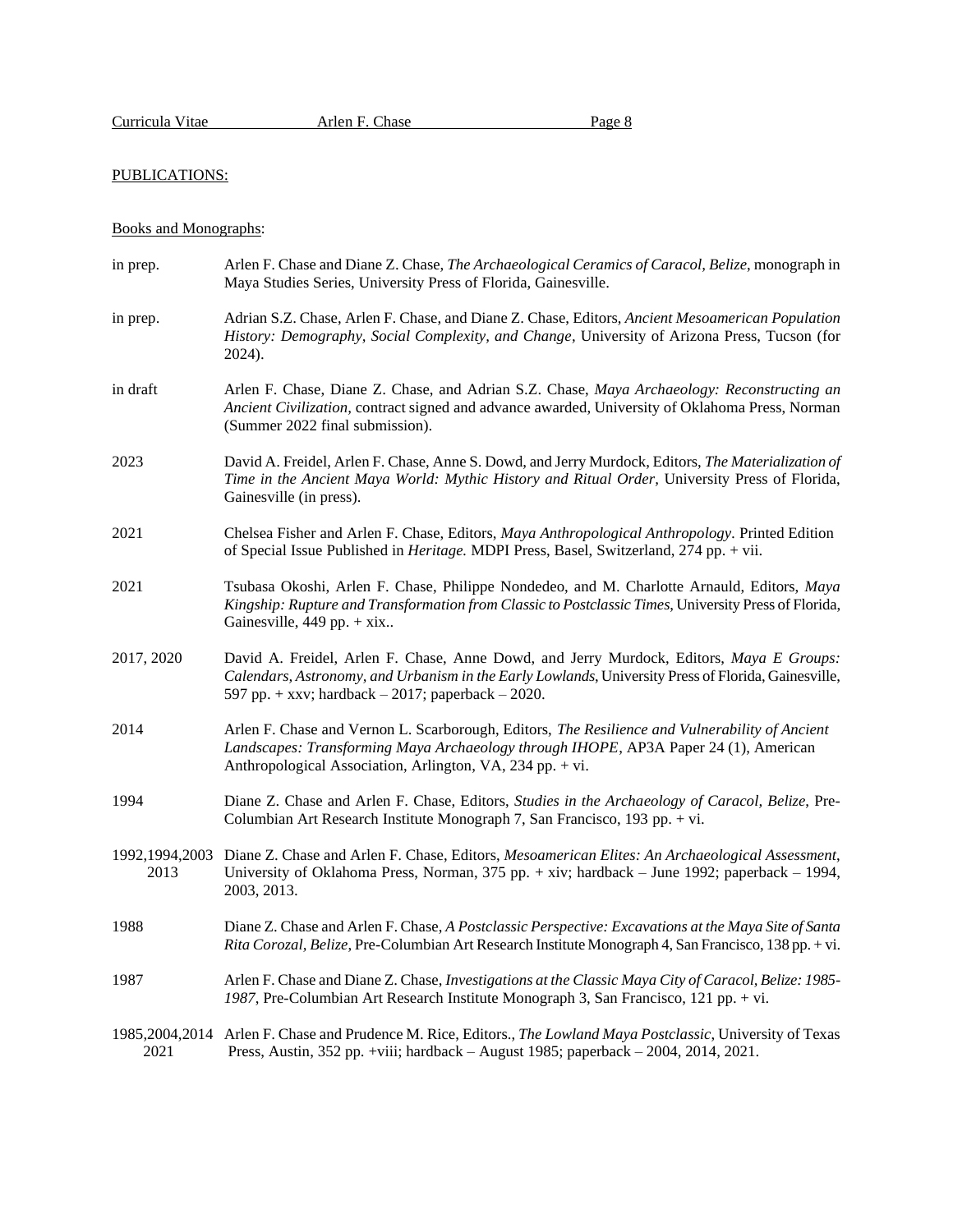Articles and Book Chapters:

- in prep Arlen F. Chase, Diane Z. Chase, Adrian S.Z. Chase, "Archaeological Population Studies in Mesoamerica." In *Ancient Mesoamerican Population History: Demography, Social Complexity, and Change,* edited by A.S.Z. Chase, Arlen F. Chase, and Diane Z. Chase. University of Arizona Press, Tucson (planned 2024).
- in prep Adrian S.Z. Chase, Arlen F. Chase, and Diane Z. Chase. "Population History for Caracol, Belize: Numbers, Complexity, and Urbanisms," In *Ancient Mesoamerican Population History: Demography, Social Complexity, and Change,* edited by A.S.Z. Chase, Arlen F. Chase, and Diane Z. Chase. University of Arizona Press, Tucson (planned 2024).
- review Amy E. Thompson, John P. Walden, Adrian S.Z. Chase, Scott R. Hutson, Damien B. Marken, Bernadette Cap, Eric C. Fries, M. Rodrigo Guzman Piedrasanta, Timothy S. Hare, Sherman W. Horn III, George J. Micheletti, Shane M. Montgomery, Jessica Munson, Heather Richards-Rissetto, Kyle Shaw-Muller, Traci Ardren, Jaime J. Awe, M. Kathryn Brown, Michael Callaghan, Claire E. Ebert, Anabel Ford, Rafael A. Guerra, Julie A. Hoggarth, Brigitte Kovacevich, John Moris, Holley Moyes, Terry G. Powis, Jason Yaeger, Brett A. Houk, Keith M. Prufer, Arlen F. Chase, and Diane Z. Chase, "Ancient Lowland Maya Neighborhoods: Average Nearest Neighbor Analysis and Kernel Density Models, Environments, and Urban Scale." *Plos ONE*.
- review Diane Z. Chase, Arlen F. Chase, and Adrian S.Z. Chase, "Economic and Socio-Political Change during the Classic and Terminal Classic Periods at Caracol, Belize," in Bernadette Cap and Rachel Horowitz, Eds., *Ancient Maya Embedded Economies,* University Press of Colorado, Louisville.
- review Arlen F. Chase and Diane Z. Chase, "Variability in the Early Maya Lowlands: Comparing the Preclassic at Caracol (Belize), Tayasal (Guatemala), and Santa Rita Corozal (Belize)," in F. Estrada-Belli and A. Runggaldier, Eds., *The Preclassic Maya: The Making of Lowland Civilization,* Routledge, New York.
- review Arlen F. Chase and Diane Z. Chase, "Scal,e and Political Integration in Ancient Maya Polities: Ideology, Frame Analysis, and Caracol, Belize," In M. Canuto and M. Lemoureux St-Hilaire, Eds., *Regimes of the Classic Maya: Towards an Archaeology of Political Communities*, Cambridge University Press,Cambridge.
- 2023 Arlen F. Chase, Anne S. Dowd, David A. Freidel, Jerry Murdock, "The Maya Materialization of Time: An Introduction." In D. Freidel, A. Chase, A. Dowd, and J. Murdock, Eds. *The Materialization of Time in the Ancient Maya World: Mythic History and Ritual Order,* University Press of Florida, Gainesville (in press).
- 2023 Diane Z. Chase and Arlen F. Chase, "The Materialization of Time in the Maya Archaeological Record: Examples from Caracol and Santa Rita Corozal, Belize." In D. Freidel, A. Chase, A. Dowd, and J. Murdock, Eds., *The Materialization of Time in the Ancient Maya World: Mythic History and Ritual Order,* University Press of Florida, Gainesville (in press).
- 2023 Arlen F. Chase, Diane Z. Chase, and Adrian S.Z. Chase, "A Decade Later: The Impact of Caracol LiDAR Surveys on Archaeological Interpretation in the Maya Area," in M. Canuto and F. Estrada-Belli, Eds. *Lowland Maya Settlement Patterns in the Age of Lidar.* Publication 74. Middle American Research Institute, New Orleans (in press, February).
- 2022 Lucas R.M. Johnson, Arlen F. Chase, and Diane Z. Chase, "An Interpretative Framework and Description of Ritualized Obsidian from Caracol, Belize." In Z. Hrubry, Ed. *Crafting Celestial Fire in Classic Mesoamerica: The Technologies of Ceremonial Chipped-Stone Production,* University Press of Colorado, Louisville (in press).
- 2022 Lucas R. M. Johnson, Lee Drake, Steven A. Brandt, Keith Prufer, and Arlen F. Chase, "Reproducibility and Validity of Portable ED-XRF Instruments: A Comparison of Spectral and Quantitative Results from Belizean and Ethiopian Obsidian," in *Advances in Portable X-ray Flourescence Spectrometry*, edited by B. Lee Drake and Brandi L. MacDonald, Royal Society of Chemistry, England. (in press, August)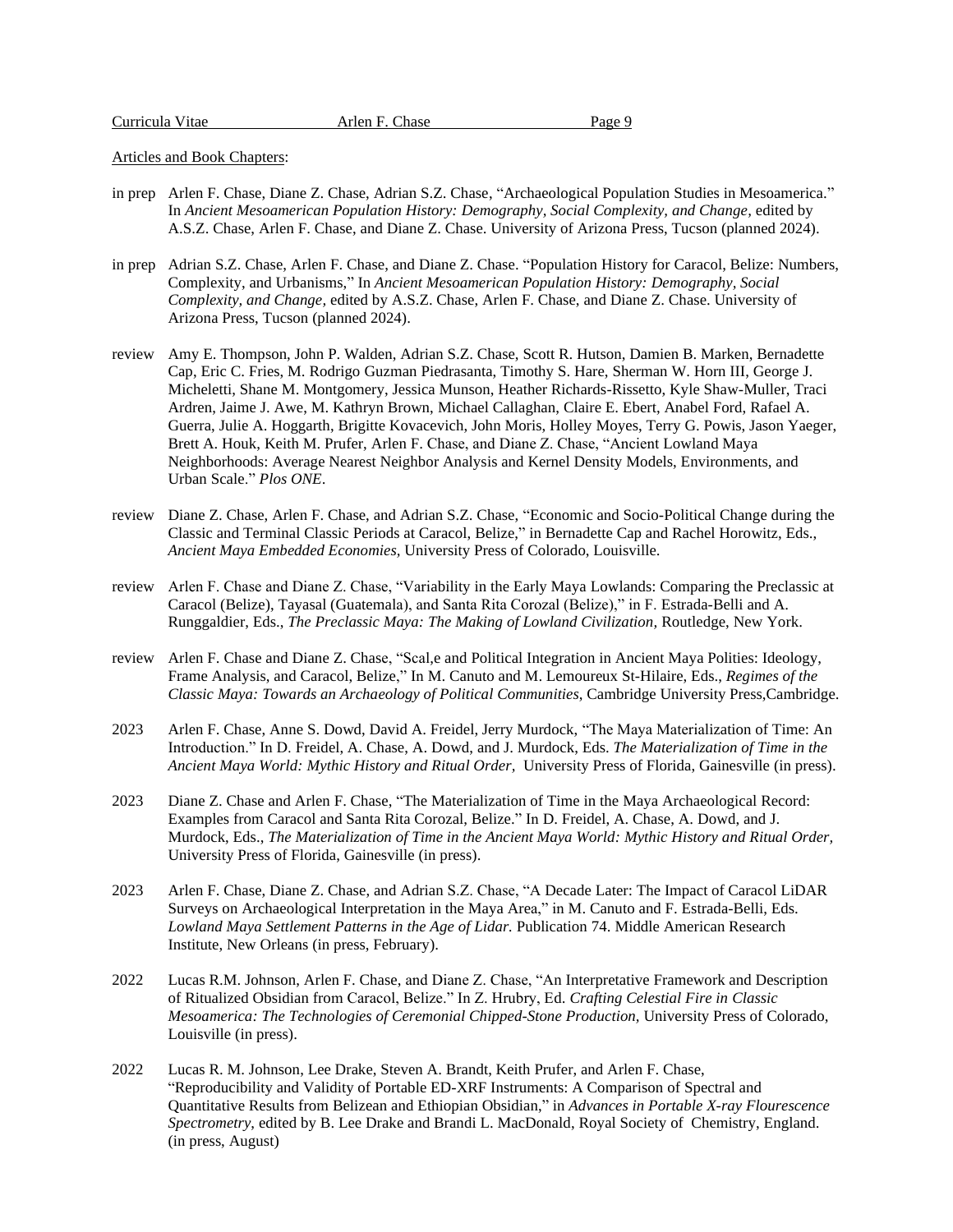- 2022 Arlen F. Chase, Diane Z. Chase, and Adrian S.Z. Chase "Caracol, Belize, and Tikal, Guatemala: Ancient Maya Human-Nature Relationships in their Sociopolitical Context," in J. Larmon, L. Lucero, and F. Valdez, Eds., *Sustainability and Water Management in the Maya World and Beyond*, pp. 143-170. University Press of Colorado, Louisville.
- 2021 Chelsea Fisher and Arlen F. Chase, "Leaving the Quiet Jungle Path: Introduction to Maya Anthropological Archaeology." *Heritage* 4: 979-984*.*
	- 2021 REPRINTED in: C. Fisher and A.F. Chase, Eds., *Maya Anthropological Archaeology*, pp. 1-6, MDPI Press, Zurich (Switzerland).
- 2021 Arlen F. Chase, "The Summer of 1972: Fifty Years Before Covid," in C. Mathew Saunders and Pamela Voelkel, Eds., *Maya Archaeology: Tales from the Field,* pp. 166-174. Precolumbia Mesoweb Press, San Francisco.
- 2021 Diane Z. Chase and Arlen F. Chase, "The Rupture of Classic Maya Divine Kingship from the Perspective of Postclassic Archaeology, Iconography, and Ethnohistory," In T. Okoshi, A.F. Chase, P. Nondedeo, and M.C. Arnauld, Eds., *Maya Kingship: Rupture and Transformation from Classic to Postclassic Times*, pp. 291-310. University Press of Florida, Gainesville.
- 2021 M. Charlotte Arnauld, Tsubasa Okoshi, Arlen F. Chase, and Philippe Nondedeo, "Changes in Maya Rulership at the End of the Classic Period: An Introduction" In T. Okoshi, A.F. Chase, P. Nondedeo, and M.C. Arnauld, Eds., *Maya Kingship: Rupture and Transformation from Classic to Postclassic Times*, pp. 1-17. University Press of Florida, Gainesville.
- 2021 Arlen F. Chase, M. Charlotte Arnauld, Diane Z. Chase, Philippe Nondedeo, and Tsubasa Okoshi, "The Rupture and Transformation of Maya Kingship: An Epilogue," In T. Okoshi, A.F. Chase, P. Nondedeo, and M.C. Arnauld, Eds., *Maya Kingship: Rupture and Transformation from Classic to Postclassic Times*, pp. 349-356. University Press of Florida, Gainesville.
- 2021 Arlen F. Chase and Diane Z. Chase, "The Transformation of Maya Rulership at Caracol, Belize," In T. Okoshi, A.F. Chase, P. Nondedeo, and M.C. Arnauld, Eds., *Maya Kingship: Rupture and Transformation from Classic to Postclassic Times*, pp. 224-245. University Press of Florida, Gainesville.
- 2020 John F. Haldon, Arlen F. Chase, Warren Eastwood, Martin Medina-Elizalde, Adam Izdebski, Francis Ludlow, Guy Middleton, Lee Mordechai, Jason Nesbitt, and B.L. Turner II, "Demystifying Collapse: Climate, Environment, and Social Agency in Pre-Modern Societies." *Millennium: Yearbook on the Culture and History of the First Millennium C.E.* 17(1): 1-33.
- 2020 Diane Z. Chase and Arlen F. Chase, "The Ancient Maya Economic Landscape of Caracol, Belize," in M. Masson, D. Freidel, and A. Demarest, Eds., *The Real Business of Ancient Maya Economies: From Farmers' Fields to Rulers' Realms*, pp. 132-148. University Press of Florida, Gainesville.
- 2020 Arlen F. Chase and Diane Z. Chase, "Life at the Edge of the Maya World: Late Classic Period Ceramics from Burials and Caches at Santa Rita Corozal, Belize." *Research Reports in Belizean Archaeology* 17: 33- 44.
- 2020 Jaime J. Awe, Jorge Can, Arlen F. Chase, and Diane Z. Chase, "Archaeological Investigations and Conservation at Santa Rita Corozal: Results of the 2012-2013 Belize Institute of Archaeology Project." *Research Reports in Belizean Archaeology* 17: 153-165.
- 2020 Arlen F. Chase and Diane Z. Chase, "The Materialization of Classic Period Maya Warfare: Caracol Stranger-Kings at Tikal," in T.W. Stanton and M.K. Brown, Eds., *A Forest of History: The Maya after the Emergence of Divine Kingship*, pp. 20-48. University Press of Colorado, Boulder.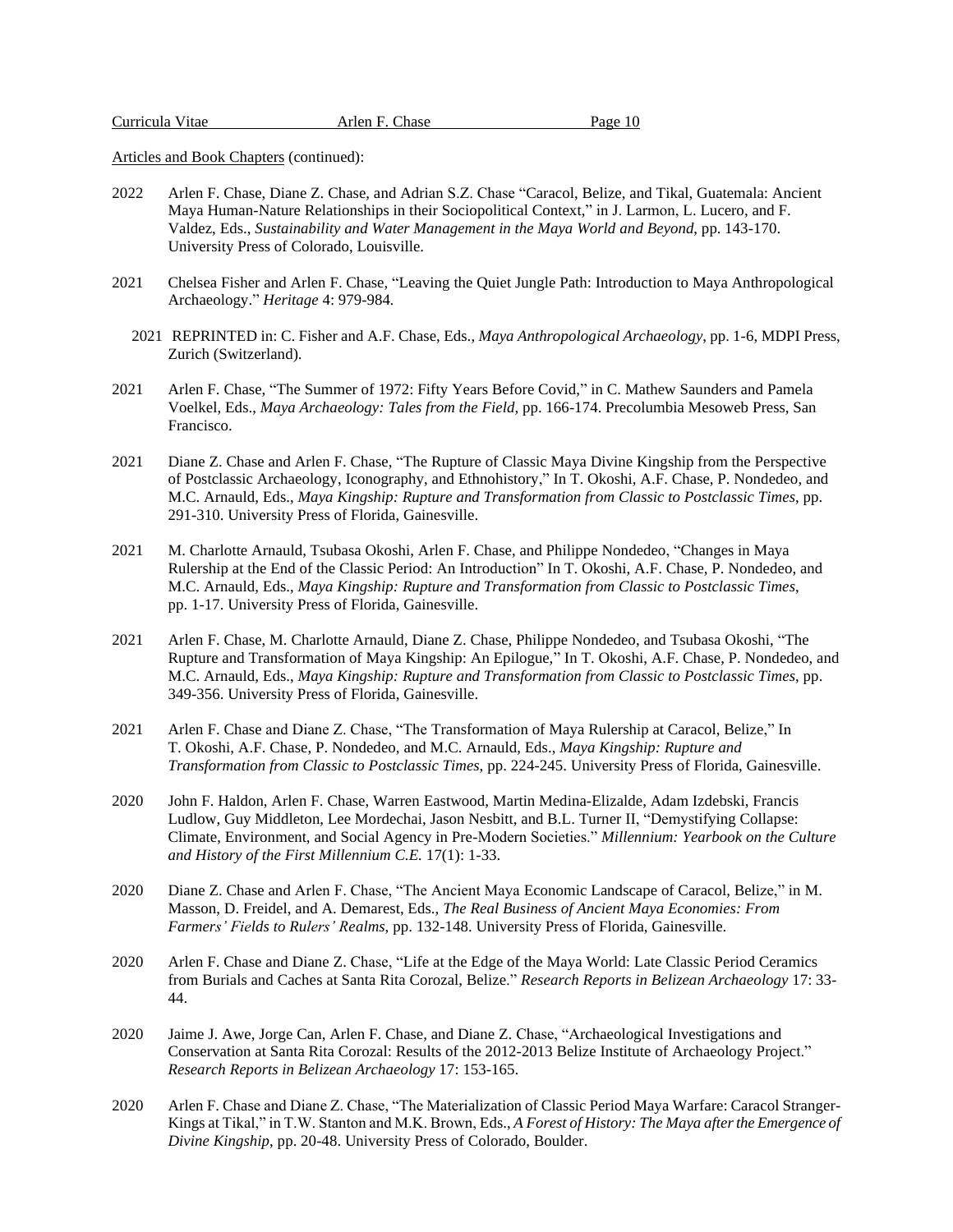- 2020 Arlen F. Chase, Diane Z. Chase, John M. Morris, Jaime J. Awe, and Adrian S.Z. Chase, "Archaeology and Heritage Management in the Maya Area: History and Practice at Caracol, Belize." *Heritage* 3(2): 436-456.
	- 2021 REPRINTED in: C. Fisher and A.F. Chase, Eds., *Maya Anthropological Archaeology*, pp. 53-73, MDPI Press, Zurich (Switzerland).
- 2020 Arlen F. Chase, Diane Z. Chase, and Adrian S.Z. Chase, "The Maya City of Caracol, Belize: The Integration of an Anthropogenic Landscape," In S. Hutson and T. Ardren, Eds., *The Maya World,* pp. 344- 363, Routledge Press, London.
- 2020 Arlen F. Chase, "Contextualizing the Archaeology of Pacbitun, Belize: An Epilogue," In T.G. Powis, S. Skaggs, and G.J. Micheletti, Eds. *An Archaeological Reconstruction of Ancient Maya Life at Pacbitun, Belize*, pp. 201-204*.* BAR International Series 2970. British Archaeological Reports (Archaeology of the Maya), Oxford, England.
- 2020 Arlen F. Chase and Diane Z. Chase, "Final Moments: Contextualizing On-Floor Archaeological Materials from Caracol, Belize." *Ancient Mesoamerica* 31(1): 77-87.
- 2020 Adrian S.Z. Chase, Diane Z. Chase, and Arlen F. Chase, "Ethics, New Colonialism, and Lidar Data: A Decade of Lidar in Maya Archaeology." *Journal of Computer Applications in Archaeology,* 3(1), pp. 51-62.
- 2020 Diane Z. Chase, Arlen F. Chase, and Adrian S.Z. Chase, "Caracol's Impact on the Landscape of the Classic Period Maya: Urbanism and Complex Interaction in a Tropical Environment," In B.A. Houk, B. Arroyo, and T.G. Powis, Eds., *Approaches to Monumental Landscapes of the Ancient Maya,* pp. 109-130. University Press of Florida, Gainesville.
- 2020 Arlen F. Chase and Diane Z. Chase, "Monumental Landscapes of the Maya: Cogitating on a Past Built Environment," In B.A. Houk, B. Arroyo, and T.G. Powis, Eds., *Approaches to Monumental Landscapes of the Ancient Maya,* pp. 335-348. University Press of Florida, Gainesville.
- 2019 Scott Heckbert, Christian Isendahl, Joel D. Gunn, Simon Brewer, Vernon L. Scarborough, Arlen F. Chase, Diane Z. Chase, Robert Costanza, Nicholas P. Dunning, Temothy Beach, Sheryl Luzzadder-Beach, David L. Lentz, and Paul Sinclair, "Growing the Ancient Maya Social-Ecological System from the Bottom Up," in C. Isendahl and D. Stump, Eds., *Handbook of Historical Ecology and Applied Archaeology*, pp. 302-322. Oxford University Press, Oxford (on line April 2016; DOI:10.1093/oxfordhb/9780199672691.013.30).
- 2019 Christophe Helmke, Arlen F. Chase, and Diane Z. Chase, "Another Look at Stela 2 of Caracol, Belize." *Mexicon* 41(4): 97-104.
- 2019 Arlen F. Chase and Diane Z. Chase, "Central Belize and the Development of Maya Archaeology: A Critical Assessment," *Research Reports in Belizean Archaeology* 16: 3-19.
- 2019 Arlen F. Chase and Diane Z. Chase, "El Origen del Mundo Maya: Las Raices Preclasicas." *Desperta Ferro - Arqueologia e Historia* 23: 12-17.
- 2018 John Haldon, Lee Mordechai, Timothy P. Newfield, Arlen F. Chase, Adam Izdebski, Piotr Guzowski, Inga Labuhn, and Neil Roberts, "History Meets Palaeoscience. Consilience and Collaboration in Studying Past Societal Responses to Environmental Change," *Proceedings of the National Academy of Sciences* 115(13): 3210-3218 (www.pnas.cgi/doi/10.1073/pnas.1716912115).
- 2018 Arlen F. Chase and Diane Z. Chase, Sampling and Timeframes: Contextualizing the Protoclassic and Early Classic Periods at Caracol, Belize," *Research Reports in Belizean Archaeology* 15: 3-15.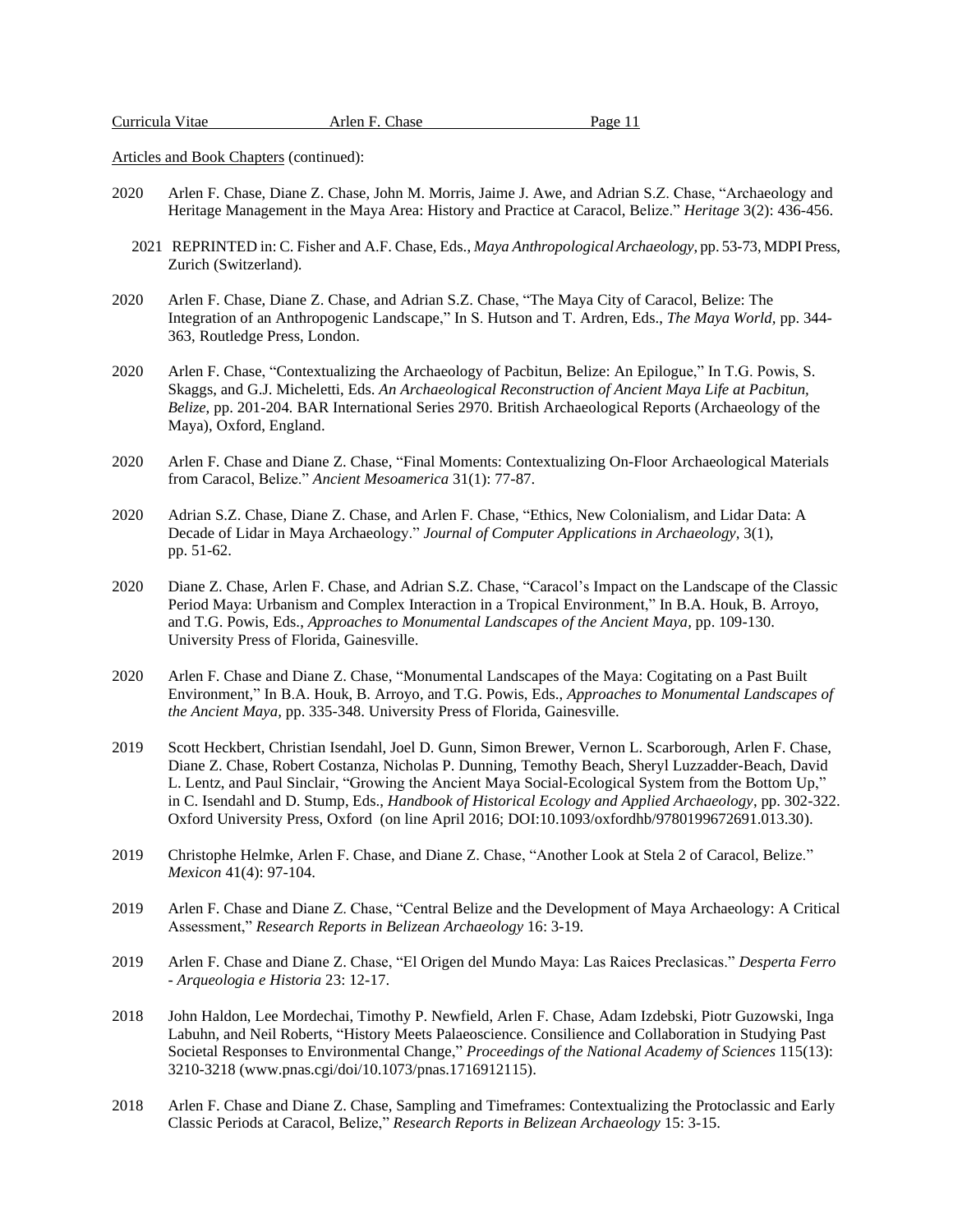- 2018 Max Seidita, Diane Z. Chase, and Arlen F. Chase, "Chetumal's Dragonglass: Postclassic Obsidian Production and Exchange in Santa Rita Corozal, Belize," *Research Reports in Belizean Archaeology* 15: 169-178.
- 2018 Adrian S.Z. Chase, Diane Z. Chase, and Arlen F. Chase, "Situating Preclassic Interments and Fire-Pits at Santa Rita Corozal, Belize," *Research Reports in Belizean Archaeology* 15: 159-167.
- 2017 Arlen F. Chase, Anne Dowd, and David A. Freidel, "The Distribution and Significance of E Groups: An Historical Background," in D. Freidel et al., Eds., *Maya E Groups: Calendars, Astronomy, and Urbanism in the Early Lowlands*, pp. 3-30. University of Florida Press, Gainesville.
- 2017 Arlen F. Chase and Diane Z. Chase. "E Groups and the Rise of Complexity in the Southeastern Maya Lowlands," in D. Freidel et al., Eds., *Maya E Groups: Calendars, Astronomy, and Urbanism in the Early Lowlands*, pp. 31-71. University of Florida Press, Gainesville.
- 2017 Arlen F. Chase and Diane Z. Chase, "Ancient Maya Architecture and Spatial Layouts: Contextualizing Caana at Caracol, Belize," *Research Reports in Belizean Archaeology* 14: 13-22.
- 2017 Diane Z. Chase and Arlen F. Chase, "Caracol, Belize and Changing Perceptions of Ancient Maya Society." *Journal of Archaeological Research* 25(3): 185-249. (DOI 10.1007/s10814-016-9101-z)
- 2017 Adrian S.Z. Chase, Diane Z. Chase, and Arlen F. Chase, "LiDAR for Archaeological Research and the Study of Historical Landscapes," in Nicola Masini and Francesco Soldovieri, Eds., *Sensing the Past: From Artifact to Historical Site,* pp. 89-100, Springer, New York.
- 2017 Arlen F. Chase and Diane Z. Chase, "Detection of Maya Ruins by LiDAR: Applications, Case Studies, and Issues," in Nicola Masini and Francesco Soldovieri, Eds., *Sensing the Past: From Artifact to Historical Site*, pp. 455-468, Springer, New York.
- 2017 Gunn, Joel D., Vernon L. Scarborough, William J. Folan, Christian Isendahl, Arlen F. Chase, Jeremy A. Sabloff, and Beniamino Volta, "A Distribution Analysis of the Central Maya Lowlands Ecoinformation Network: It's Rises, Falls, and Changes," *Ecology and Society* 22(1):20. doi.org/10.5751/ES-08931-220120
- 2016 Arlen F. Chase and Diane Z. Chase, "Urbanism and Anthropogenic Landscapes," *Annual Review of Anthropology* 45: 361-376 (online July 29, 2016; DOI: 10.1146/annurev-anthro-102215-095852).
- 2016 Arlen F. Chase, Kathryn Reese-Taylor, Juan Carlos Fernandez, and Diane Z. Chase, "Progression and Issues in the Mesoamerican Geospatial Revolution: An Introduction," *Advances in Archaeological Practice* 4(3): 219-231 (also served as Guest Editor for issue with Kathryn Reese-Taylor).
- 2016 Arlen F. Chase and Diane Z. Chase, "The Ancient Maya City: Anthropogenic Landscapes, Settlement Archaeology, and Caracol, Belize," *Research Reports in Belizean Archaeology* 13: 3-14.
- 2015 Arlen F. Chase, Diane Z. Chase, Richard Terry, Jacob M. Horlacher, and Adrian S.Z. Chase, "Markets Among the Ancient Maya: The Case of Caracol, Belize," in E. King, Ed., *The Ancient Maya Marketplace: The Archaeology of Transient Space*, pp. 226-250, University of Arizona, Press, Tucson.
- 2015 Arlen F. Chase and Diane Z. Chase, "The Domestic Economy of Caracol, Belize: Articulating with the Institutional Economy in an Ancient Maya Urban Setting," *Research Reports in Belizean Archaeology*  12: 15-23.
- 2015 Diane Z. Chase and Arlen F. Chase, "Thirty Years of Archaeology at Caracol, Belize: Retrospective and Prospective," *Research Reports in Belizean Archaeology* 12: 3-14.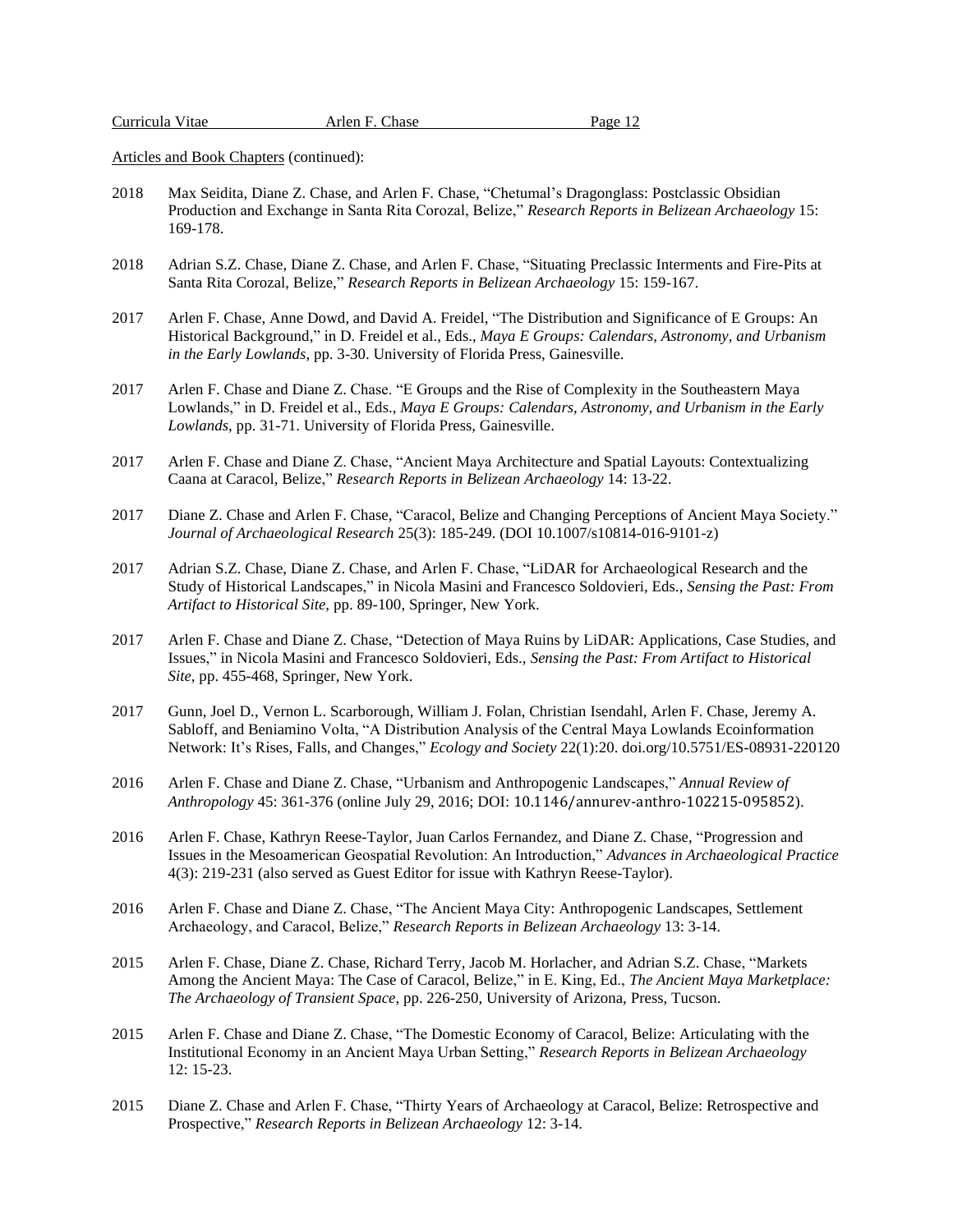| Curricula Vitae | Arlen F. Chase | Page 13 |
|-----------------|----------------|---------|
|                 |                |         |

- 2015 Lucas R. Martindale Johnson, Maureen Carpenter, Arlen F. Chase, and Diane Z. Chase, "Articulating with the Broader Economy: Chert Pressure Blade Technology in a Caracol Residential Group," *Research Reports in Belizean Archaeology* 12: 77-87.
- 2015 Arlen F. Chase and Diane Z. Chase, "A New Terminal Classic Carved Altar from Caracol, Belize," *Mexicon* 37(2): 47-49.
- 2014 Diane Z. Chase and Arlen F. Chase, "Path Dependency in the Rise and Denouement of a Classic Maya City: The Case of Caracol, Belize," in A.F. Chase and V. Scarborough, Eds., *The Resilience and Vulnerability of Ancient Landscapes: Transforming Maya Archaeology through IHOPE*, AP3A Paper 24(1), pp. 142-154, American Anthropological Association, Arlington, VA.
- 2014 Arlen F. Chase, Lisa J. Lucero, Vernon Scarborough, Diane Z. Chase, Rafael Cobos, Nicholas Dunning, Joel Gunn, Scott Fedick, Vilma Fialko, Michelle Hegmon, Gyles Iannone, David L. Lentz, Rodrigo Liendo, Keith Prufer, Jeremy A. Sabloff, Joseph Tainter, Fred Valdez, Jr., and Sander van der Leeuw, "Tropical Landscapes and the Ancient Maya: Diversity in Time and Space," in A.F. Chase and V.L. Scarborough, Eds., *The Resilience and Vulnerability of Ancient Landscapes: Transforming Maya Archaeology through IHOPE*, AP3A Paper 24(1), pp. 11-29, Am Anthro Assoc, Arlington, VA.
- 2014 Diane Z. Chase and Arlen F. Chase, "Ancient Maya Markets and the Economic Integration of Caracol, Belize," *Ancient Mesoamerica* 25(1):239-250.
- 2014 Arlen F. Chase, Diane Z. Chase, Jaime J. Awe, John F. Weishampel, Gyles Iannone, Holley Moyes, Jason Yaeger, and M. Kathryn Brown, "The Use of LiDAR in Understanding the Ancient Maya Landscape: Caracol and Western Belize," *Advances in Archaeological Practice* 2(3): 208-221.
- 2014 Arlen F. Chase, Diane Z. Chase, Jaime J. Awe, John F. Weishampel, Gyles Iannone, Holley Moyes, Jason Yaeger, M. Kathryn Brown, Ramesh L. Shrestha, William E. Carter, and Juan Fernandez Diaz, "Ancient Maya Regional Settlement and Inter-Site Analysis: The 2013 West-Central Belize LiDAR Survey," *Remote Sensing* 6(9): 8671-8695.
- 2014 Arlen F. Chase and Vernon Scarborough, "Diversity, Resiliency, and IHOPE-Maya: Using the Past to Inform the Present," in A.F. Chase and V.L. Scarborough, Eds., *The Resilience and Vulnerability of Ancient Landscapes: Transforming Maya Archaeology through IHOPE*, AP3A Paper 24(1), pp. 1-10, American Anthropological Association, Arlington, VA.
- 2014 Gyles Iannone, Arlen F. Chase, Diane Z. Chase, Jaime Awe, Holley Moyes, George Brook, Jason Polk, James Webster, and James Conolly, "An Archaeological Consideration of Long-Term Socio-Ecological Dynamics on the Vaca Plateau, Belize," in G. Iannone, Ed., *The Great Maya Droughts in Cultural Context: Case Studies in Resilience and Vulnerability*, pp. 271-300. University Press of Colorado, Boulder.
- 2014 Bruce H. Dahlin and Arlen F. Chase, "A Tale of Three Cities: Effects of the A.D. 536 Event in the Lowland Maya Heartland," in G. Iannone, Ed., *The Great Maya Droughts in Cultural Context: Case Studies in Resilience and Vulnerability*, pp.127-155. University Press of Colorado, Boulder.
- 2014 Arlen F. Chase and Diane Z. Chase, "Ancient Maya Houses, Households, and Residential Groups at Caracol, Belize," *Research Reports in Belizean Archaeology* 11:3-17.
- 2014 Petra Cunningham-Smith, Arlen F. Chase, and Diane Z. Chase, *"*Fish from Afar: Marine Use at Caracol, Belize," *Research Reports in Belizean Archaeology* 11:43-53.
- 2013 Arlen F. Chase, Diane Z. Chase, and John F. Weishampel, "The Use of LiDAR at the Maya Site of Caracol, Belize," in D. Comer and M. Harrower, Eds., *Mapping Archaeological Landscapes from Space: In*  Observance of the 40<sup>th</sup> Anniversary of the World Heritage Convention, pp. 187-197, Springer, New York.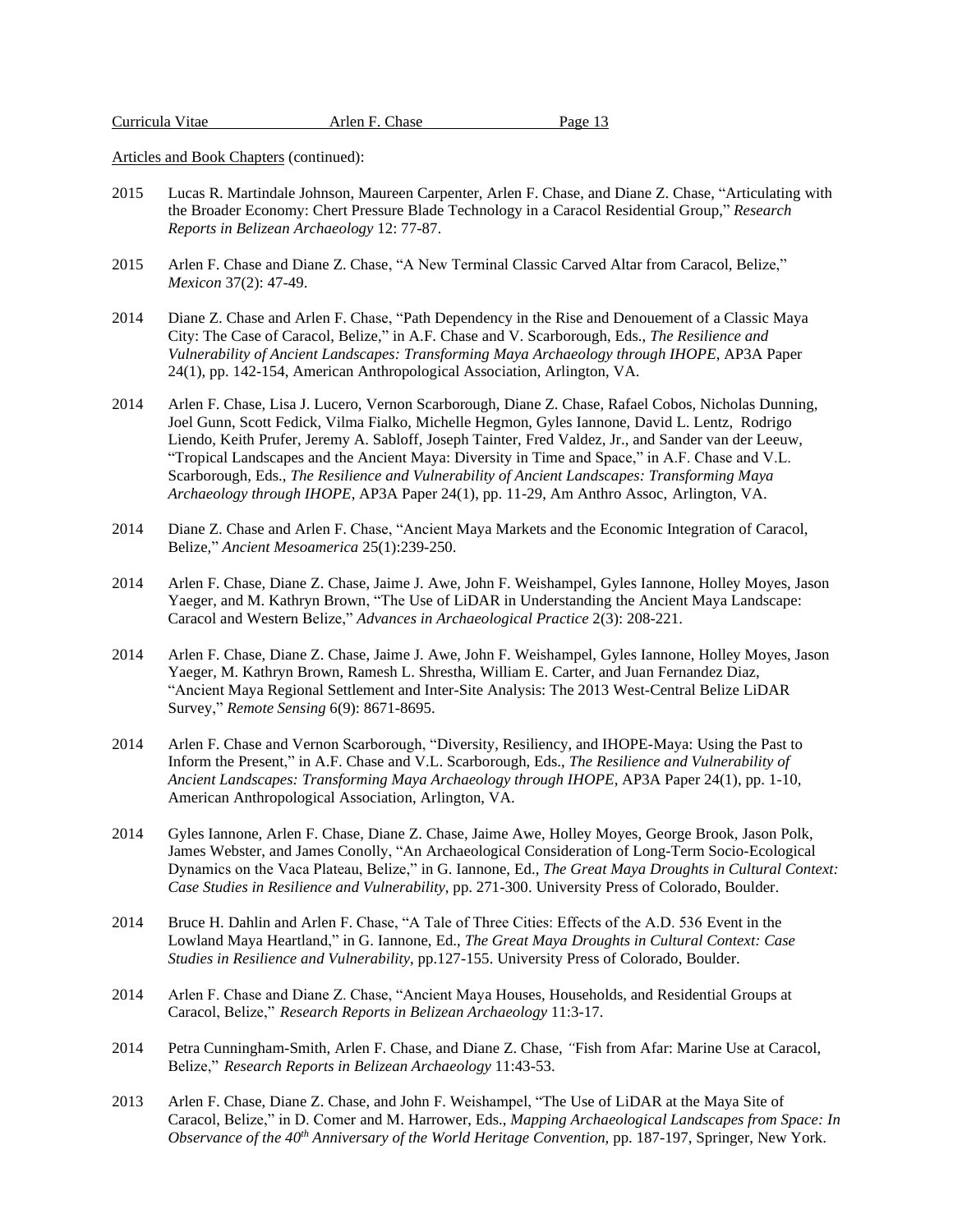| Curricula Vitae | Arlen F. Chase | Page 14 |
|-----------------|----------------|---------|
|                 |                |         |

- 2013 John F. Weishampel, Jessica N. Hightower, Arlen F. Chase, and Diane Z. Chase, "Remote Sensing of Below-Canopy Land Use Features from the Maya Polity of Caracol," in F. Djinjian and S. Robert, Eds., *Understanding Landscapes: From Discovery to Their Spatial Organization,* pp. 131-136, Archaeopress, British Archaeological Reports, Oxford.
- 2013 Arlen F. Chase and Diane Z. Chase, "Temporal Cycles in the Archaeology of Maya Residential Groups from Caracol, Belize," *Research Reports in Belizean Archaeology* 10:13-23.
- 2013 Arlen F. Chase and Diane Z. Chase, "Interpreting Form and Context: Ceramic Subcomplexes at Caracol, Nohmul, and Santa Rita Corozal, Belize," in J. Aimers, Ed., *Ancient Maya Pottery: Classification, Analysis, and Interpretation*, pp. 46-73, University Press of Florida, Gainesville.
- 2012 Arlen F. Chase, Diane Z. Chase, Christopher T. Fisher, Stephen J. Leisz, and John F. Weishampel, "Geospatial Revolution and Remote Sensing LiDAR in Mesoamerican Archaeology," *Proceedings of the National Academy of Sciences* 109(32): 12916-12921. **- consistently ranked as #1 in the Top 20 Articles in Domain of Article 22802623 by BioMedLib –**
- 2012 Vernon Scarborough, Arlen F. Chase, and Diane Z. Chase, "Low Density Urbanism, Sustainability, and IHOPE-Maya: Can the Past Provide more than History?" *UGEC Viewpoints (Connecting past and present lessons in urbanization and the environment)* 8:20-24.
- 2012 Arlen F. Chase and Diane Z. Chase, "Complex Societiesin the Southern Maya Lowlands: Their Development and Florescence in the Archaeological Record," in D.L. Nichols and C.A. Pool, Eds., *Oxford Handbook of Mesoamerican Archaeology*, pp. 255-267, Oxford University Press, New York.
- 2012 Arlen F. Chase and Diane Z. Chase, "Belize Red Ceramics and Their Implications for Trade and Exchange in the Eastern Maya Lowlands," *Research Reports in Belizean Archaeology* 9:3-14.
- 2012 John F. Weishampel, Jessica Hightower, Arlen F. Chase, and Diane Z. Chase, "Use of Airborne LiDAR to Delineate Canopy Degradation and Encroachment along the Guatemala-Belize Border," *Tropical Conservation Science* 5(1):12-24.
- 2011 Reiko Ishihara-Brito, Jaime J. Awe, and Arlen F. Chase, "Ancient Maya Cave Use at Caracol, Belize," *Mexicon* 33(6):151-158.
- 2011 John F. Weishampel, Jessica Hightower, Arlen F. Chase, Diane Z. Chase, and Ryan A. Patrick, "Detection and Morphologic Analysis of Potential Below-Canopy Cave Openings in the Karst Landscape around the Maya Polity of Caracol using Airborne LiDAR," *Journal of Cave and Karst Studies* 73(3):187-196.
- 2011 Diane Z. Chase and Arlen F. Chase, "Ghosts amid the Ruins: Analyzing Relationships Between the Living and the Dead Among the Ancient Maya at Caracol, Belize," in J.L. Fitzsimmons and I. Shimada, Eds., *Living with the Dead: Mortuary Ritual in Mesoamerica*, pp. 78-101, University of Arizona Press, Tucson.
- 2011 Diane Z. Chase, Arlen F. Chase, Jaime J. Awe, John H. Walker, and John F. Weishampel, "Airborne LiDAR at Caracol, Belize and the Interpretation of Ancient Maya Society and Landscapes," *Research Reports in Belizean Archaeology* 8:61-73.
- 2011 Arlen F. Chase, Diane Z. Chase, John F. Weishampel, Jason B. Drake, Ramesh L. Shrestha, K. Clint Slatton, Jaime J. Awe, and William E. Carter. "Airborne LiDAR, Archaeology, and the Ancient Maya Landscape at Caracol, Belize," *Journal of Archaeological Science* 38:387-398. **- 2 nd most cited article for** *Journal of Archaeological Science***, January 2011-December 2016 - - Web of Science ranking of 29 for Anthropology (2010-2014) -**
	- **- top 10 most cited for the** *Journal of Archaeological Science* **in 2021 -**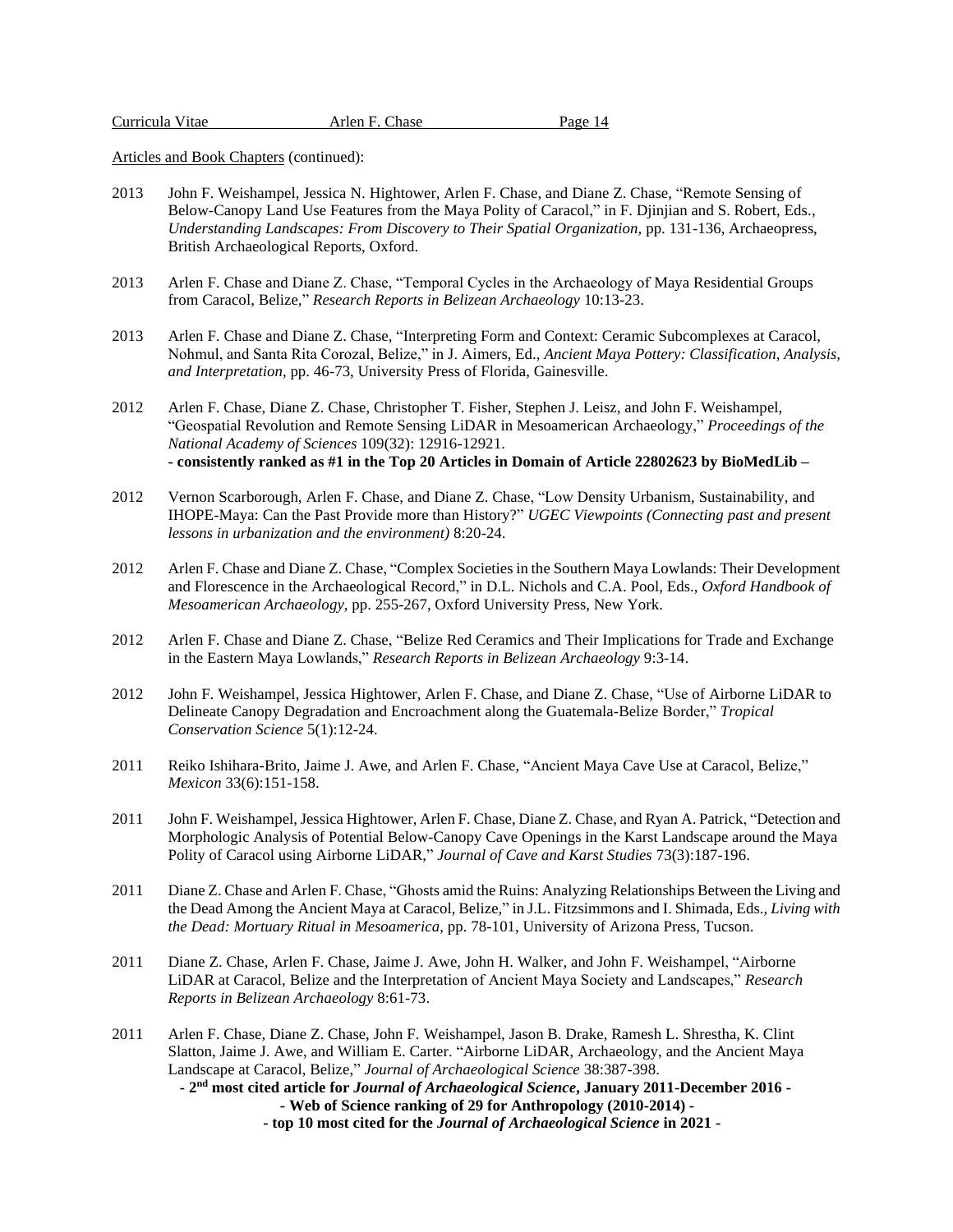| Curricula Vitae | Arlen F. Chase | Page 15 |
|-----------------|----------------|---------|
|                 |                |         |

- 2011 Arlen F. Chase and Diane Z. Chase, "Status and Power: Caracol, Teotihuacan, and the Early Classic Maya World," *Research Reports in Belizean Archaeology* 8:3-18.
- 2010 Arlen F. Chase, Diane Z. Chase, and John F. Weishampel, "Lasers in the Jungle: Airborne sensors reveal a vast Maya landscape." *Archaeology* 63(4):27-29.
- 2010 John F. Weishampel, Arlen F. Chase, Diane Z. Chase, Jason B. Drake, Ramesh L. Shrestha, K. Clint Slatton, Jaime J. Awe, Jessica Hightower, and James Angelo, "Remote Sensing of Ancient Maya Land Use Features at Caracol, Belize related to Tropical Rainforest Structure," in S. Campna, M. Forte, and C. Liuzza, Eds., *Space, Time, Place: Third International Conference on Remote Sensing in Archaeology*, pp. 45-52, British Archaeological Reports S2118, Archaeopress, Oxford, England.
- 2010 Arlen F. Chase and Diane Z. Chase, "The Context of Ritual: Examining the Archaeological Record at Caracol, Belize," *Research Reports in Belizean Archaeology* 7:3-15.
- 2010 Dianna L. Wilson-Mosley, Arlen F. Chase, and Diane Z. Chase, "Maya 'Travelers': Iconography, Liminality, and Ancient Maya Worldview," *Research Reports in Belizean Archaeology* 7:25-36.
- 2010 Diane Z. Chase and Arlen F. Chase, "Rituales Mezclados: Analizando Comportamientos Públicos y Privados en el Registro Arqueológico de Caracol," in A. Ciudad Ruiz, M.J. Iglesias, and M. Sorroche, Eds., *El Ritual en el Mundo Maya: de lo Privado a lo Público*, pp. 107-128, Publication 9, S.E.E.M., Grupo de Investigación Andalucia-America, CEPHIS-UNAM, Madrid.
- 2009 Arlen F. Chase and Diane Z. Chase, "Symbolic Egalitarianism and Homogenized Distributions in the Archaeological Record at Caracol, Belize: Method, Theory, and Complexity," *Research Reports in Belizean Archaeology* 6:15-24.
- 2009 Arlen F. Chase, Diane Z. Chase, and Michael E. Smith, "States and Empires in Ancient Mesoamerica," *Ancient Mesoamerica* 20(2):175-182.
	- 2012 REPRINTED in: G. Serenaite and A Andrijauskas, Eds., *East-West: Comparative Studies* (translated into Lithuanian).
- 2009 Diane Z. Chase and Arlen F. Chase, "Changes in Maya Religious Worldview: Liminality and the Archaeological Record," in L.G. Cecil and T.W. Pugh, Eds., *Maya Worldviews at Conquest*, pp. 219-237, University Press of Colorado, Boulder.
- 2008 Diane Z. Chase and Arlen F. Chase, "Que no nos Cuentan los Jeroglificos?: Arqueología e Historia en Caracol, Belice," *Mayab* 20:93-108.
- 2008 Arlen F. Chase, Diane Z. Chase, and Rafael Cobos, "Jeroglificos y Arqueologia Maya: Colusion o Colision?" *Mayab* 20:5-21.
- 2008 Diane Z. Chase and Arlen F. Chase, "Late Postclassic Ritual at Santa Rita Corozal, Belize: Understanding the Archaeology of a Maya Capital City," *Research Reports in Belizean Archaeology* 5:79-92.
- 2008 Arlen F. Chase and Diane Z. Chase, "Methodological Issues in the Archaeological Identification of the Terminal Classic and Postclassic Transition in the Maya Area," *Research Reports in Belizean Archaeology* 5:23-36.
- 2008 Diane Z. Chase, Arlen F. Chase, and John M. Morris, "Archaeological Myths of the Postclassic Period: Belizean Archaeology as 'Dragonslayer,'" *Research Reports in Belizean Archaeology* 5:3-11.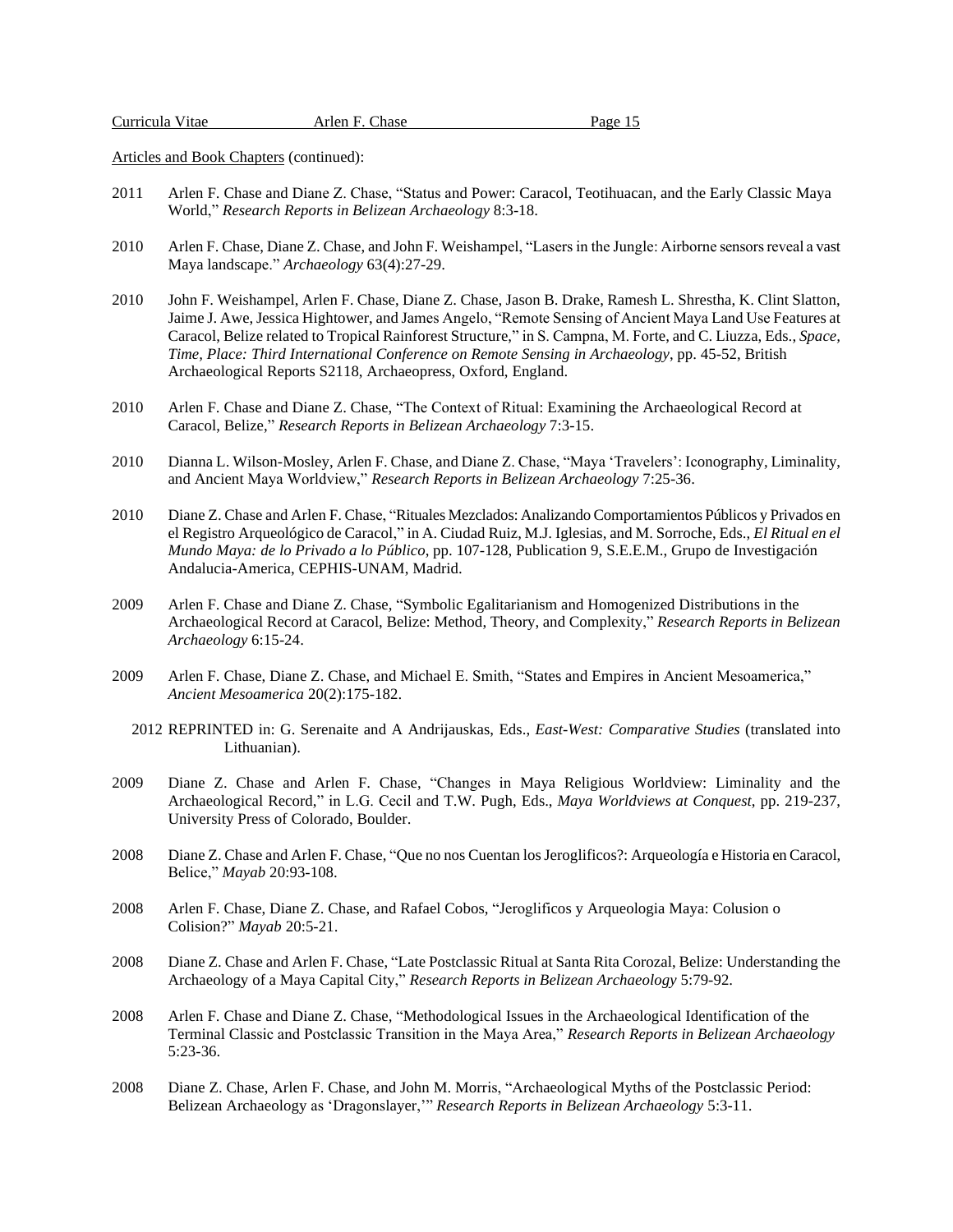- 2008 Arlen F. Chase, Diane Z. Chase, Elayne Zorn, and Wendy G. Teeter, "Textiles and the Maya Archaeological Record: Gender, Power, and Status in Classic Period Caracol, Belize," *Ancient Mesoamerica* 19(1):127-142.
- 2007 Arlen F. Chase and Diane Z. Chase, "Ancient Maya Urban Development: Insights from the Archaeology of Caracol, Belize," *Journal of Belizean Studies* 29(2):60-71.
- 2007 Arlen F. Chase and Diane Z. Chase, "'This is the End:' Archaeological Transitions and the Terminal Classic Period at Caracol, Belize," *Research Reports in Belizean Archaeology* 4:13-27.
- 2006 Diane Z. Chase and Arlen F. Chase, "Framing the Maya Collapse: Continuity, Discontinuity, Method, and Practice in the Classic to Postclassic Southern Maya Lowlands," in G. Schwartz and J. Nichols, Eds., *After Collapse: The Regeneration of Complex Societies*, pp. 168-187, University of Arizona Press, Tucson.
- 2006 Diane Z. Chase and Arlen F. Chase, "The Dawn of Maya Civilization: Preclassic Archaeology from Santa Rita Corozal," *Research Reports in Belizean Archaeology* 3:85-100.
- 2006 Arlen F. Chase and Diane Z. Chase, "Before the Boom: Caracol's Preclassic Era," *Research Reports in Belizean Archaeology* 3:41-67.
- 2006 Arlen F. Chase and Diane Z. Chase, "En medio de la nada, en el centro del Universo: Perspectivas sobre el desarrollo de las ciudades mayas," in M. J. Iglesias Ponce de Leon, R. Valencia Rivera, y A. Ciudad Ruiz, Eds.., *Nuevas Ciudades, Nuevas Patrias: Fundacion y Relocalizacion de ciudades en Mesoamerica y el Mediterraneo Antiguo*, pp. 39-64, S.E.E.M., Madrid.
- 2005 Arlen F. Chase and Diane Z. Chase, "The Early Classic Period at Caracol, Belize: Transitions, Complexity, and Methodological Issues in Maya Archaeology," *Research Reports in Belizean Archaeology* 2:17-38.
- 2005 Diane Z. Chase and Arlen F. Chase, "The Early Classic Period at Santa Rita Corozal: Issues of Hierarchy, Heterarchy, and Stratification in Northern Belize," *Research Reports in Belizean Archaeology* 2:111-129.
- 2005 Arlen F. Chase and Diane Z. Chase, "Contextualizing the Collapse: Hegemony and Terminal Classic Ceramics from Caracol, Belize," in S. Lopez Varella and A. Foias, Eds., *Geographies of Power: Understanding the Nature of Terminal Classic Pottery in the Maya Lowlands*, pp. 73-91, BAR Monograph S1447,Oxford.
- 2004 Wendy G. Teeter and Arlen F. Chase, "Adding Flesh to Bones: Using Zooarchaeology Research to Answer Big-Picture Questions," *Archaeofauna* 13:155-172.
- 2004 Diane Z. Chase and Arlen F. Chase, "Patrones de Enterramiento y Cíclos Residenciales en Caracol, Belice," in R. Cobos, Ed., *Culto Funerario en la Sociedad Maya: Memoria de la Cuarta Mesa Redonda de Palenque*, pp. 203-230, INAH, Mexico, D.F.
- 2004 Arlen F. Chase, Diane Z. Chase, and Wendy Teeter, "Archaeology, Faunal Analysis, and Interpretation: Lessons from Maya Studies," *Archaeofauna* 13:11-18.
- 2004 Arlen F. Chase, "Polities, Politics, and Social Dynamics: "Contextualizing" the Archaeology of the Belize Valley and Caracol," In J. Garber, Ed., *The Archaeology of the Belize Valley: Half a Century Later*, pp. 320- 334, University Press of Florida, Gainesville.
- 2004 Arlen F. Chase and James Garber, "The Archaeology of the Belize Valley in Historical Perspective," In J. Garber, Ed., *The Archaeology of the Belize Valley: Half a Century Later*, pp. 1-14, University Press of Florida, Gainesville.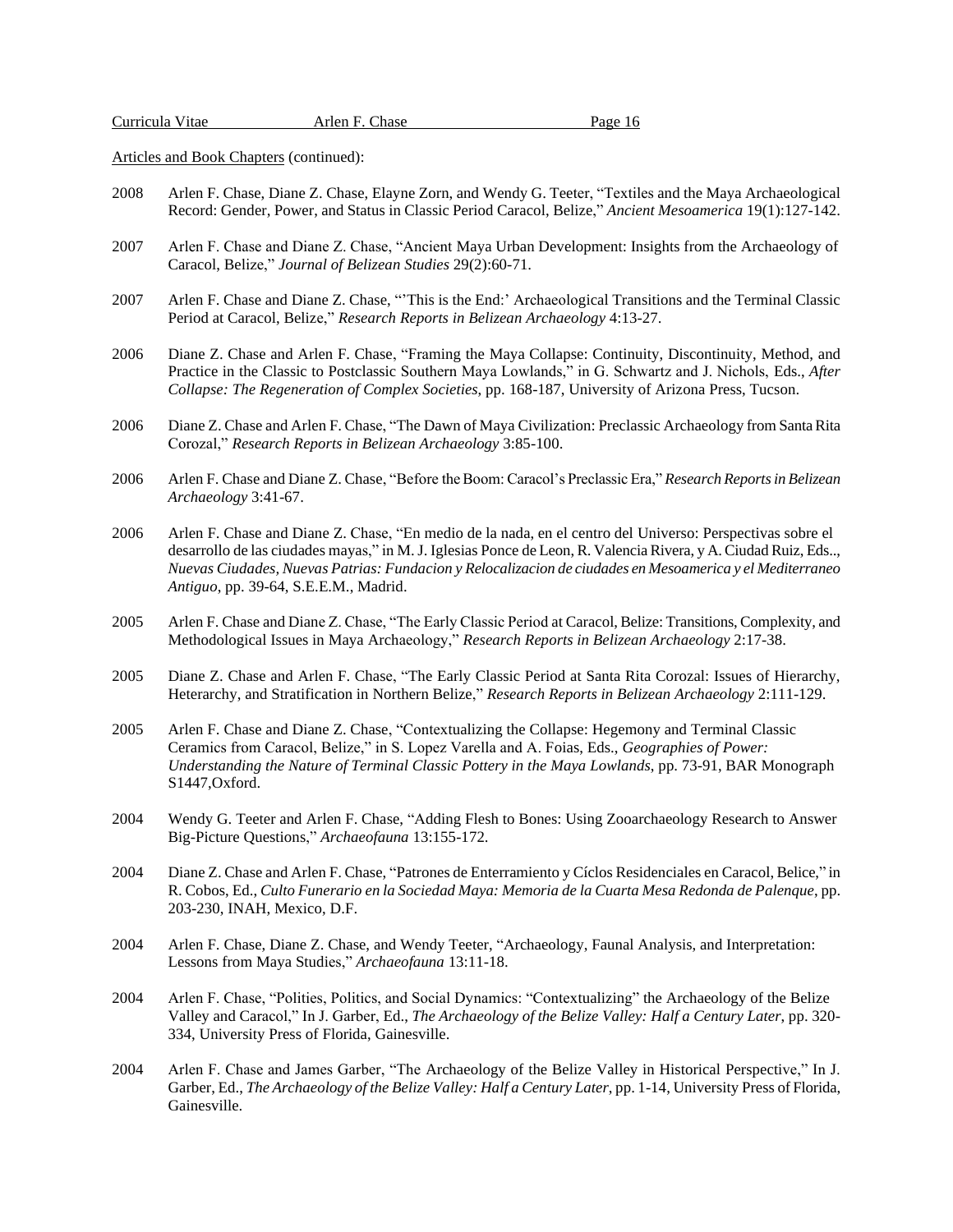| Curricula Vitae | Arlen F. Chase | Page 1′ |
|-----------------|----------------|---------|
|                 |                |         |

- 2004 Diane Z. Chase and Arlen F. Chase, "Hermeneutics, Transitions, and Transformations in Classic to Postclassic Maya Society," in A. Demarest, P. Rice, and D. Rice, Eds., *The Terminal Classic in the Maya Lowlands: Collapse, Transition, and Transformation*, pp. 12-27, University Press of Colorado, Boulder.
- 2004 Arlen F. Chase and Diane Z. Chase, "Un Katun de Investigaciones en Caracol, Belice," *Arqueología Mexicana* 11(66):44-51.
- 2004 Diane Z. Chase and Arlen F. Chase, "Archaeological Perspectives on Classic Maya Social Organization from Caracol, Belize," *Ancient Mesoamerica* 15:111-119. **- 1st most down-loaded article for** *Ancient Mesoamerica* **during calendar year 2010 – - 3rd most down-loaded article for** *Ancient Mesoamerica* **during calendar year 2011 -**
- 2004 Diane Z. Chase and Arlen F. Chase, "Santa Rita Corozal: Twenty Years Later," *Research Reports in Belizean Archaeology* 1:243-255.
- 2004 Arlen F. Chase and Diane Z. Chase, "Terminal Classic Status-Linked Ceramics and the Maya "Collapse:" *De Facto* Refuse at Caracol, Belize," in A. Demarest, P. Rice, D. Rice, Eds., *The Terminal Classic in the Maya Lowlands: Collapse, Transition, and Transformation*, pp. 342-366, University Press of Colorado, Boulder.
- 2004 Arlen F. Chase and Diane Z. Chase, "Exploring Ancient Economic Relationships at Caracol, Belize," *Research Reports in Belizean Archaeology* 1:115-127.
- 2003 Diane Z. Chase and Arlen F. Chase, "Texts and Contexts in Classic Maya Warfare: A Brief Consideration of Epigraphy and Archaeology at Caracol, Belize," in M.K. Brown and T.W. Stanton, Eds., *Ancient Mesoamerican Warfare*, pp. 171-188, Alta Mira Press, Walnut Creek.
- 2003 Arlen F. Chase and Diane Z. Chase, "Minor Centers, Complexity, and Scale in Lowland Maya Settlement Archaeology," in G. Iannone and S. Connell, Eds., *Perspectives on Ancient Maya Rural Complexity*, pp. 108- 118, Monograph 49, The Cotsen Institute of Archaeology, University of California, Los Angeles.
- 2003 Diane Z. Chase and Arlen F. Chase, "Secular, Sagrado, y Revisitado: La Profanacion, alteracion, y reconsagracion de los Antiguos Entierros Mayas," in A. Ciudad Ruiz, M.H. Ruz Sosa, and M.J.Iglesias Ponce de Leon, Eds., *Antropología de la Eternidad: La Muerte en la Cultura Maya*, pp. 255-277, Publicación 7, Sociedad de los Estudios Mayas, Madrid.
- 2002 Diane Z. Chase and Arlen F. Chase, "Classic Maya Warfare and Settlement Archaeology at Caracol, Belize," *Estudios de Cultura Maya* 22:33-51.
- 2002 Arlen F. Chase, Diane Z. Chase, and William A. Haviland, "Maya Social Organization from a "Big Site" Perspective: Classic Period Caracol, Belize and Tikal, Guatemala," in V. Tiesler, R. Cobos, and M. Greene, Eds., *Organizacion Social Maya: 1999 Palenque Mesa Redonda*, pp. 251-276, Instituto Nacional de Arqueologia e Historia, Mexico.
- 2001 Diane Z. Chase and Arlen F. Chase, "Underlying Structure in Maya Persistence: An Archaeological Perspective," *Acta Mesoamericana* 12:37-50 (special issue edited by U. Hostettler and M. Restall entitled *Maya Survivalism*), Markt Schwaben, Verlag A. Saurwein, Germany.
- 2001 Arlen F. Chase and Diane Z. Chase, "Ancient Maya Causeways and Site Organization at Caracol, Belize," *Ancient Mesoamerica* 12(2):273-281.
- 2001 Arlen F. Chase and Diane Z. Chase, "The Royal Court of Caracol, Belize: Its Palaces and People," in Takeshi Inomata and Stephen D. Houston, Eds., *Royal Courts of the Ancient Maya: Volume 2: Data and Case Studies*, pp. 102-137, Westview Press, Boulder.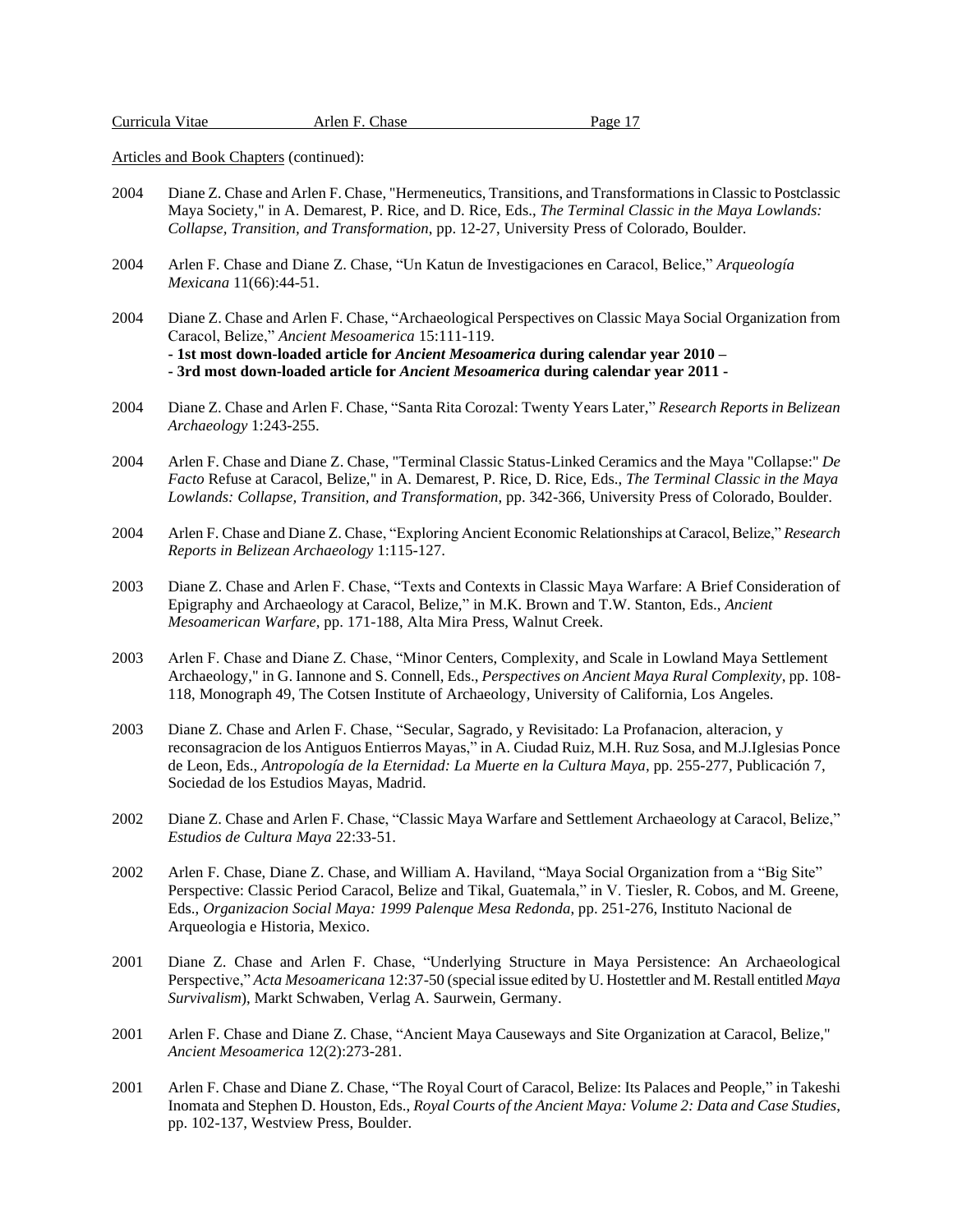- 2001 Arlen F. Chase, Diane Z. Chase, and Christine White, "El Paisaje Urbano Maya: La Integración de los Espacios Construidos y la Estructura Social en Caracol, Belice," in A.Ciudad Ruiz, M. Josefa Iglesias Ponce de Leon, and M. Del Carmen Martinez Martinez, Eds, *Reconstruyendo la Ciudad Maya: El Urbanismo en las Sociedades Antiguas*, pp. 95-122, Sociedad Espanola de Estudios Mayas, Madrid.
- 2001 Charles E. Hughes, J. Michael Moshell, Dean Reed, Diane Z. Chase, and Arlen F. Chase, "The Caracol Time Travel Project," *Journal of Visualization and Computer Animation* 12(4):203-214.
- 2000 Diane Z. Chase and Arlen F. Chase, "La Guerra entre los Antiguos Mayas," in Silvia Trejo, Ed., *Memoria de la Primera Mesa Redonda de Palenque*, pp. 55-72, Instituto de Antropología e Historia and Consejo Nacional para la Cultura y las Artes, Mexico.
- 2000 Arlen F. Chase and Diane Z. Chase, "Sixth and Seventh Century Variability in the Southern Maya Lowlands: Centralization and Integration at Caracol, Belize," in Joel D. Gunn, Ed., *The Years Without Summer: Tracing A.D. 536 and Its Aftermath*, pp. 55-65, BAR International Series 872, Archaeopress, Oxford.
- 2000 Diane Z. Chase and Arlen F. Chase, "Inferences about Abandonment: Maya Household Archaeology and Caracol, Belize" *Mayab* 13:67-77.
- 1999 Arlen F. Chase and Diane Z. Chase, "Hallowed Fire in Caracol," *Mundo Maya* 7(20):39-46.
- 1998 Arlen F. Chase and Diane Z. Chase, "Scale and Intensity in Classic Period Maya Agriculture: Terracing and Settlement at the 'Garden City' of Caracol, Belize," *Culture and Agriculture* 20(2):60-77.
- 1998 Diane Z. Chase and Arlen F. Chase, "The Architectural Context of Caches, Burials, and Other Ritual Activities for the Classic Period Maya (as Reflected at Caracol, Belize)," in Stephen D. Houston, Ed., *Function and Meaning in Classic Maya Architecture*, pp. 299-332, Dumbarton Oaks, Washington, D.C.
- 1998 Arlen F. Chase and Diane Z. Chase, "Late Classic Maya Political Structure, Polity Size, and Warfare Arenas," in A. Ciudad Ruiz, M. Y. Fernandez Marquinez, J. M. Garcia Campillo, M.J. Iglesias Ponce de Leon, A. Lacandena Garcia-Gallo, L.T. Sanz Castro, Eds., *Anatomia de una civilizacion: Aproximaciones Interdisciplinarias a la Cultura Maya*, pp. 11-29, Sociedad Espanola de Estudios Mayas, Madrid.
- 1998 Arlen F. Chase, "Planeacion Civica e Integracion de Sitio en Caracol, Belice: Definiendo una Economia Administrada del Periodo Clasico Maya," *Los Investigadores de la Cultura Maya* 6(1):26-44, Universidad Autonoma de Campeche, Campeche.
- 1996 Diane Z. Chase and Arlen F. Chase, "Maya Multiples: Individuals, Entries, and Tombs in Structure A34 of Caracol, Belize," *Latin American Antiquity* 7(1):61-79.
- 1996 Arlen F. Chase and Diane Z. Chase, "More than Kin and King: Centralized Political Organization Among the Ancient Maya," *Current Anthropology* 37(5):803-810.
- 1996 Arlen F. Chase and Diane Z. Chase, "The Organization and Composition of Classic Lowland Maya Society: The View from Caracol, Belize," in Merle Robertson, Martha Macri, and Jan McHargue, Eds., *Eighth Palenque Round Table, 1993*, pp. 213-222, Pre-Columbian Art Research Institute, San Francisco.
- 1996 Arlen F. Chase and Diane Z. Chase, "The Causeways of Caracol," *Belize Today* 10(3/4):31-32.
- 1996 John Fox, Scott Cook, Arlen F. Chase, and Diane Z. Chase, "Questions of Political and Economic Integration: Segmentary versus Centralized States Among the Ancient Maya," *Current Anthropology* 37(5):795-801.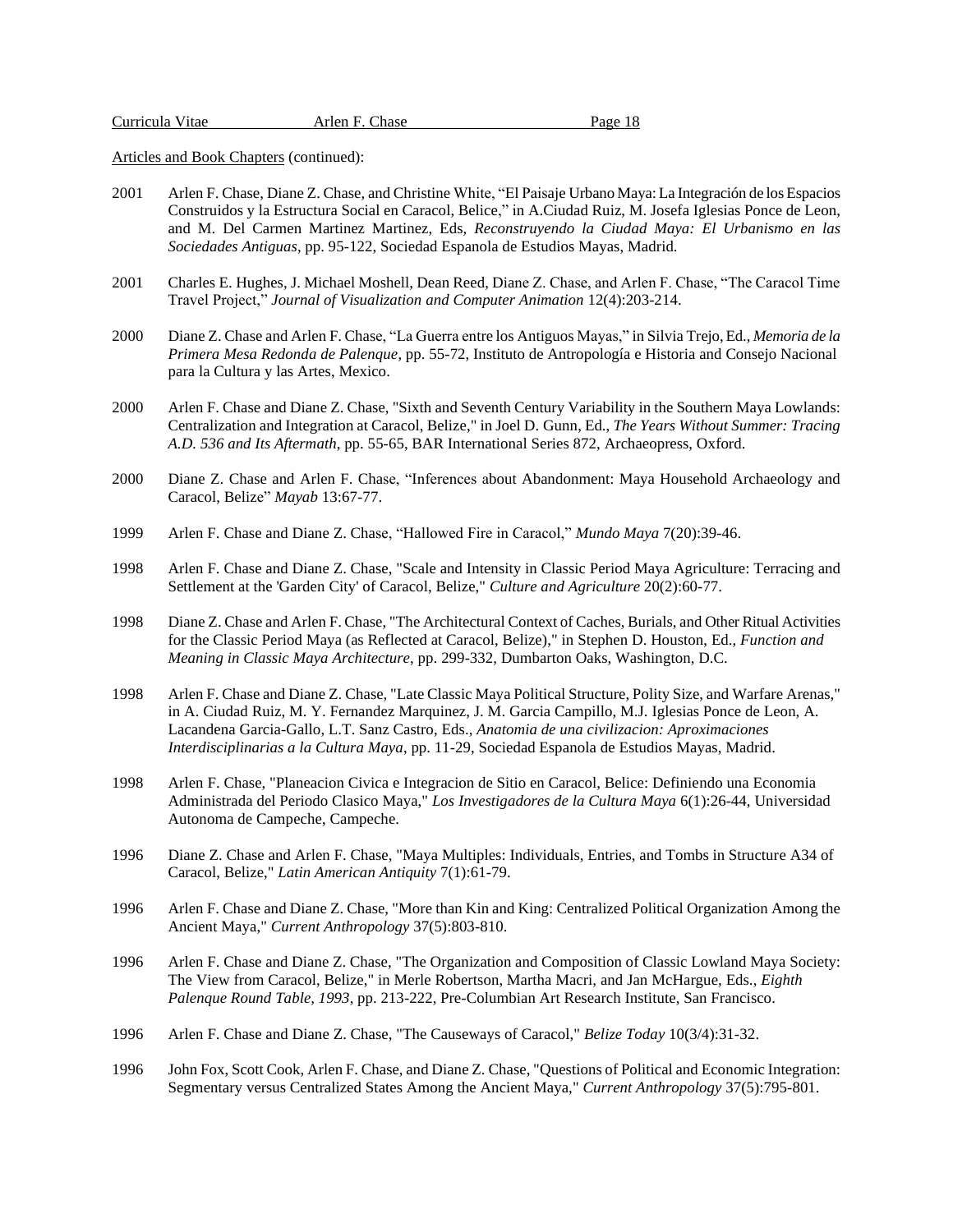- 1996 Arlen F. Chase and Diane Z. Chase, "A Mighty Maya Nation: How Caracol Built an Empire by Cultivating its `Middle Class,'" *Archaeology* 49(5):66-72.
	- 2003 REPRINTED in: P.A. Young and Editors of Archaeology Magazine, *Secrets of the* Maya, pp. 42-47, Hatherleigh Press, New York.
	- 1998 REPRINTED in: P.B. Goodwin, Ed., *Global Studies: Latin America*, 8th edition, pp. 167-171, Duskin/McGraw-Hill, Guilford (CT).
- 1995 Arlen F. Chase and Diane Z. Chase, "External Impetus, Internal Synthesis, and Standardization: E Group Assemblages and the Crystalization of Classic Maya Society in the Southern Lowlands," *Acta Mesoamericana* 8:87-101 (special issue edited by N. Grube entitled *The Emergence of Lowland Maya Civilization: The Transition from the Preclassic to Early Classic*) Markt Schwaben Verlag A. Surwein, Germany.
- 1994 Arlen F. Chase and Diane Z. Chase, "Maya Veneration of the Dead at Caracol, Belize," in Merle Robertson and Virginia Fields, Eds., *Seventh Palenque Round Table, 1989*, pp. 55-62, Pre-Columbian Art Research Institute, San Francisco.
- 1994 Arlen F. Chase and Diane Z. Chase, "Details in the Archaeology of Caracol, Belize: An Introduction," in D. Chase and A. Chase, Eds., *Studies in the Archaeology of Caracol, Belize*, pp. 1-11, Pre-Columbian Art Research Institute Monograph 7, San Francisco.
- 1994 Arlen F. Chase, "A Contextual Approach to the Ceramics of Caracol, Belize," in D. Chase and A. Chase, Eds., *Studies in the Archaeology of Caracol, Belize*, pp. 157-182, Pre-Columbian Art Research Institute Monograph 7, San Francisco.
- 1994 C. Lynn Coultas, Mary E. Collins, and Arlen F. Chase, "Some Soils Common to Caracol, Belize and Their Significance to Ancient Agriculture and Land-Use," in D. Chase and A. Chase, Eds., *Studies in the Archaeology of Caracol, Belize*, pp. 21-33, Pre-Columbian Art Research Institute Monograph 7, San Francisco.
- 1993 Arlen F. Chase and Diane Z. Chase, "Tombs and Texts: New Discoveries at Caracol," *Belize Today* 7(6/7):46- 49.
- 1992 Diane Z. Chase and Arlen F. Chase, "Die Maya der Postklassik," in N. Grube, Ed., *Die Welt der Maya*, pp. 257-277, Verlag Phillipp von Zabern, Mainz, Germany.
- 1992 Diane Z. Chase and Arlen F. Chase, "An Archaeological Assessment of Mesoamerican Elites," in D. Z. Chase and A. F. Chase, Eds., *Mesoamerican Elites: An Archaeological Assessment*, pp. 303-317, University of Oklahoma Press, Norman (reprinted 1994, 2003 and 2013).
- 1992 Arlen F. Chase, "Elites and the Changing Organization of Classic Maya Society," in D. Z. Chase and A. F. Chase, Eds., *Mesoamerican Elites: An Archaeological Assessment*, pp. 30-49, University of Oklahoma Press, Norman (reprinted 1994, 2003, and 2013).
- 1992 Arlen F. Chase and Diane Z. Chase, "El Norte y el Sur: Politica, Dominios, y Evolucion Cultural Maya," *Mayab* 8:134-149.
- 1992 Arlen F. Chase and Diane Z. Chase, "Mesoamerican Elites: Assumptions, Definitions, and Models," in D. Z. Chase and A. F. Chase, Eds., *Mesoamerican Elites: An Archaeological Assessment*, pp. 3-17, University of Oklahoma Press, Norman (reprinted 1994, 2003 and 2013).
- 1991 Arlen F. Chase, Nikolai Grube, and Diane Z. Chase, "Three Terminal Classic Monuments from Caracol, Belize," *Research Reports on Ancient Maya Writing*, Number 36, Center for Maya Research, Washington,D.C.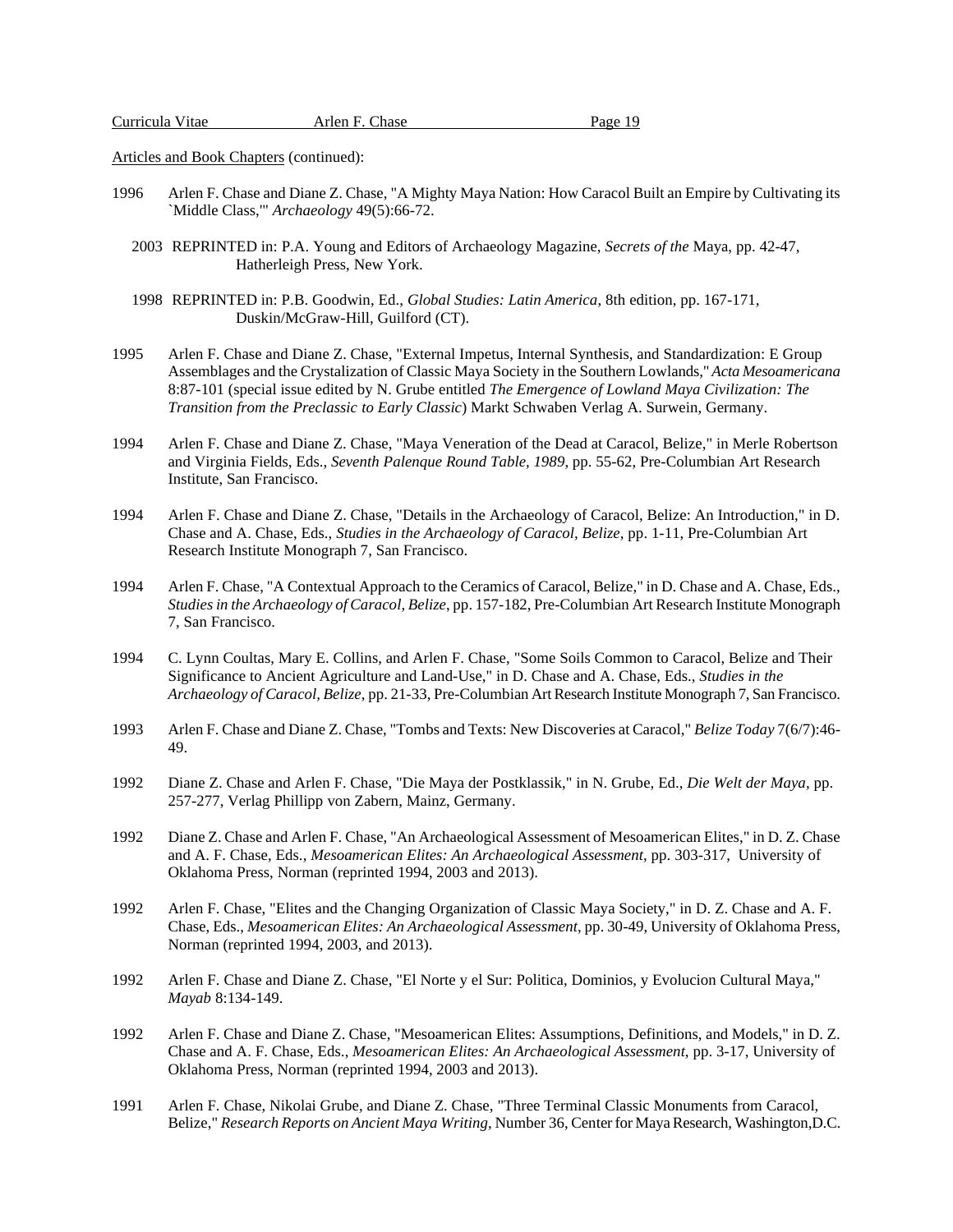|--|

- 1991 Arlen F. Chase, "Cycles of Time: Caracol in the Maya Realm," with an appendix on "Caracol 'Altar 21'" by Stephen Houston, in M.G. Robertson, Ed., *Sixth Palenque Round Table, 1986, Vol. VII*, pp. 32-42, University of Oklahoma Press, Norman.
- 1991 Arlen F. Chase and Diane Z. Chase, "Mixing Archaeology and Touristic Development at Caracol," *Belize Today* 5(5): 12-13.
- 1990 Arlen F. Chase, "Maya Archaeology and Population Estimates in the Tayasal-Paxcaman Zone, Peten, Guatemala," in T.P. Culbert and D.S. Rice, Eds., *Prehistoric Population History in the Maya Lowlands*, pp. 149-165, University of New Mexico Press, Albuquerque.
- 1990 Diane Z. Chase, Arlen F. Chase, and William A. Haviland, "The Classic Maya City: Reconsidering "The Mesoamerican Urban Tradition,"" *American Anthropologist* 92: 499-506.
- 1990 Arlen F. Chase and Diane Z. Chase, "Los Sistemas Mayas de Subsistencia y Patron de Asentamiento: Pasado y Futuro," in L. Yanez-Barnuevo Garcia and A. Ciudad Ruiz, Eds., *Los Mayas: El Esplendor de Una Civilizacion*, pp. 38-48, Sociedad Estatal Quinto Centenario, Turner Libros, S.A., Madrid.
- 1989 Diane Z. Chase and Arlen F. Chase, "Routes of Trade and Communication and the Integration of Maya Society: The Vista from Santa Rita Corozal," in H. McKillop and P. Healy, Eds., *Coastal Maya Trade*, pp. 19- 32, Occasional Papers in Anthropology Number 8, Trent University, Toronto.
- 1989 Arlen F. Chase and Diane Z. Chase, "The Investigation of Classic Period Maya Warfare at Caracol, Belize," *Mayab* 5: 5-18.
- 1988 Arlen F. Chase, Diane Z. Chase, and Harriot W. Topsey, "Archaeology and the Ethics of Collecting," *Archaeology* 41(1): 56-60, 87.
	- 2013 REPRINTED in its entirety with the DVD *Loot: The Plundered Heritage*, Left Coast Press, Walnut Creek.
	- 2012 REPRINTED in: S. Sullivan and R. Mackay, *Archaeological Sites: Conservation and Management*, pp.195-201, Readings in Conservation, Getty Conservation Institute, Los Angeles.
- 2006 REPRINTED in: K. Vitelli and C. Colwell-Chanthaphonh, Eds., *Archaeological Ethics*, 2<sup>nd</sup> Edition, pp. 19-26, Alta Mira Press.
	- 1996 REPRINTED in: K. Vitelli, Ed., *Archaeological Ethics*, pp. 30-38, Alta Mira Press.
- 1988 Arlen F. Chase, "Jungle Surveying: Mapping the Archaeological Site of Caracol, Belize," *P.O.B. (Point of Beginning)* 13(3):10-12,14,16,18,22,24.
- 1987 Arlen F. Chase and Diane Z. Chase, "Putting Together the Pieces: Maya Pottery of Northern Belize and Central Peten, Guatemala, in P.M. Rice and R.J. Sharer, Eds., *Maya Ceramics*, pp. 47-72, B.A.R. International Series 345(i), Oxford.
- 1986 Arlen F. Chase, "Time Depth or Vacuum: The 11.3.0.0.0. Correlation and the Lowland Maya Postclassic," in J.A. Sabloff and E.W. Andrews V, Eds., *Late Lowland Maya Civilization: Classic to Postclassic*, pp. 99-140, University of New Mexico Press, Albuquerque.
- 1986 Arlen F. Chase and Diane Z. Chase, "Caracol: Belize's National Treasure," *The New Belize* 16(12): 15-16.
- 1986 Diane Z. Chase and Arlen F. Chase, "Archaeological Insights on the Contact Period Lowland Maya," in M. Rivera and A. Ciudad, Eds., *Los Mayas de los Tiempos Tardios*, pp. 13-30, Sociedad Espanola de Estudios Mayas y Instituto de Cooperacion Iberoamericana, Madrid.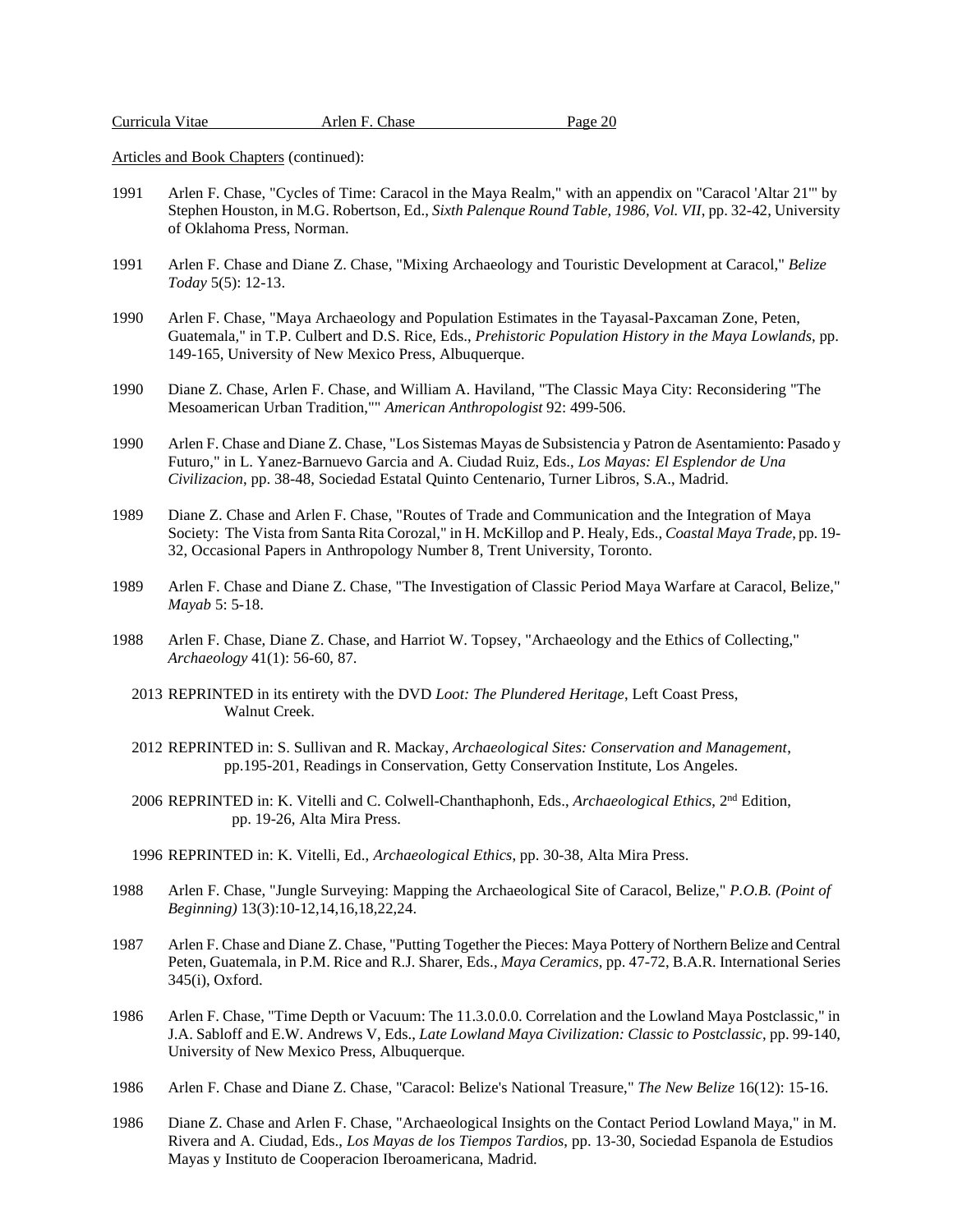| Curricula Vitae | Arlen F. Chase | Page 21 |
|-----------------|----------------|---------|
|                 |                |         |

- 1985 Arlen F. Chase, "Archaeology in the Maya Heartland: The Tayasal Paxcaman Zone, Lake Peten, Guatemala," *Archaeology* 38(1): 32-39.
- 1985 Arlen F. Chase and Diane Z. Chase, "Postclassic Temporal and Spatial Frames for the Lowland Maya: A Background," in A. Chase and P. Rice, Eds., *The Lowland Maya Postclassic*, pp. 9-22, University of Texas Press, Austin.
- 1985 Arlen F. Chase and Prudence M. Rice, Introductory Sections in A.F. Chase and P.M. Rice, Eds., *The Lowland Maya Postclassic*, University of Texas Press, Austin:

"Introduction," pp. 1-8. "The Northern Lowlands," pp. 23-30. "The Southern Lowlands," pp. 143-149. "The Peripheries," pp. 231-233. "Conclusion," p. 283.

- 1985 Arlen F. Chase, "Postclassic Peten Interaction Spheres: The View from Tayasal," in A. Chase and P. Rice, Eds., *The Lowland Maya Postclassic*, pp. 184-205, University of Texas Press, Austin.
- 1985 Arlen F. Chase, "Contextual Implications of Pictorial Vases from Tayasal, Peten," in M.G. Robertson & E. Benson, Eds., *Fourth Palenque Round Table, 1980, Vol. 6*, pp. 193-201, Pre-Columbian Art Research Institute, San Francisco.
- 1985 Arlen F. Chase, "Troubled Times: The Archaeology and Iconography of the Terminal Classic Southern Lowland Maya," in M.G. Robertson and V.M. Fields, Eds., *Fifth Palenque Round Table, 1983, Vol. VII*, pp. 103-114, Pre-Columbian Art Research Institute, San Francisco.
- 1985 Diane Z. Chase and Arlen F. Chase, "Refining Maya Prehistory: Archaeology at Santa Rita Corozal," *The New Belize* 15(11&12): 14-17.
- 1984 Diane Z. Chase and Arlen F. Chase, "Santa Rita Corozal: A Rich Past Leads to a Rich Heritage," *The New Belize* 14(8): 13-14.
- 1984 Arlen F. Chase, "The Ceramic Complexes of the Tayasal-Paxcaman Zone," *Ceramica de Cultura Maya* 13: 27-41.
- 1983 Arlen F. Chase and Diane Z. Chase, "Intensive Gardening Among the Late Classic Maya: A Possible Example at Ixtutz, Guatemala," *Expedition* 25(3): 2-11.
- 1982 Diane Z. Chase and Arlen F. Chase, "Yucatec Influence in Terminal Classic Northern Belize," *American Antiquity* 47: 596-614.
- 1982 Arlen F. Chase, "Con Manos Arriba: Archaeology and Tayasal," *American Antiquity* 47: 167-171.
- 1981 Diane Z. Chase and Arlen F. Chase, "Archaeological Investigations at Nohmul and Santa Rita, Belize: 1979-1980," *Mexicon* 3(3): 42-44.

1983 REPRINTED: *Belizean Studies* 11(3):23-27.

- 1980 Diane Z. Chase and Arlen F. Chase, "New Finds at Santa Rita Show Corozal Site to Be Thriving Maya Center," *Brukdown: The Magazine of Belize* 4(8): 18-21.
- 1980 Arlen F. Chase, "Major Find From Maya Era Unearthed," *The New Belize* 10(8): 2-3.
- 1979 Arlen F. Chase, "Regional Development in the Tayasal-Paxcaman Zone, El Peten, Guatemala: A Preliminary Statement," *Ceramica de Cultura Maya* 11: 86-119.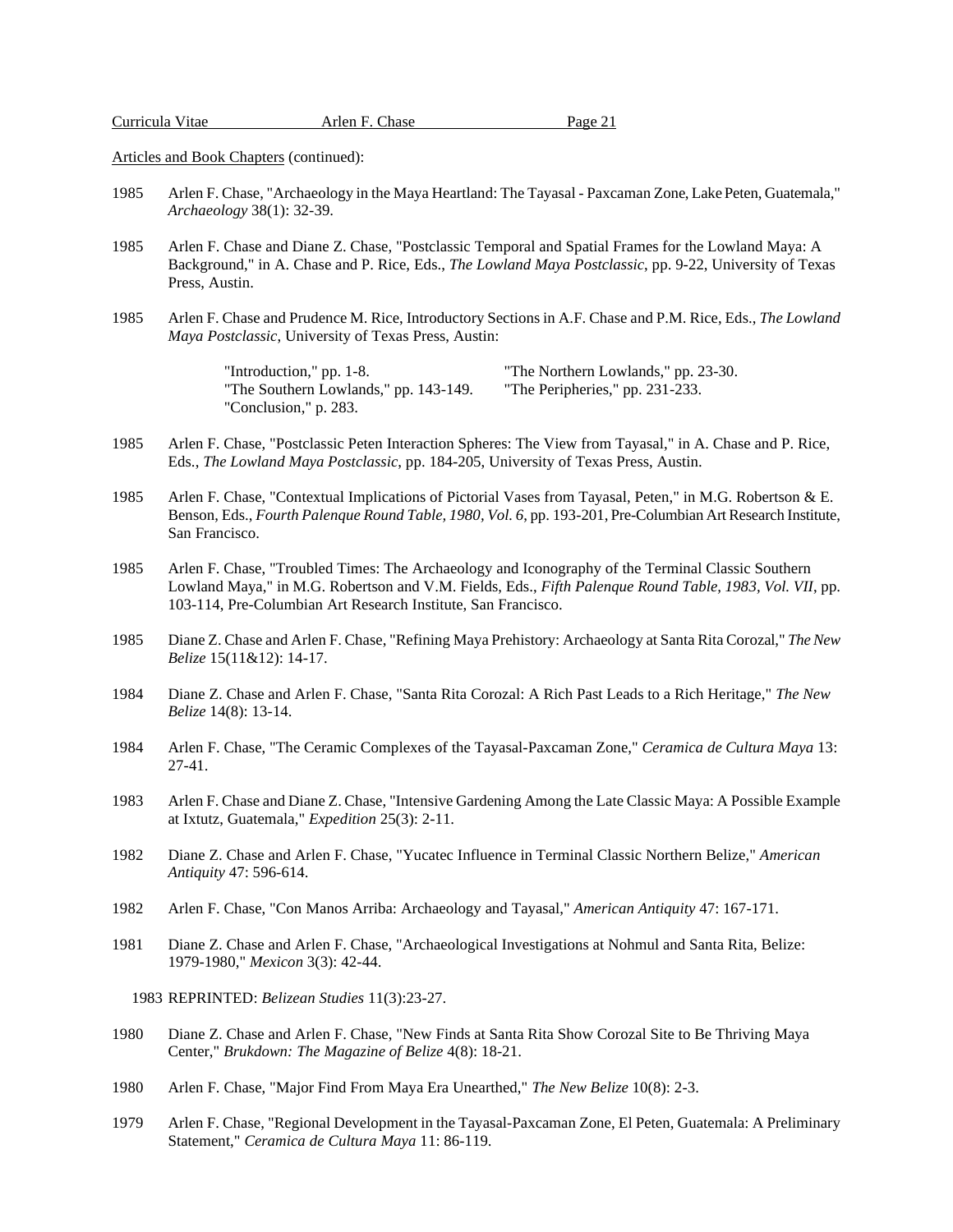Articles and Book Chapters (continued):

- 1976 Arlen F. Chase, "Topoxte and Tayasal: Ethnohistory in Archaeology," *American Antiquity* 41: 154-167.
- 1976 Robert J. Sharer and Arlen F. Chase, "New Town Ceramic Complex," in J. C. Gifford, *Prehistoric Pottery Analysis and the Ceramics of Barton Ramie in the Belize Valley*, Peabody Museum Memoirs 18, pp. 288-314, Harvard University Press, Cambridge.
- 1975 Nancy Farriss, Arthur Miller, and Arlen F. Chase, "Late Maya Mural Paintings from Quintana Roo, Mexico," *Journal of Field Archaeology* 2: 5-10.

### Small Monographs:

- in prep. Arlen F. Chase and Diane Z. Chase, *Caracol, Belize: Its Archaeology and Background: A Guidebook*.
- 1987 Arlen F. Chase and Diane Z. Chase, *Glimmers of a Forgotten Realm: Maya Archaeology at Caracol, Belize*, University of Central Florida, Orlando (separately bound publication).

 1993 PORTIONS REPRINTED: *Belize Currents* 14:7-9. 1987 PORTIONS REPRINTED: *Pre-Columbian Art Research Institute Newsletter* 6:8.

- 1986 Diane Z. Chase and Arlen F. Chase, *Offerings to the Gods: Maya Archaeology at Santa Rita Corozal*, University of Central Florida, Orlando (separately bound publication).
- 1983 Arlen F. Chase and Diane Z. Chase, *La Ceramica de la Zona Tayasal-Paxcaman, Lago Peten Itza, Guatemala*, distributed by The University Museum, University of Pennsylvania, 165 pages (separately bound publication).

#### Entries in Reference Works:

- 2016 Arlen F. Chase and Diane Z. Chase, "Caracol," in W. Witschey, Ed., *Encyclopedia of the Ancient Maya*, pp.59- 61, Rowman & Littlefield, Lanham, MD.
- 2016 Arlen F. Chase and Diane Z. Chase, "Caracol-dynastic history," in W. Witschey, Ed., *Encyclopedia of the Ancient Maya*, pp. 61-64, Rowman & Littlefield, Lanham, MD.
- 2016 Arlen F. Chase and Diane Z. Chase, "LIDAR" in W. Witschey, Ed., *Encyclopedia of the Ancient Maya*, pp. 211-214, Rowman & Littlefield, Lanham, MD.
- 2016 Arlen F. Chase and Diane Z. Chase, "Ground Survey Techniques," in W. Witschey, Ed., *Encyclopedia of the Ancient Maya*, pp. 162-164, Rowman & Littlefield, Lanham, MD.
- 2012 Arlen F. Chase, "Mesoamerica: Classic Period in Mesoamerica," in N.A. Silberman, Ed., *The Oxford Campanion to Archaeology*, 2nd Ed., Oxford Press, New York.
- 2001 Arlen F. Chase and Diane Z. Chase, "Caracol," in W. Fash, Ed., *The Oxford Encyclopedia of Mesoamerican Cultures*, Vol. 1, pp. 143-145, Oxford University Press.
- 2001 Arlen F. Chase and Diane Z. Chase, "Caracol," in S.T. Evans and D.L. Webster, Eds., *The Archaeology of Ancient Mexico and Central America: An Encyclopedia*, pp. 96-97, Garland Publishing, Inc., New York.
- 2001 Arlen F. Chase, "Tayasal," in S.T. Evans and D.L. Webster, Eds., *The Archaeology of Ancient Mexico and Central America: An Encyclopedia*, p. 705, Garland Publishing, Inc., New York.
- 1996 Arlen F. Chase and Diane Z. Chase, "Caracol," in B.A. Tanenbaum, Ed., *Enyclopedia of Latin American History*, Charles Scribner's Sons.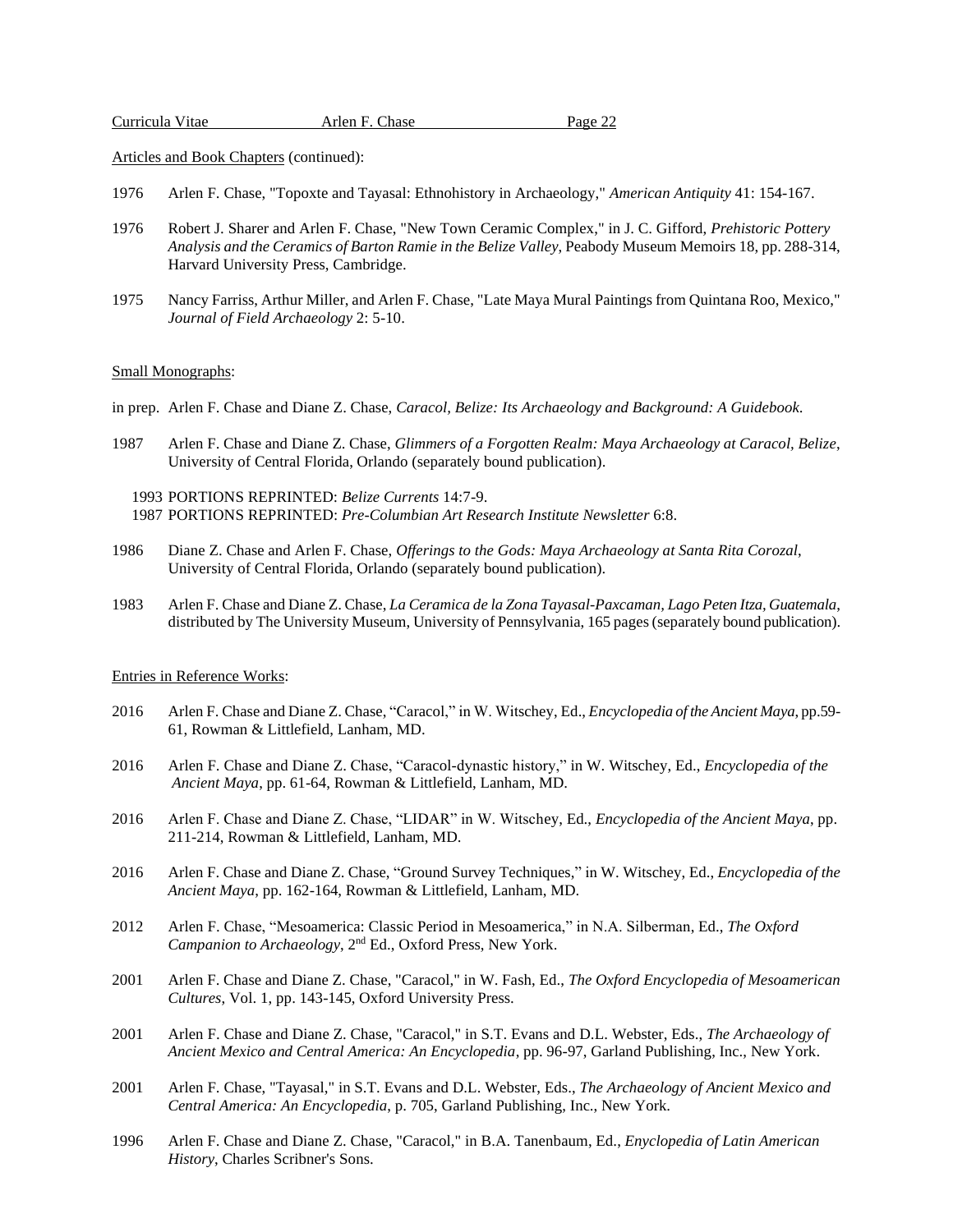| Curricula Vitae | Arlen F. Chase | Page 23 |
|-----------------|----------------|---------|
|                 |                |         |

Entries in Reference Works:

- 1996 Arlen F. Chase, "Mesoamerica: Classic Period in Mesoamerica," in B. Fagan, Ed., *The Oxford Companion to Archaeology*, pp. 445-447, Oxford Press, New York.
- 1996 Arlen F. Chase, "Tayasal," in J. Turner, Ed., *The Dictionary of Art*, Vol. 30, pp. 383-384, MacMillan Publishers Limited, London.
- 1996 Arlen F. Chase and Diane Z. Chase, "Caracol," in J. Turner, Ed., *The Dictionary of Art*, Vol. 5, p. 696, MacMillan Publishers Limited, London.

### Reviews:

- 2021 Arlen F. Chase, "Review of *Seeking Conflict in Mesoamerica: Operational, Cognitive, and Experiential Approaches,* edited by Shawn Morton and Meaghan Peuramaki-Brown," *American Anthropologist* 123(4): 974- 975.
- 2019 Arlen F. Chase, "Review of *Ten Thousand Years of Inequality: The Archaeology of Wealth Differences,* edited by T.A. Kohler and M.E. Smith," *Latin American Antiquity* 30(1): 231-233.
- 2018 Arlen F. Chase, "Review of *The Origin of Maya States*, edited by L. Traxler and R.J. Sharer," *Cambridge Archaeological Journal* 28(2): 357-358 (on line 18 Oct 2017; https://doi.org/10.1017/S095977431700083X).
- 2010 Arlen F. Chase, "Review of *The Monuments of Piedras Negras, An Ancient Maya City* by F. S. Clancy," *Journal of Anthropological Research* 66(3): 417-419.
- 2009 Arlen F. Chase, "Review of J. Shaw's *White Roads of the Yucatan: Changing Social Landscapes of the Yucatec Maya*," *American Anthropologist* 111(4): 539-540.
- 1990 Diane Z. Chase and Arlen F. Chase, "Review of R. Sidrys' *Archaeological Excavations in Northern Belize, Central America*," *Mesoamerica* 20: 351-355.
- 1988 Arlen F. Chase, "Review of N. Davies' *The Aztec Empire: The Toltec Resurgence*," *American Anthropologist* 90(4): 1030.
- 1987 Diane Z. Chase and Arlen F. Chase, "Review of *Pictures of Record* Archaeological Slide Sets: *Mesoamerican Survey I* and *Mexican Series* (The Olmecs, El Tajin, The Aztecs, Teotihuacan, Monte Alban, Xochicalco, Tula," *Archaeology* 40(3): 67-68.
- 1986 Arlen F. Chase and Diane Z. Chase, "Review of C. Gallenkamp's Maya: The Riddle and Rediscovery of a Lost Civilization," *Southeastern Latin Americanist* June-Sept. 1986: 38-40.

#### Proceedings:

- 2000 Charles E. Hughes, J. Michael Moshell, David Reed, Diane Z. Chase, and Arlen F. Chase, "Caracol Time Travel Project," in *Proceedings of the Third International Conference on Visual Computing*.
- 1993 C. Lynn Coultas, Mary E. Collins, and Arlen F. Chase, "The Effect of Ancient Maya Agriculture on Terraced Soils of Caracol, Belize," in J. Foss, M.E. Timpson, and M.W. Morris, Eds., *Proceedings of the First International Conference on Pedo-Archaeology*, pp. 191-201, Agricultural Experiment Station Special Publication 93-03, The University of Tennessee, Knoxville.
- 1989 Jim Dunlop, Arlen F. Chase, and Diane Z. Chase, "Photovoltaic Power forRemote Archaeological Research: A Case Study," in M.J. Coleman, Ed., *Proceedings of the 1989 Annual Conference of the American Solar Energy Society: Technical Papers*, pp. 326-331, U.S. Section of the Solar Energy Society, Boulder.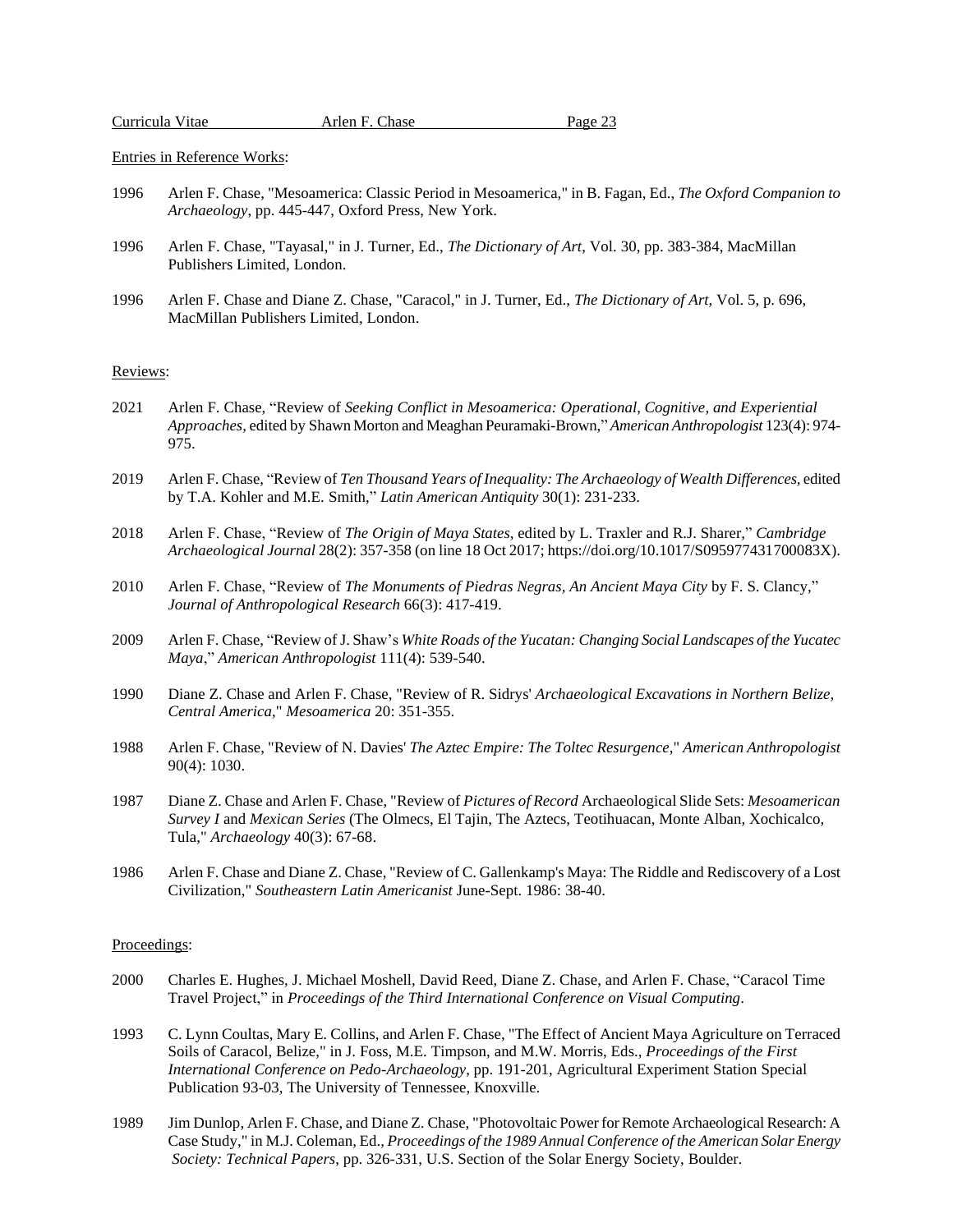| Curricula Vitae | Arlen F. Chase | Page 24 |
|-----------------|----------------|---------|
|-----------------|----------------|---------|

Brief Contributions (Prefaces, Comments, Obituaries, Short Notes):

- 2022 Diane Z. Chase and Arlen F. Chase, "Foreward" in David A. Freidel, Arlen F. Chase, Anne S. Dowd, and Jerry Murdock, Eds. *The Materialization of Time: Mythic History and Ritual Order in the Ancient Maya World.* University Press of Florida, Gainesville (in press).
- 2022 Kathryn Reece-Taylor and Arlen F. Chase, "Lidar in Mesoamerica since 2016: Acquisition, Ownership, and Accessibility," published in *Advances in Archaeological Practice* online blog in honor of 10<sup>th</sup> anniversary of journal.
- 2021 Arlen F. Chase, "Invited Comment on 'Relational Economies of Reciprocal Gifting: A Case Study of Exchanges in Ancient Maya Marriage and War' by Eleanor Harrison-Buck," *Current Anthropology* 62: 584- 585.
- 2021 Diane Z. Chase and Arlen F. Chase, "Foreward" in Tsubasa Okoshi, Arlen F. Chase, M. Charlotte Arnauld, and Philippe Nondedeo, Eds. *Maya Kingship: Rupture and Transformation from Classic to Postclassic Times*, pp. xv-xviii. University Press of Florida, Gainesville.
- 2020 Diane Z. Chase and Arlen F. Chase, "Foreward" in Marilyn Masson, David A. Freidel, and Arthur A. Demarest, Eds. *The Real Business of Ancient Maya Economies: From Farmers' Fields to Rulers' Realms*, pp. xv-xvii, University Press of Florida, Gainesville.
- 2020 Arlen F. Chase and Diane Z. Chase, "Foreward" in In Brett A. Houk, Barbara Arroyo, and Terry G. Powis, Eds. *Approaches to Monumental Landscapes of the Ancient Maya,* pp. xiii-xv. University Press of Florida, Gainesville.
- 2019 Arlen F. Chase and Diane Z. Chase, "Foreward" in Christopher S. Beekman. Ed. *Migrations in Late Mesoamerica*, pp. xiii-xiv*.* University Press of Florida, Gainesville.
- 2019 Arlen F. Chase and Diane Z. Chase, "Foreward" in Cara G. Tremain and Donna Yates, Eds. *The Market for Mesoamerica: Reflections on the Sale of Pre-Columbian Antiquities*, pp. ix-xi. University Press of Florida, Gainesville.
- 2019 Arlen F. Chase and Diane Z. Chase, "Foreward" in Heather McKillop, *Maya Salt Works*, pp. xiii-xiv*.* University Press of Florida, Gainesville.
- 2018 Arlen F. Chase and Diane Z. Chase, "Foreward" in Jonathan Kaplan and Francisco Paredes-Umana, *Water, Cacao, and the Early Maya of Chocola*, pp. xvii-xix. University Press of Florida, Gainesville.
- 2018 Arlen F. Chase and Diane Z. Chase, "Foreward" in M. Kathryn Brown and George Bey , Eds. *Pathways to Complexity: A View from the Maya Lowlands*, pp. xiii-xiv. University Press of Florida, Gainesville.
- 2017 Diane Z. Chase and Arlen F. Chase, "Foreward" in Marcus Eberl, *War Owl Falling:Innovation, Creativity, and Culture Change in Ancient Maya Society*, pp. xi-xii, University Press of Florida, Gainesville.
- 2017 Arlen F. Chase, "Invited Comment on 'Early Urban Planning, Spatial Strategies, and the Maya Gridded City of Nixtun-Ch'ich', Peten, Guatemala' by Timothy Pugh and Prudence Rice," *Current Anthropology* 58(5): 593- 594 [576-603].
- 2016 Diane Z. Chase and Arlen F. Chase, "Foreward" in Debra Walker, Ed. *Perspectives on the Ancient Maya of Chetumal Bay,* pp. xv-xvi, University Press of Florida, Gainesville.
- 2014 Arlen F. Chase and Diane Z. Chase, "Obituary for Peter D. Harrison," *The SAA Archaeological Record* 14  $(5):40.$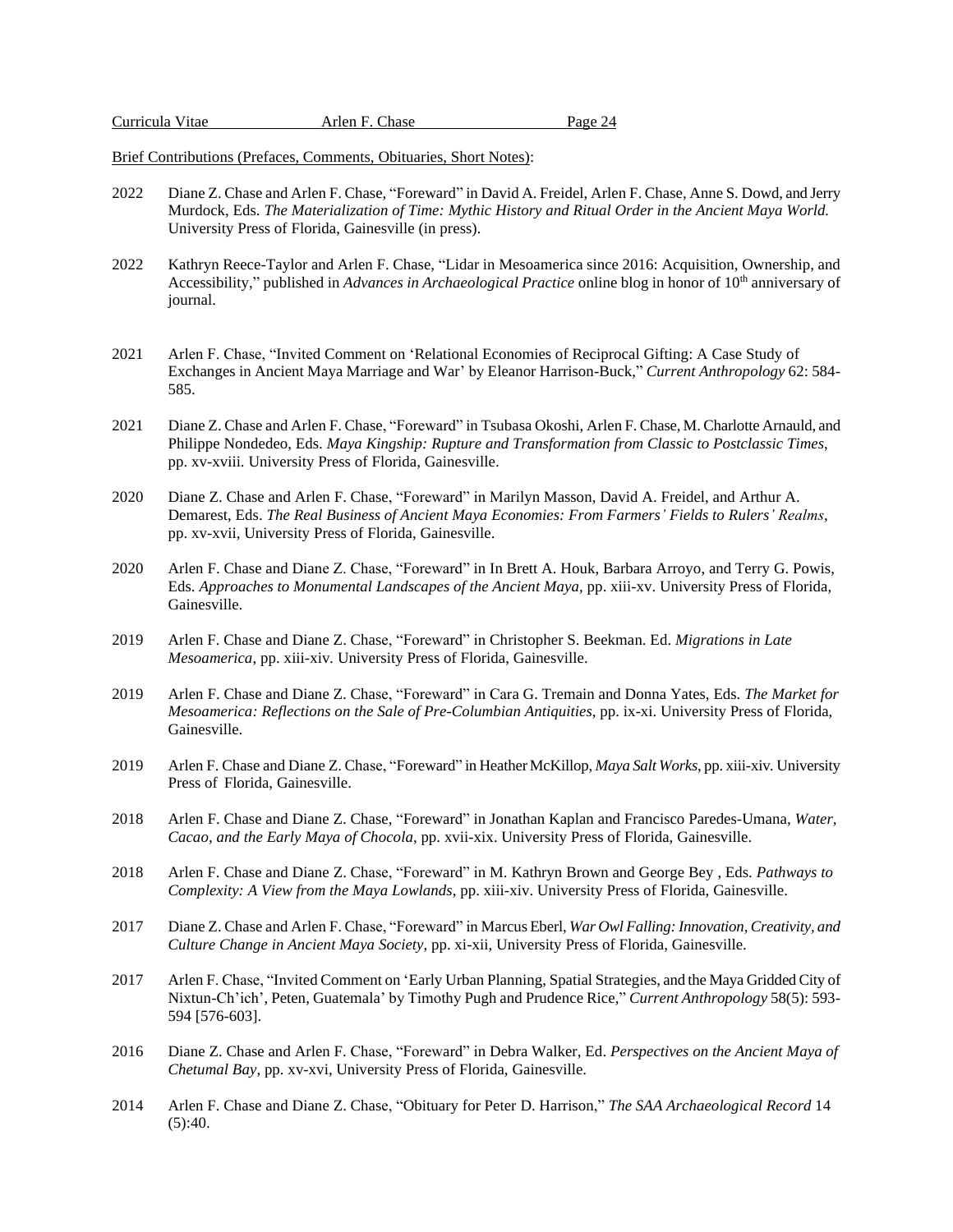| Curricula Vitae | Arlen F. Chase | Page 25 |
|-----------------|----------------|---------|
|-----------------|----------------|---------|

Brief Contributions (Prefaces, Comments, Obituaries, Short Notes): (continued)

- 2014 Arlen F. Chase and Vernon L. Scarborough, "Forward," in A. Chase and V. Scarborough, Eds. *The Resilience and Vulnerability of Ancient Landscapes: Transforming Maya Archaeology through IHOPE*, AP3A Paper 24(1), pp. v-vi, American Anthropological Association, Arlington, VA.
- 2013 Diane Z. Chase and Arlen F. Chase, "Forward," in A. Foias, *Ancient Maya Political Dynamics*, pp. xi-xii, University Press of Florida, Gainesville.
- 2013 Arlen F. Chase and Diane Z. Chase, "Preface," in J. Aimers, Ed. *Ancient Maya Pottery: Classification, Analysis, and Interpretation*, pp. vi-vii, University Press of Florida, Gainesville.
- 2012 Diane Z. Chase and Arlen F. Chase, "Preface," in C. Robin, Ed. *Chan: An Ancient Maya Farming Community*, pp. xiii-xiv, University Press of Florida, Gainesville,
- 2011 Arlen F. Chase, "We Remember Merle Greene Robertson," *Stevenson Alumni Magazine* (Spring/Summer):49.
- 2011 Arlen F. Chase and Diane Z. Chase, "Working for Bill," "Bill on Writing," "Bill on Ceramics," "Advice from Bill," "Bill on Archaeology," in "Recollections of Bill Coe and His Career as a Maya Archaeologist. Part 2. After Tikal – Chalchuapa, Quirigua, In the Classroom, and at Home" compiled by R. Sharer," *The Codex* 19(3):3-36 and 19(4):12-46.
- 2006 Diane Z. Chase and Arlen F. Chase, "Preface" in C. McNeil, Ed. *The Origins of Chocolate: Cacao in the Americas*, pp. xv-xvi, University Press of Florida, Gainesville.
- 2005 Diane Z. Chase and Arlen F. Chase, "Preface" in J. Palka, *Unconquered Lacandon Maya: Ethnohistory and Archaeology of the Indigenous Culture Change*, pp. xvii-xviii, University Press of Florida, Gainesville.
- 2004 Arlen F. Chase and Diane Z. Chase, "Preface" in J. Garber, Ed. *Maya Archaeology in the Belize Valley: Fifty Years of Research*, pp. xix-xx, University Press of Florida, Gainesville.
- 2003 Diane Z. Chase and Arlen F. Chase, "Preface" in C.R. Nance, S.L. Whittington, and B.E. Borg, *Archaeology And Ethnohistory of Iximche*, pp. xix-xx, University Press of Florida, Gainesville.
- 2002 Diane Z. Chase and Arlen F. Chase, "Preface" in H. McKillop, *Salt: White Gold of the Ancient Maya*, pp. xviixix, University Press of Florida, Gainesville.
- 1998 Arlen F. Chase and Diane Z. Chase, "Termini, Test Excavations, and Surprises: The 1998 Field Season at Caracol, Belize," *Pre-Columbian Art Research Institute Newsletter* 26:7-8.
- 1997 Arlen F. Chase and Diane Z. Chase, "Caracol: The Thirteenth Tun 1997 Season," *Pre-Columbian Art Research Institute Newsletter* 23:2-3.
- 1996 Diane Z. Chase and Arlen F. Chase, "Clarissa 'Carrie' Hunter-Tate" (Obituary), *Anthropology Newsletter* 37(1):47 (January).
- 1995 David Pendergast with Arlen Chase, Diane Chase, Elizabeth Graham, and Norman Hammond, "One Person's Impact on Archaeology" (Obituary for Harriot W. Topsey), *Latin American Antiquity* 6(4):291-292.
- 1995 Arlen F. Chase and Diane Z. Chase, "Terraces, Tunnels, and Transects: The Caracol Project 1995," *Pre-Columbian Art Research Institute Newsletter* 21:5-6 (December)
- 1994 Arlen F. Chase and Diane Z. Chase, "Over Hill and Dale: Caracol 1994," *Pre-Columbian Art Research Institute Newsletter* 19:3 (October).
- 1993 Arlen F. Chase, "Invited Comment on 'Itza Maya Tropical Agro-Forestry' by Scott Atran," *Current Anthropology* 34(5): 689-690.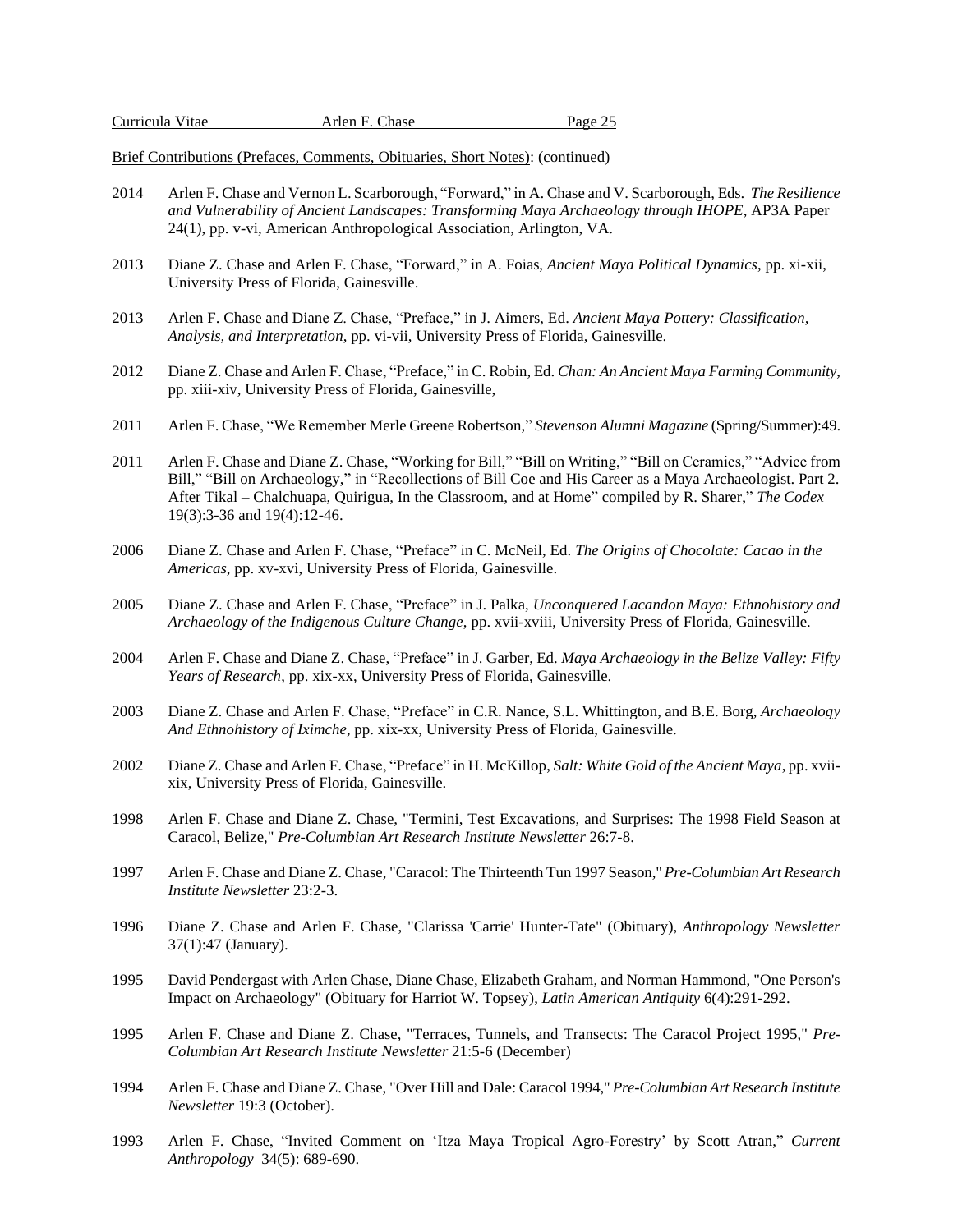| Curricula Vitae |  |
|-----------------|--|
|-----------------|--|

Arlen F. Chase Page 26

Brief Contributions (Prefaces, Comments, Obituaries, Short Notes): (continued)

- 1993 Arlen F. Chase and Diane Z. Chase, "Tourists, Tombs, and Trash: The 1993 Field Season at Caracol," *Pre-Columbian Art Research Institute Newsletter* 17:7 (September).
- 1992 Diane Z. Chase and Arlen F. Chase, "Preface," in D.Z. Chase and A.F. Chase, Eds., *Mesoamerican Elites: An Archaeological Assessment*, pp. xi-xiv, University of Oklahoma Press, Norman (reprinted 1994).
- 1991 Arlen F. Chase and Diane Z. Chase, "Caracol," *Pre-Columbian Art Research Institute Newsletter* 14:3-4.
- 1985 "Preface," in A.F. Chase and P.M. Rice, Eds., *The Lowland Maya Postclassic*, pp. vii-viii, University of Texas Press, Austin (with P.M. Rice).

### PROFESSIONAL VIDEO/FILM PRODUCTIONS FOCUSING ON MY RESEARCH:

| 2022 | Ancient Maya Metropolis         | Nova, filmed during 2019 and 2020 in Belize and Guatemala; first             |
|------|---------------------------------|------------------------------------------------------------------------------|
|      |                                 | broadcast January 26, 2022 (Fierce Turtle Media/Zoot Pictures, Inc.,         |
|      |                                 | Winnipeg, Canada).                                                           |
| 2018 | Mayan Armageddon:               | BBC Discovery, What on Earth? (Season 4, Episode 20); 15 minutes of          |
|      | The New Evidence                | an hour program; Maya collapse at Caracol, filmed at site in August, 2017;   |
|      |                                 | first broadcast March 13, 2018.                                              |
| 2017 | Adventure: Caribbean            | German PBS, Terra X, 42 and 52 minutes; 25% of program is on our             |
|      |                                 | research at Caracol during the 2017 field season, first broadcast July 30,   |
|      |                                 | 2017 in France and Germany (audience of 5 million).                          |
| 2008 | In the Shadow of the Sun God    | Discovery Channel, Bone Detectives, 54 minutes (strange film noir show       |
|      |                                 | uses our Caracol research during the 2007 field season as a backdrop), first |
|      |                                 | broadcast February 11, 2008.                                                 |
| 2006 | Decoding the Past:              | Season 2, Episode 11. The History Channel, 53 minutes (primary               |
|      | Mayan Doomsday Prophecy         | spokesperson on archaeology, the calendar, and hieroglyphic interpretation), |
|      |                                 | first broadcast August 3, 2006.                                              |
| 2001 | Hidden City of the Maya         | Science Times/National Geographic, 13 minutes (focuses on Caracol as an      |
|      |                                 | "edge city" and on our 2001 field season); broadcast July 2001.              |
| 1997 | Maya Prophecy                   | "Sightings" (Millenium Watch #2)/ The Sci-Fi Channel, 6:20 minutes           |
|      |                                 | (shot in UCF archaeology laboratory); aired internationally multiple times.  |
| 1997 | <b>Beyond Chalk: Technology</b> | Central Florida Educational Consortium (6 minutes on Caracol                 |
|      | in The Classroom                | out of 28 minutes), shown on and distributed nationally by PBS.              |
| 1995 | Belize: The Maya Heritage       | Great Belize Productions, Ltd. (ca. 5 minutes of Caracol footage out of      |
|      |                                 | 32), made for and distributed by the United Nations.                         |
| 1995 | <b>Ancient Uplink</b>           | ABC "Prime Time Live" (focus on MayaQuest, Caracol, and long-                |
|      |                                 | distance learning; 12 minutes, broadcast December 20).                       |
| 1995 | Searching for the Maya          | Pyramid Films, Ltd., 60 minutes (focuses on: Caracol 1986, 1989, 1991,       |
|      |                                 | 1992, 1993; Santa Rita Corozal 1984, 1985), internationally distributed by   |
|      |                                 | PBS.                                                                         |
| 1995 | <b>Uxmal</b>                    | "Mysterious Places" (Episode 7008)/ The Travel Channel, 22 minutes           |
|      |                                 | (shot in UCF office), aired internationally multiple times.                  |
| 1994 | The Ancient Maya of Belize      | Orange County Education Access Network, 58 minutes; shown on PBS             |
|      |                                 | in conjunction with the Jason Project.                                       |
| 1993 | Lost Kingdoms of the Maya       | National Geographic Society Special (6 minutes of Caracol footage out        |
|      |                                 | of 57), shown internationally, reviewed in Archaeology 47[6]:87.             |
| 1993 | The Maya Way of Death           | National Geographic Society "Explorer," 16 minutes, shown                    |
|      |                                 | internationally.                                                             |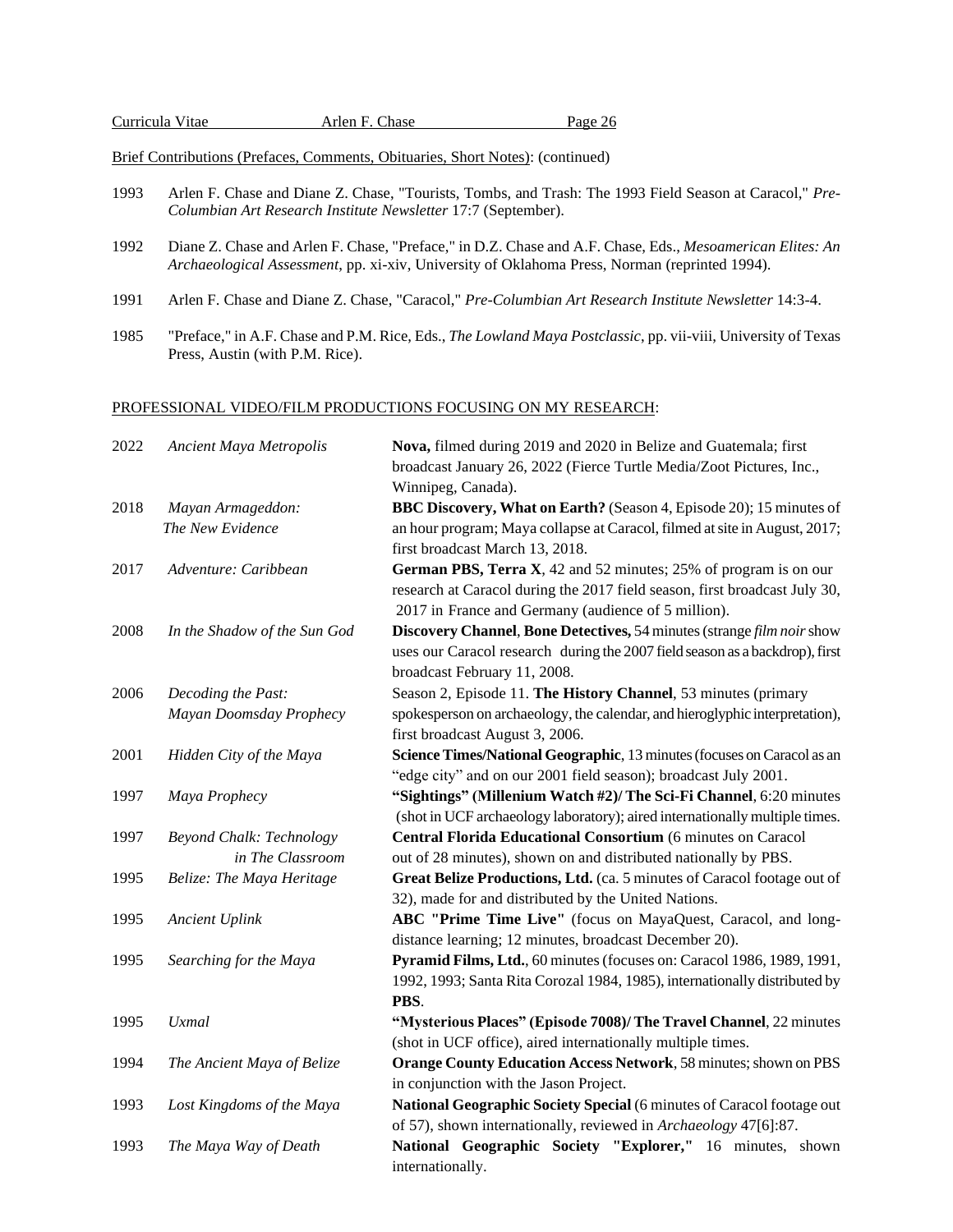| Curricula Vitae | Arlen F. Chase | Page 27 |
|-----------------|----------------|---------|
|                 |                |         |

# PROFESSIONAL VIDEO/FILM PRODUCTIONS FOCUSING ON MY RESEARCH: (continued)

| 1990 | The Plundered Heritage      | Pyramid Films, Ltd., 30 minutes; shown on PBS, reviewed in                                |
|------|-----------------------------|-------------------------------------------------------------------------------------------|
|      |                             | Archaeology 43[4]:69.                                                                     |
|      |                             | <b>REISSUED</b> as a DVD by Left Coast Press, February 2013.                              |
| 1990 | Quest for the Maya          | BBC (10 minutes of Caracol footage out of 57); shown internationally and                  |
|      |                             | nationally on <b>PBS</b> .                                                                |
| 1990 | Maya Conquerors of Caracol  | <b>University of Central Florida, 30 minutes; shown on PBS, reviewed in</b>               |
|      |                             | Archaeology 47[6]:87.                                                                     |
| 1988 | Caracol: The Lost Maya City | <b>Pyramid Films, Ltd.</b> , 60 minutes; distributed nationally and                       |
|      |                             | internationally; $2nd$ most viewed special on <b>PBS</b> , reviewed in <i>Archaeology</i> |
|      |                             | 41[5]:76.                                                                                 |
| 1987 | Caracol                     | Great Belize Productions, Ltd. for "Belize All Over" TV Series; shown                     |
|      |                             | in Belize and Great Britain.                                                              |

# TECHNICAL REPORTS:

Annual Field Reports for Caracol Archaeological Project, spanning 1996 to present, may be found at: [http://www.caracol.org](http://www.caracol.org/) .

# TV APPEARANCES:

| 2018 | Giant Brain, Mayan | Food Network, for "Vegas Cakes: Season 2, Episode 12," first airing on |
|------|--------------------|------------------------------------------------------------------------|
|      | Pyramid and Beauty | June 16, 2018. Cake is a model of the Caana architectural complex at   |
|      | Oueen Cakes        | Caracol to celebrate our archaeological research at the site.          |

# VIDEOS PRODUCED:

- 1987 *Maya Archaeology at Caracol, Belize: Glimmers of a Forgotten Realm*, University of Central Florida, 00:18:39; available at [www.caracol.org](http://www.caracol.org/) (with D.Z. Chase).
- 1986 *Offerings to the Gods: Maya Archaeology at Santa Rita Corozal, Belize*, University of Central Florida, 00:16:26; available at [www.caracol.org](http://www.caracol.org/) (with D.Z. Chase).
- 1984 *Maya Archaeology in Belize: University of Central Florida - 1984*, University of Central Florida, 00:15:22; available at [www.caracol.org](http://www.caracol.org/) (with R. Arnold, D.Z. Chase, R. Okoniewski, R. Schyberg).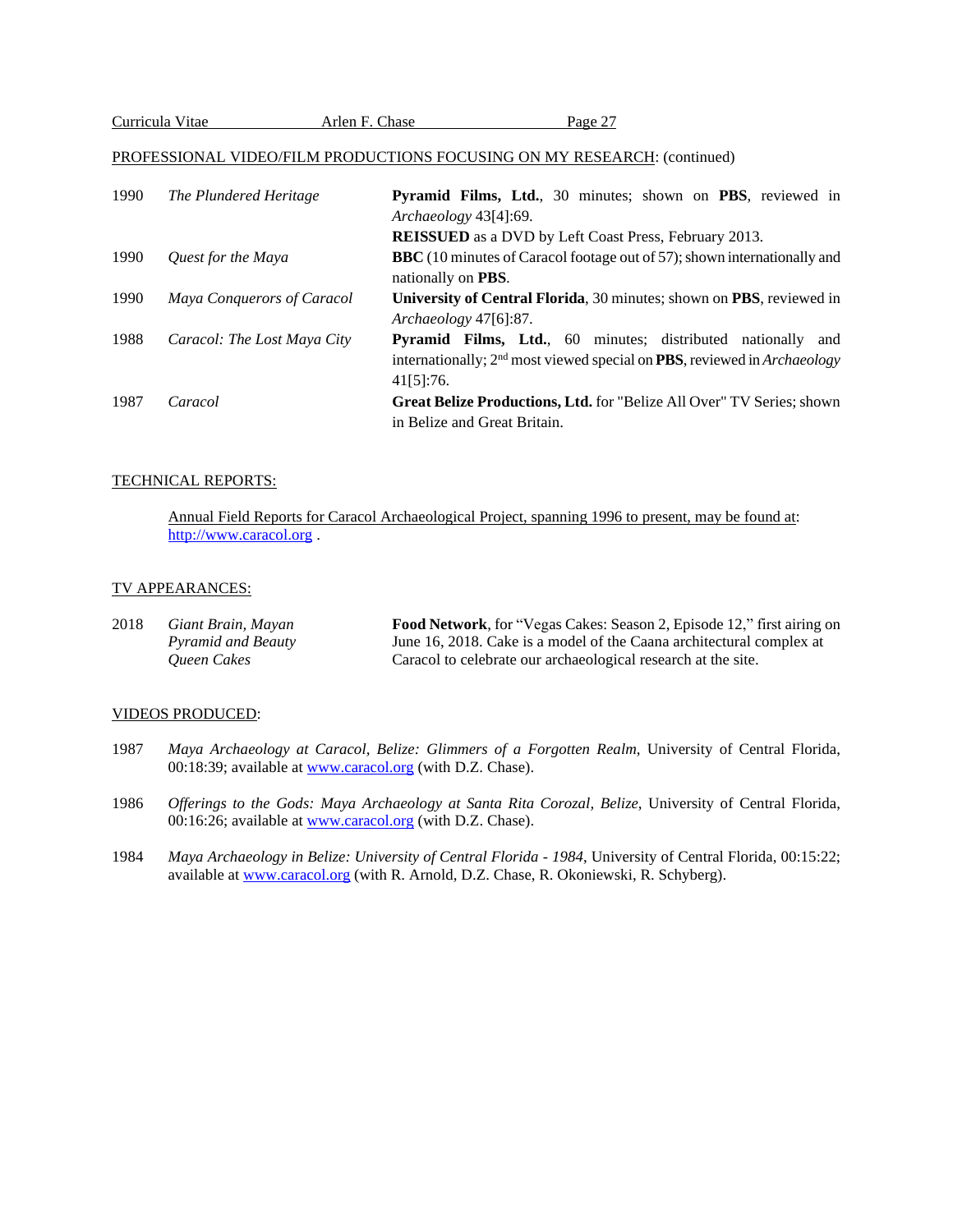#### PROFESSIONAL PAPERS PRESENTED**: INVITED**:

- 2022 "Population History for Caracol, Belize: Numbers, Complexity, and Urbanism." Ancient Mesoamerican Population Seminar, Amerind Foundation, Dragoon, Arizona (with A.S.Z. Chase and D.Z. Chase, April 20-24).
- 2022 "Ancient Mesoamerican Population History." Ancient Mesoamerican Population Seminar, Amerind Foundation, Dragoon Arizona (with D.Z. Chase and A.S.Z. Chase, April 20-24).
- 2021 "Extracting 'Maya:' Archaeology, Foreign Contacts, Households, and Resilience in Maya Identity." Being Maya: Identity and Ontology: A Working Group Session, Santa Fe Institute, Santa Fe, New Mexico (with D.Z. Chase, August 18-20; canceled in 2020 due to COVID-19).
- 2021 "Lidar and Landscape: Changed Perspectives on the Ancient Maya Past." Earth Archive Virtual Conference (Chapter 1: The Amazon), organized by Christopher Fisher and Stephen Leisz, June 15-16 (with D.Z. Chase and Adrian S.Z. Chase, June 16).
- 2020 "Lidar and the Archaeology of Caracol, Belize: Ten Years After." LiDAR: Research, Protection, and Conservation of Archaeological Heritage in the 21<sup>st</sup> Century (Virtual), The Getty Research Institute, The Getty Center, Los Angeles, California (with D.Z. Chase and Adrian S.Z. Chase, April 3, Zoom Conference).
- 2018 "The Impact of Caracol Lidar on Mesoamerican Archaeology a Decade Later." Paris Conference on Archaeological Lidar, French Institute of Asian Studies (EFEO), Paris, France (with D.Z. Chase and A.S.Z. Chase, December 11-12).
- 2018 "Regional Management at Caracol, Belize." IHOPE Conference on "If the Past Teaches, What doesthe Future Learn?" National Socio-Environmental Synthesis Center (SESYNC), University of Maryland, Annapolis, Maryland (October 29-November 2).
- 2018 "Extracting "Maya": Archaeology, Foreign Contacts, and Resilience in Maya Identity. "On Time and Being Maya: A Working Group Session," Santa Fe Institute, Santa Fe, New Mexico (with D.Z. Chase, August 29-30).
- 2017 "The Transformation of Maya Kingship from the Vantage Points of Caracol and Santa Rita Corozal, Belize." Conference on: "Rupture or Transformation of Maya Kingship? From Classic to Postclassic Times," Kyoto University of Foreign Studies, Kyoto, Japan (with D.Z. Chase, November 11-14).
- 2017 "Scale and Political Integration of Ancient Maya Polities: Ideology, Frame Analysis, and Caracol, Belize." Regimes of the Classic Maya (sponsored by the Wenner-Gren Foundation), Tulane University, New Orleans (with D.Z. Chase, September 1-4).
- 2017 "Situating Time in the Maya Archaeological Record." Telling Time: Myth, History, and Everyday Life in the Ancient Maya World: The Third Working Group Session, Santa Fe Institute, Santa Fe, New Mexico (with D.Z. Chase, August 24-26).
- 2017 "Ancient Maya Tropical Resilience: The Built Environment at Caracol, Belize." Colloquium on "Vulnerability and Resilience: From Catastrophe to Complexity in the Premodern Mediterranean and the Pre-Columbian Americas Americas," Climate Change and History Research Initiative, Princeton University, New Jersey (May 5-6).
- 2016 "Materializing Time in the Archaeological Record: Maya Examples." Maya Materialization of Time: Second Working Group Session, Santa Fe Institute, Santa Fe, New Mexico (with D.Z. Chase, August 26-28).
- 2015 "Maya Urbanism: What Do We Know?" Urban Settlement Scaling Working Group, Santa Fe Institute, Santa Fe, New Mexico (June 9-13).
- 2015 "The Materialization of Time in the Maya Archaeological Record." The Maya Materialization of Time: History and Prophecy in Long-term Perspective, SFI Working Group, Santa Fe Institute, Santa Fe, New Mexico. (with D.Z. Chase; February 14).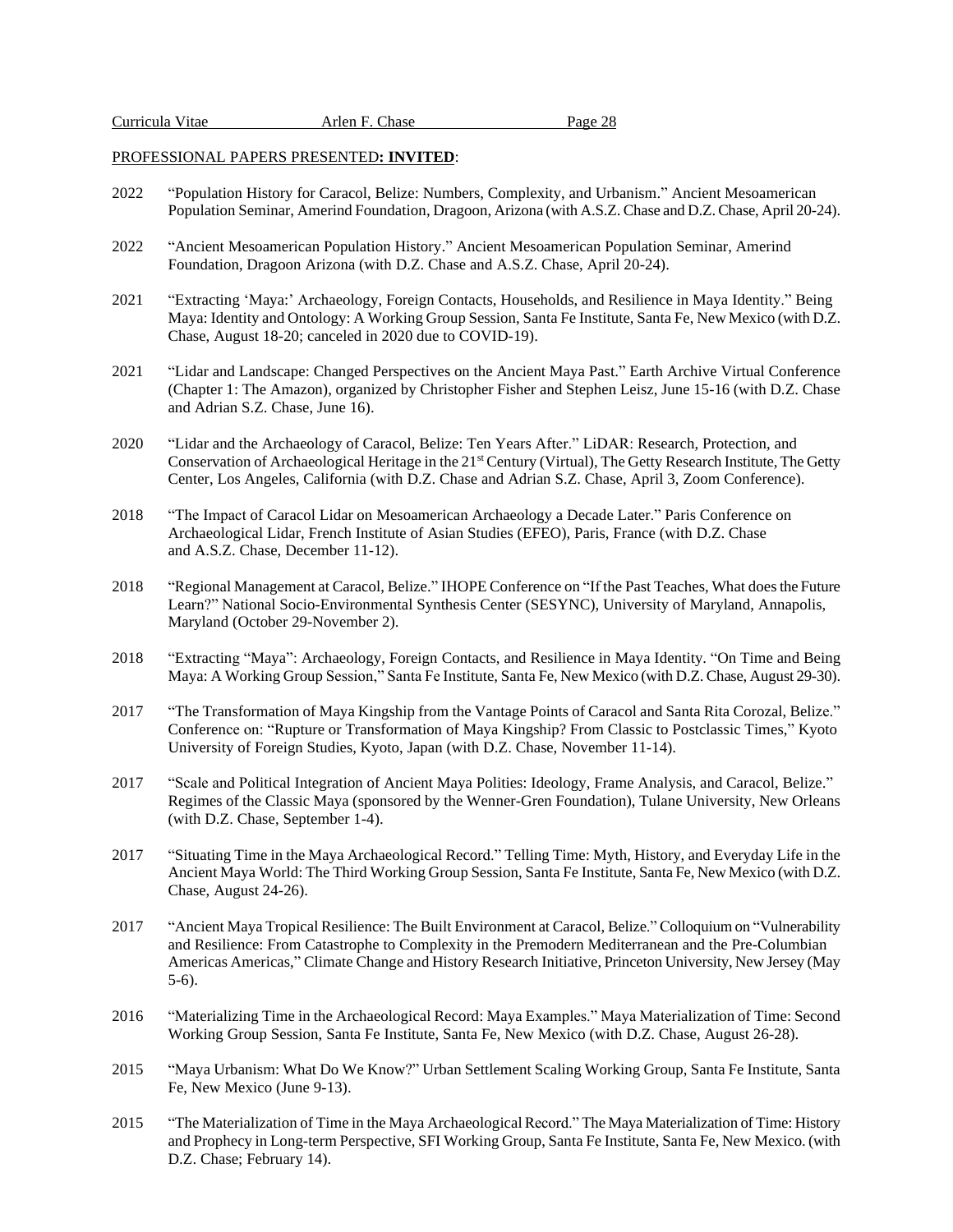| Curricula Vitae | Arlen F. Chase | Page 29 |
|-----------------|----------------|---------|
|                 |                |         |

# PROFESSIONAL PAPERS PRESENTED: **INVITED** (continued):

- 2014 "The Use of LiDAR in Understanding the Ancient Maya Landscape: Caracol and Western Belize." Conference on Digital Domains: Perspectives in Remote Sensing of Human Landscapes, Neukom Institute for Computational Science and Department of Anthropology, Dartmouth College, NH (with D.Z. Chase and J.F. Weishampel, March 20-22).
- 2013 "Maya Sustainability and Resilience at Caracol, Belize: Implications for Theories of Sustainability." Conference on Resilience and Sustainability: What Are we Learning from the Maya and Other Ancient Cultures? University of Minnesota, Minneapolis, Minnesota (with D.Z. Chase – November 8).
- 2013 The Distribution and Significance of E-Groups: An Historical Background." Conference on Early Maya E-Groups, Solar Calendars, and the Role of Astronomy in the Rise of Lowland Urbanism: The Second Working Group, Santa Fe Institute, New Mexico (with Anne Dowd and David Freidel – August 24).
- 2013 "E Groups and the Rise of Complexity in the Southeastern Maya Lwolands." Conference on Early Maya E-Groups, Solar Calendars, and the Role of Astronomy in the Rise of Lowland Urbanism: The Second Working Group, Santa Fe Institute, New Mexico (with D.Z. Chase – August 24).
- 2013 "Use of LiDAR to Detect Maya Features to Simulate Landscape Processes." Conference entitled: Les Apports du LiDAR a nos Connaissances sur l'evolution des Paysages Anciens. Strasbourg, France (J.F. Weishampel, A.F. Chase, D.Z. Chase, and J.N. Hightower – April).
- 2013 "The Legacy of Maya Agricultural Terraces at Caracol, Belize." UISPP International Workshop on Application of LiDAR Surveys in Archaeology, Paris, France (J.F. Weishampel, A.F. Chase, D.Z. Chase, and J.N. Hightower – March).
- 2012 "LiDAR, the Ancient Maya, and Caracol, Belize." APSARA Conference on Tropical Forest Urbanism (Urban Landscapes Roundtable), Siem Reap, Cambodia (A.F. Chase, D.Z. Chase, and J.F. Weishampel – July 11).
- 2012 "Early E Groups and Large Communities." Conference on Early Maya E-Groups, Solar Calendars, and the Role of Astronomy in the Rise of Lowland Urbanism, Santa Fe Institute, New Mexico (with D.Z. Chase - August 25).
- 2012 "Delineation of Landscape Features across the Maya Polity of Caracol using Airborne LiDAR." UISPP International Workshop on Application of LiDAR Surveys in Archaeology, Paris, France (J.F. Weishampel, A.F. Chase, D.Z. Chase, and J.N. Hightower – March 5).
- 2011 "The Use of LiDAR at the Maya Site of Caracol in Belize." NASA ROSES Space Archaeology Workshop on Research and World Heritage, Baltimore, Maryland (A.F. Chase, D.Z. Chase, and J.F. Weishampel – Oct. 9).
- 2011 "Infrastructure, Sustainability, and Ancient Maya City Planning: Low-Density Urbanism at Caracol, Belize." Low Density Urbanism and the Environment Conference, Amerind Foundation, Dragoon, Arizona (with D.Z. Chase – April).
- 2010 "Implications of Landscape Archaeology at Caracol, Belize, for the Interpretation of Ancient Maya Society and Socio-Territorial Organization." 15<sup>th</sup> European Maya Conference, Madrid, Spain (with D.Z. Chase – December).
- 2010 "La Antigua Revolucion Maya: Construccion y disolucion de los sistemas politicos de Caracol, Belice." VIII Congreso Internacional de Mayistas, Mexico City (with D.Z. Chase – August).
- 2010 "La Antigua Estabilidad Maya: Tecnicas de la Elite Dirigente y Cambio Social en el Registro Arqueologico de Caracol, Belice." VIII Congreso Internacional de Mayistas, Mexico City (with D.Z. Chase – August).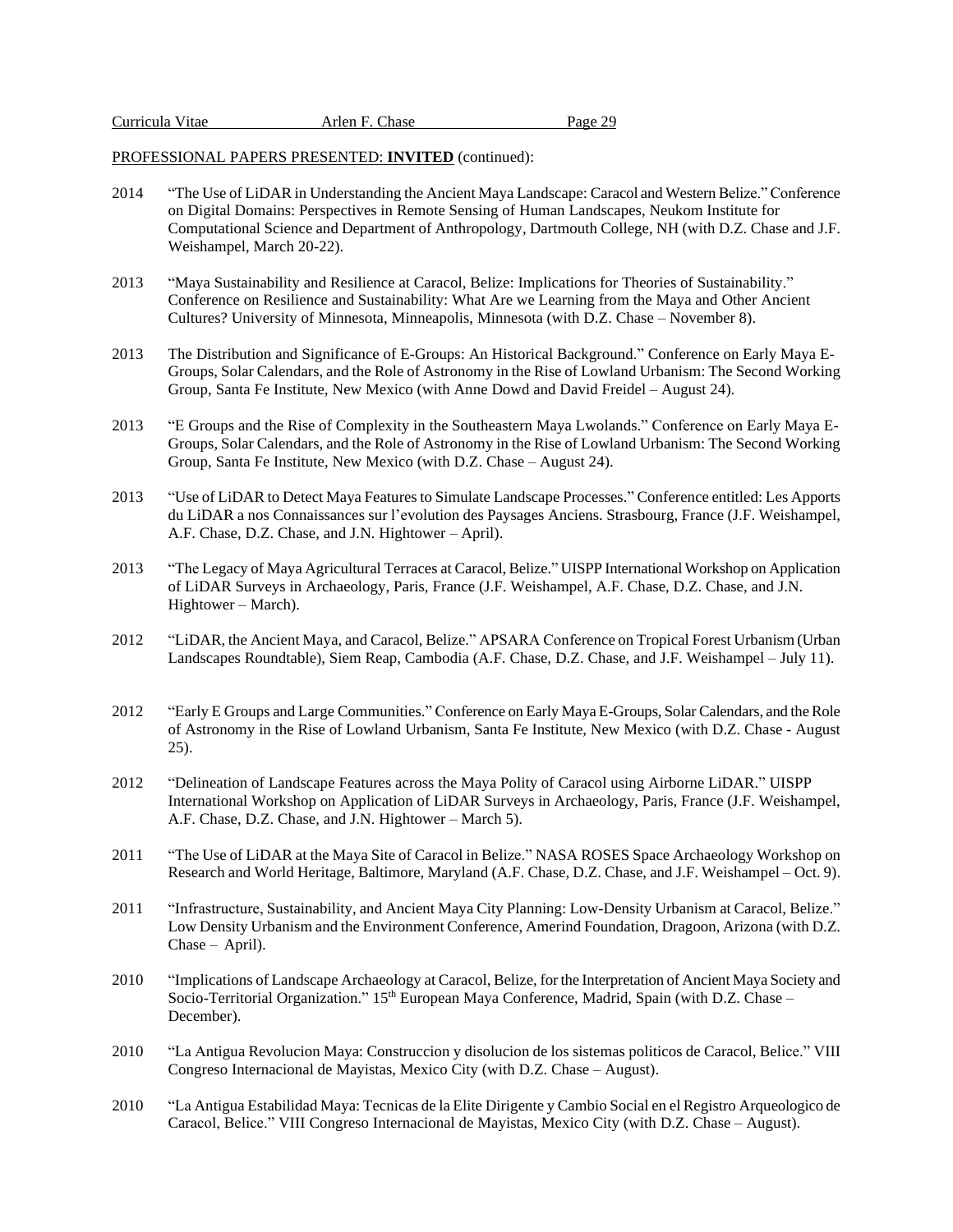PROFESSIONAL PAPERS PRESENTED: **INVITED** (continued):

- 2010 "An Ancient Tropical City in the Context of Sustainability from the Maya Mountains." *IHOPE2*, Arizona State University, Tempe (A.F. Chase, D.Z. Chase, and J.F. Weishampel - January).
- 2009 "Comingled Rituals: analizando comportamientos públicos y privados en el registro arqueológico de Caracol, Belice." IX Mesa Redonda de S.E.E.M., Granada, Spain (Ritual Publico Ritual Privado; with D.Z. Chase – March).
- 2009 "Urbanism as Sustainable Adaptation: Ancient Maya Settlement Responses in a Tropical Environment." School of American Research seminar entitled *IHOPE-Maya: Tropical Sustainability from an Ancient Context*, Santa Fe, New Mexico (with D.Z. Chase - January).
- 2008 "Caracol, Belize: Twenty-five Years of Maya Archaeology." Merle Greene Robertson Symposium, Palenque, Mexico (with D.Z. Chase – July 10; one of five invited presentations).
- 2005 "En el Medio del Ninguna En el Centro del Universo: Perspectivos en la Localizacion del Sitios Mayas Largos y Pequenos." VII Mesa Redonda de S.E.E.M., Pamplona, Spain (Fundaciones; with D.Z. Chase – September).
- 2002 "Secular, Sagrado y Volver a Visitar: La Antigua Profanación, Perturbación y Reconsagración de Entierros Mayas." VI Mesa Redonda de S.E.E.M., Santiago de Compostella, Spain (La Muerte Maya; with D.Z. Chase – October).
- 2002 "Patrones de Enterramiento y Cíclos Residenciales en Caracol, Belice." Cuarto Mesa Redonda de Palenque, Palenque, Mexico (with D.Z. Chase - June).
- 1999 "El Paisaje Urbano Maya: La Integracion de los Espacios Construidos y la Estructura Social en Caracol, Belice." V Mesa Redonda de S.E.E.M., Valladolid, Spain (La Ciudad Antigua; with D.Z. Chase and C. White – October).
- 1999 "Maya Social Organization from a "Big Site" Perspective: Classic Period Caracol, Belize and Tikal, Guatemala." Tercera Mesa Redonda de Palenque, Palenque, Mexico (with D.Z. Chase - June).
- 1998 "Palaces, Power, and Politics at Late Classic Caracol, Belize." Invited Conference on Royal Courts of the Ancient Maya, Yale University, New Haven (with D.Z. Chase - November).
- 1998 "Maya Transitions: Interpreting the "Long-Playing" Archaeological Record." Mayan Culture at the Millennium: Retrospect and Prospect (Part I), Buffalo (April).
- 1998 "Relatos desde las Tumbas: Contextos Sociales y Variabilidad Mortuoria en Caracol, Belice." I Congreso Regional de Investigadores en Ciencias Sociales, Universidad Autonoma de Yucatan, Merida, Mexico (with D.Z. Chase – June).
- 1997 "Planeacion Civica e Integracion del Sitio en Caracol, Belice." Universidad Autonoma de Campeche, Mexico (November).
- 1995 "Do You See What I See?": Deconstructing the Mythology of the Classic Maya Collapse." 2nd Annual UCLA Maya Weekend, Los Angeles (with D.Z. Chase - October).
- 1995 "Classic Maya Warfare as Viewed from Caracol, Belize." 1995 Mesa Redonda de Palenque, Palenque, Mexico (with D.Z. Chase - September).
- 1994 "Through the Glass Surface of the Maya Pond: Long-Term Archaeological Research in Caracol, Belize." 12th Annual University Museum Maya Weekend, Philadelphia (April).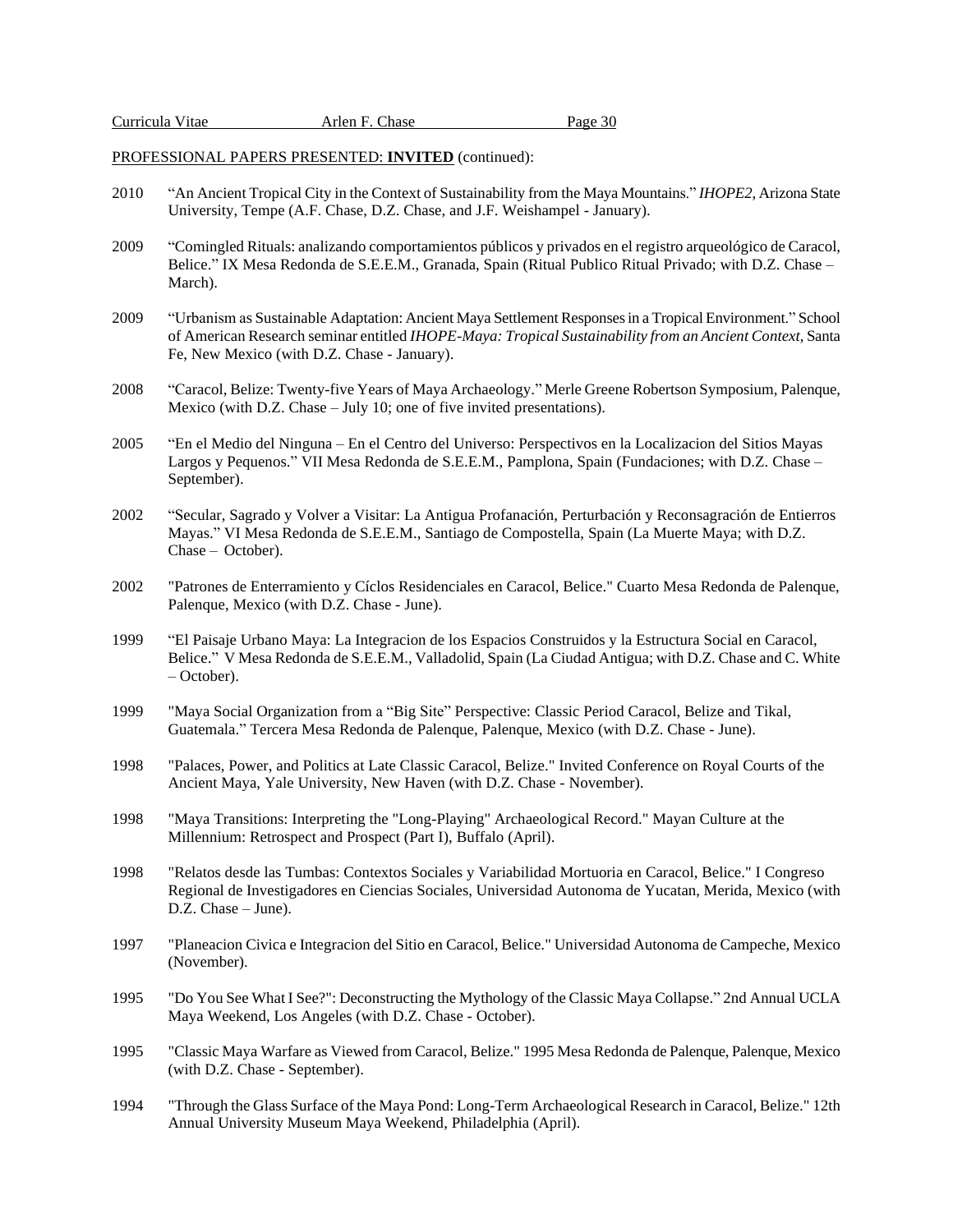| Curricula Vitae |  |  |
|-----------------|--|--|
|-----------------|--|--|

Arlen F. Chase Page 31

#### PROFESSIONAL PAPERS PRESENTED: **INVITED** (continued):

- 1994 "The Architectural Context of Caches, Burials, and Other Ritual Activities for the Classic Period Maya." Dumbarton Oaks Symposium "Function and Meaning in Classic Maya Architecture," Washington, D.C. (with D.Z. Chase - October).
- 1993 "A Critical Consideration of Archaeology and Epigraphy at Caracol, Belize." 9th Texas Symposium, The Maya Meetings, 18th Session, Austin, Texas (March).
- 1993 "The Organization and Composition of Classic Lowland Maya Society: The View from Caracol, Belize." Eighth Mesa Redonda de Palenque, Palenque, Mexico (with D.Z. Chase - June).
- 1992 "External Impetus, Internal Synthesis, and Standaradization: E Group Assemblages and the Crystalization of Classic Maya Society in the Southern Lowlands." International Conference on the Emergence of Lowland Maya Civilization, Hildesheim, Germany (with D.Z. Chase - November).
- 1990 "Caracol and the Conquest of Tikal." Texas Symposium, The Maya Meetings, 14th Session, Austin, Texas (with D.Z. Chase - March).
- 1989 "Maya Veneration of the Dead at Caracol, Belize." Seventh Palenque Round Table Conference, Palenque, Mexico (with D.Z. Chase - June).
- 1989 "Caracol Update: Archaeology at Caracol from 1986-1989." Seventh Palenque Round Table Conference, Palenque, Mexico (with D.Z. Chase - June).
- 1987 "El Norte y el Sur: Politica, Dominios, y Evolucion Cultural Maya." II Mesa Redonda de S.E.E.M., Granada, Spain (Los Mayas del Norte de Yucatán; with D.Z. Chase - December).
- 1986 "Cycles of Time: Caracol in the Maya Realm." Sixth Palenque Round Table Conference, Palenque, Mexico (June).
- 1985 "Putting Together the Pieces: Maya Pottery of Northern Belize and the Central Peten of Guatemala." 1985 Maya Ceramic Conference, Washington, D.C. (with D.Z. Chase - December).
- 1985 "Conocimientos Arqueologicas Maya de Tierra Baja de La Epoca del Contacto." Primera Mesa Redonda de S.E.E.M. (Hernan Cortes en el Area Maya, Toledo, Spain; with D.Z. Chase - November).
- 1983 "Troubled Times: The Archaeology and Iconography of the Terminal Classic Southern Lowland Maya." Mesa Redonda de Palenque (June).
- 1982 "Time Depth or Vacuum: The Correlation Problem in the Lowland Maya Postclassic." Advanced Seminar of the School of American Research, "After the Fall: New Perspectives on the Postclassic Period in the Maya Lowlands," Santa Fe (October).
- 1980 "Contextual Implications of Pictorial Vases from Tayasal, Peten." Cuarto Mesa Redonda de Palenque, Mexico (June).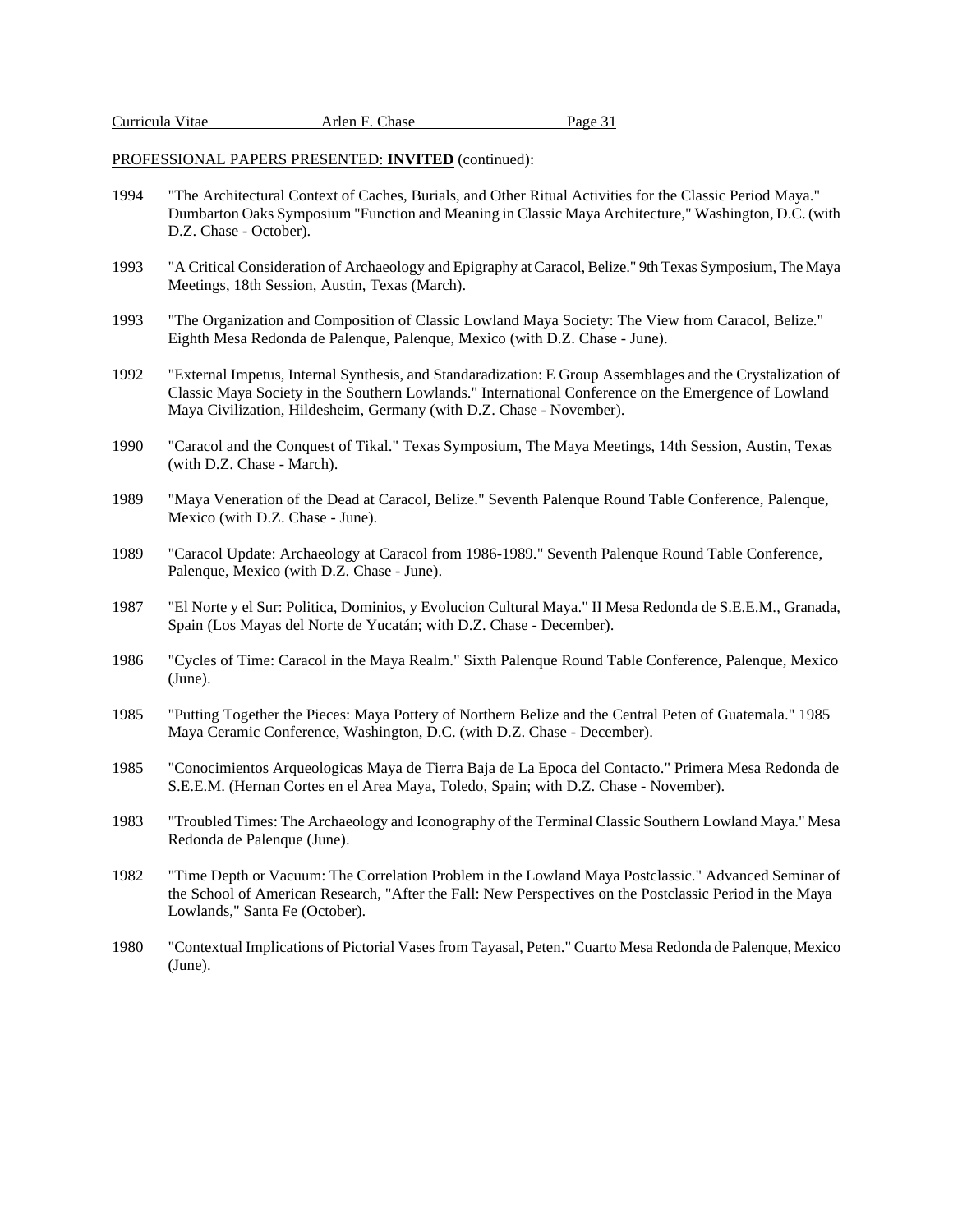- 2022 "Transitions and Transformations in Civilization: Interpreting Change and Realignment between Phases in the Archaeological Record of the Ancient Maya." 18th Annual Belize Archaeology Symposium, San Ignacio, Cayo (A.F. Chase and D.Z. Chase – July; originally for 2020 meeting, but cancelled due to COVID-19).
- 2022 "Identifying Ancient Neighborhoods at Caracol, Belize: Landscape Analyses and the Archaeological Record," 86<sup>th</sup> Annual Meetings of the Society for American Archaeology, Chicago, IL (D.Z. Chase, A.F. Chase, and A.S.Z. Chase - April).
- 2022 "Alphawood Foundation's Maya Archaeology Program," 86<sup>th</sup> Annual Meetings of the Society for American Archaeology, Chicago, IL (B.A. Houk and A.F. Chase - April).
- 2022 "Dynasties, Bureaucracies, and Governance among the Late Classic Maya: Caracol and Its Peers," 86<sup>th</sup> Annual Meetings of the Society for American Archaeology, Chicago, IL (A.F. Chase, D.Z. Chase, and A.S.Z. Chase – April).
- 2022 "Discussant: The 6<sup>th</sup>-7<sup>th</sup> Century Climatic Crisis in Mesoamerica and Beyond," 86<sup>th</sup> Annual Meetings of the Society for American Archaeology, Chicago, IL (April).
- 2021 "Discussant: Ancient Maya Surplus Household Production at the Paynes Creek Salt. Works, Belize," 120<sup>th</sup> Annual Meetings of the American Anthropological Association, Baltimore, MD (November).
- 2021 "Economy and Socio-Political Change at Classic Period Caracol, Belize," 85<sup>th</sup> Annual Meetings of the Society for American Archaeology, VIRTUAL (D.Z. Chase and A.F. Chase – April; originally for the 2020 meeting, but cancelled due to Covid-19).
- 2021 "Ancient Population Estimation in Ancient Mesoamerica: Retrospective and Prospective," 85<sup>th</sup> Annual Meetings of the Society for American Archaeology, VIRTUAL (A.F. Chase, D.Z. Chase, and A.S.Z. Chase – April; originally for the 2020 meeting, but cancelled due to Covid-19).
- 2021 "Population History for Caracol, Belize: Numbers, Complexity, and Urbanism," 85th Annual Meetings of the Society for American Archaeology, VIRTUAL (E.D.Z. Chase, A.S.Z. Chase, D.Z. Chase and, A.F. Chase – April; originally for the 2020 meeting, but cancelled due to Covid-19).
- 2019 "Life at the Edge of the Maya World: Late Classic Period Deposits at Santa Rita Corozal," 17th Annual Belize Archaeology Symposium, San Ignacio, Cayo (A.F. Chase and D.Z. Chase – June).
- 2019 "Archaeological Research and Conservation at Santa Rita Corozal, Belize: Results of the 2012-2013 Institute of Archaeology Conservation Project," 17<sup>th</sup> Annual Belize Archaeology Symposium, San Ignacio, Cayo (J.J. Awe, J. Can, A.F. Chase, and D.Z. Chase – June).
- 2019 "A Decade Later: The Impact of Caracol LiDAR Surveys on Archaeological Interpretation in the Maya Area," XI Congreso Internacional de Mayistas, Chetumal, Mexico (A.F. Chase, D.Z. Chase, and A.S.Z. Chase – June).
- 2019 "Ancient Maya Sustainability at Caracol, Belize: Implications for the Past and Future," 84<sup>th</sup> Annual Meetings of the Society for American Archaeology, Albuquerque, NM (A.S.Z. Chase, D.Z. Chase, and A.F. Chase – April).
- 2019 "An Interpretive Framework and Description of Ritualized Obsidian from Caracol, Belize," 84<sup>th</sup> Annual Meetings of the Society for American Archaeology, Albuquerque, NM (Lucas Martindale Johnson, A.F. Chase, and D.Z. Chase – April).
- 2019 "Discussant: Learning from the Past, Looking Towards the Future: Archaeological Ethics and the SAA," Presidential Forum, 84<sup>th</sup> Annual Meetings of the Society for American Archaeology, Albuquerque, NM (April).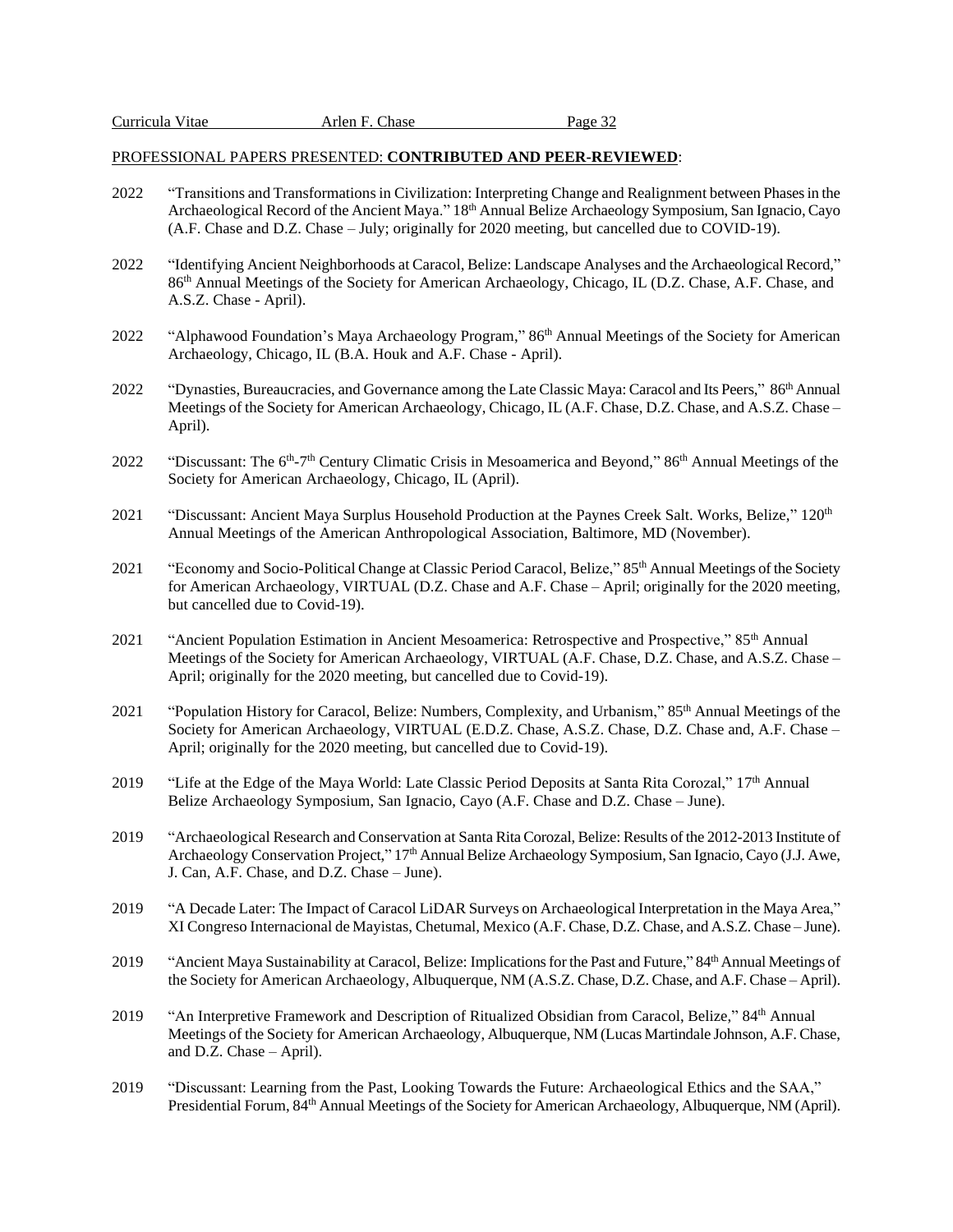- 2019 "Discussant: #MeToo in Archaeology," Forum Sponsored by the SAA Ethics Committee, 84<sup>th</sup> Annual Meetings of the Society for American Archaeology, Albuquerque, NM (April).
- 2018 "The Role of Central Belize in the Development of Maya Archaeology: A Critical Assessment," 16<sup>th</sup> Annual Belize Archaeology Symposium, San Ignacio, Cayo (A.F. Chase and D.Z. Chase – June).
- 2018 "Final Moments: Contextualizing On-Floor Archaeological Materials from Caracol, Belize," 83rd Annual Meetings of the Society for American Archaeology, Washington, D.C. (A.F. Chase and D.Z. Chase – April).
- 2018 "Sustainability and Climate Change in the Ancient Maya Area: Evidence from Remote Sensing and Long Term Land Use," 83<sup>rd</sup> Annual Meetings of the Society for American Archaeology, Washington, D.C. (D.Z. Chase and A.F. Chase – April).
- 2018 "Discussant: Researching the Ancient Maya of Pacbitun, Belize: A Decade of Archaeological Discovery," 83<sup>rd</sup> Annual Meetings of the Society for American Archaeology, Washington, D.C. (A.F. Chase – April).
- 2017 "Changing Maya Society?: The Protoclassic at Caracol, Belize and in the Maya Area," 15<sup>th</sup> Annual Belize Archaeology Symposium, San Ignacio, Cayo (A.F. Chase and D.Z. Chase – June).
- 2017 "Situating Preclassic Interments and Fire-pits at Santa Rita Corozal, Belize," 15<sup>th</sup> Annual Belize Archaeology Symposium, San Ignacio, Cayo (A.S.Z. Chase, D.Z. Chase and A.F. Chase – June).
- 2017 "Chetumal's Dragonglass: Postclassic Obsidian Production and Exchange at Santa Rita Corozal, Belize," 15<sup>th</sup> Annual Belize Archaeology Symposium, San Ignacio, Cayo (M. Seidita, D.Z. Chase and A.F. Chase – June).
- 2017 "Discussant: Flooded Ancient Maya Salt Works, Paynes Creek National Park, Belize," 82<sup>nd</sup> Annual Meetings of the Society for American Archaeology, Vancouver, British Columbia, Canada (A.F. Chase – April).
- 2017 "Discussant: LiDAR in the Maya Heartland: Results of the 2016 LiDAR Survey in Gutemala's Maya Biosphere Reserve," 82nd Annual Meetings of the Society for American Archaeology, Vancouver, British Columbia, Canada (A.F. Chase – April).
- 2016 "Discussant: Bridging the Gap: A Comparative Examination of Mapping Landscapes in Antiquity," 115 Annual Meetings, American Anthropological Association, Minneapolis, MN (A.F. Chase – November).
- 2016 "Comparing Ancient Human-Nature Relationships at Tikal, Guatemala and Caracol, Belize," 81<sup>st</sup> Annual Meetings of the Society for American Archaeology, Orlando, Florida (A.F. Chase and D.Z. Chase – April).
- 2016 "The Interpretation of Ancient Maya Architectural Plans and Spatial Layouts: Contextualizing Caracol, Belize," 14th Annual Belize Archaeology and Anthropology Symposium, San Ignacio, Cayo, Belize (A.F. Chase and D.Z. Chase – July).
- 2016 "The Economic Landscape of Caracol, Belize," 81<sup>st</sup> Annual Meetings of the Society for American Archaeology, Orlando, Florida (D.Z. Chase and A.F. Chase – April).
- 2016 "Discussant: Comparative Approaches to Compexity in the Tropics," 81<sup>st</sup> Annual Meetings of the Society for American Archaeology, Orlando, Florida (A.F. Chase – April).
- 2015 "Scalar Political Units and Complex Adaptive Systems in the Classic Maya Landscape," 114 Annual Meetings, American Anthropological Association, Denver, Colorado (D.Z. Chase and A.F. Chase – November).
- 2015 "Determining Ancient Maya Demography and Population Change over Time," Conference on Complex Systems 2015, Tempe, Arizona (A.F. Chase and D.Z. Chase – October).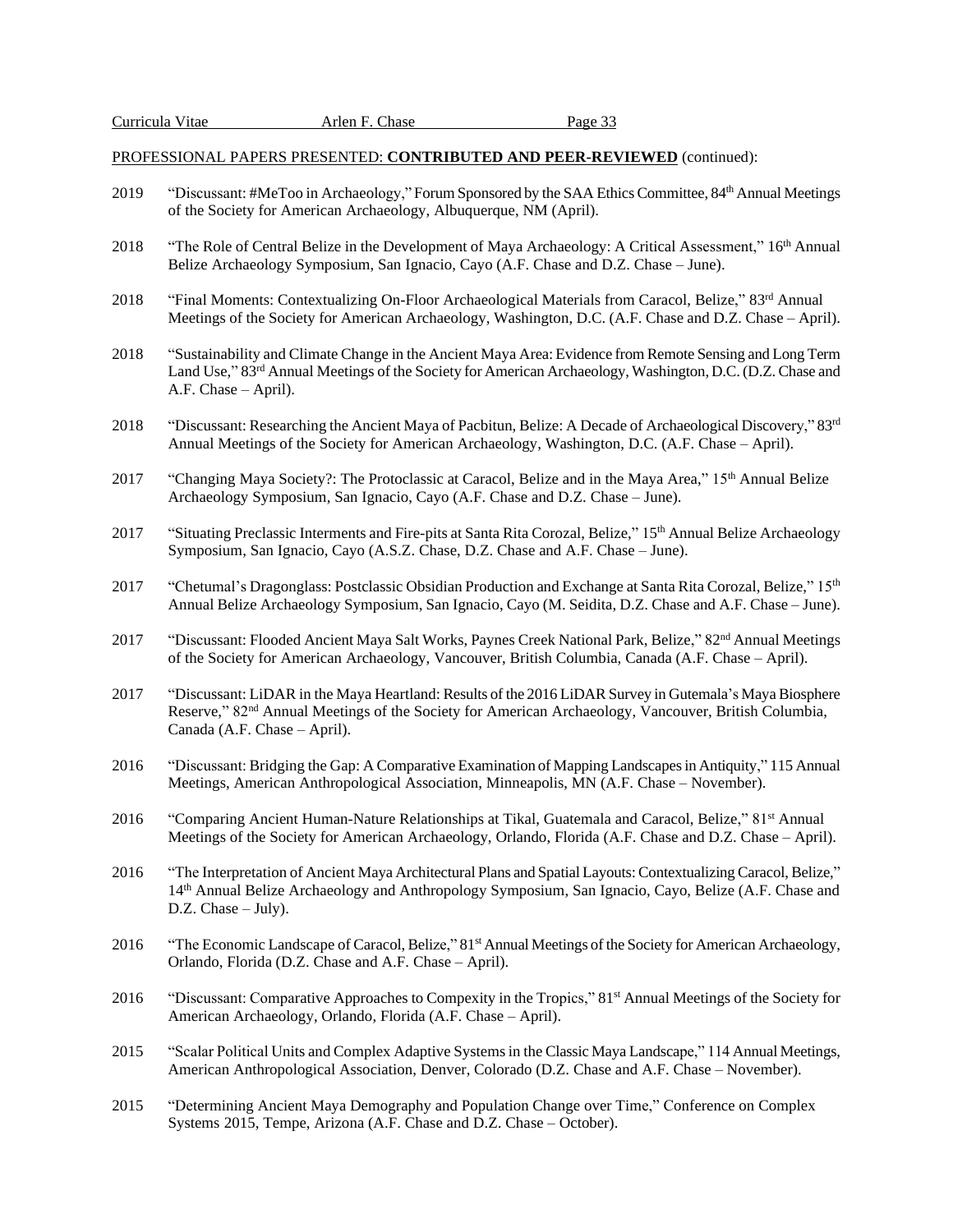- 2015 "Land Use, Scaling, and the Ancient Maya," Conference on Complex Systems 2015, Tempe, Arizona (D.Z. Chase and A.F. Chase – October).
- 2015 "The Impact of Urbanization on the Maya Complex System," Conference on Complex Systems 2015, Tempe, Arizona (A.F. Chase, D.Z. Chase, and M.E. Smith – October).
- 2015 "The Ancient Maya Anthropogenic Landscape: Settlement Archaeology at Caracol, Belize," 13th Annual Belize Archaeology and Anthropology Symposium, San Ignacio, Cayo, Belize (A.F. Chase and D.Z. Chase – July).
- 2015 "Seventh Century Star Wars: Reassessing the Role of Warfare in Shaping Classic Period Maya Society in the Southern Lowlands," 80<sup>th</sup> Annual Meetings of the Society for American Archaeology, San Francisco, California (A.F. Chase and D.Z. Chase – April).
- 2015 "Iconographic Portraiture and Political Implications: Peter Harrison's Contribution to Mayanists' Understanding of Site Q," 80<sup>th</sup> Annual Meetings of the Society for American Archaeology, San Francisco, California (D.Z. Chase and A.F. Chase – April).
- 2015 "Residential Architecture at Caracol, Belize: Conjoined Buildings and Distributed Space," 80<sup>th</sup> Annual Meetings of the Society for American Archaeology, San Francisco, California (Adrian S.Z. Chase, A.F. Chase, and D.Z. Chase – April).
- 2015 "'Limestone Bars' as Power Objects among the Ancient Maya: A Consideration of Objects as Active Participants in Ritual Practice," 80<sup>th</sup> Annual Meetings of the Society for American Archaeology, San Francisco, California (Lisa M. Johnson, A.F. Chase, and D.Z. Chase – April).
- 2014 "The Use of LiDAR in Eastern Mesoamerica: Concluding Comments," 47th Annual Chacmool Conference, Calgary, Canada (A.F. Chase – November).
- 2014 "Thirty Years of Archaeology at Caracol, Belize: Retrospective and Prospective," 12<sup>th</sup> Annual Belize Archaeology and Anthropology Symposium, San Ignacio, Cayo, Belize (D.Z. Chase and A.F. Chase – July).
- 2014 "The Domestic Economy of Caracol, Belize: Access, Growth, and Exclusion in an Ancient Maya Urban Setting," 12<sup>th</sup> Annual Belize Archaeology and Anthropology Symposium, San Ignacio, Cayo, Belize (A.F. Chase and D.Z. Chase – July).
- 2014 "Articulating with the Broader Economy: Chert Pressure Blade Technology in a Caracol Residential Group," 12th Annual Belize Archaeology and Anthropology Symposium, San Ignacio, Cayo, Belize (L. Martindale Johnson, M. Carpenter, A.F. Chase and D.Z. Chase – July).
- 2014 "Large-Scale Maya Regional Settlement and Inter-Site Analysis: Results from the 2013 West-Central Belize LiDAR Survey," 79<sup>th</sup> Annual Meetings of the Society for American Archaeology, Austin, Texas (A.F. Chase, D.Z. Chase, J. Awe, J. Weishampel, and G. Iannone - April).
- 2014 "A Complex World at Another Scale: Maya Heterarchy and Social Change," 79<sup>th</sup> Annual Meetings of the Society for American Archaeology, Austin, Texas (V.L. Scarborough, J. Gunn, L. Lucero, A.F. Chase, and D.Z. Chase - April).
- 2013 "Classic Period Social Identities in the Maya Households of Caracol, Belize," 11<sup>th</sup> Annual Belize Archaeology Symposium, San Ignacio, Cayo, Belize (A.F. Chase and D.Z. Chase – July).
- 2013 "Airborne LiDAR at Caracol, Belize: Implications for Heritage Management," 33rd Annual Conference of the International Association for Impact Assessment, Calgary, Canada (A.F. Chase, D.Z. Chase, and J.F. Weishampel – May).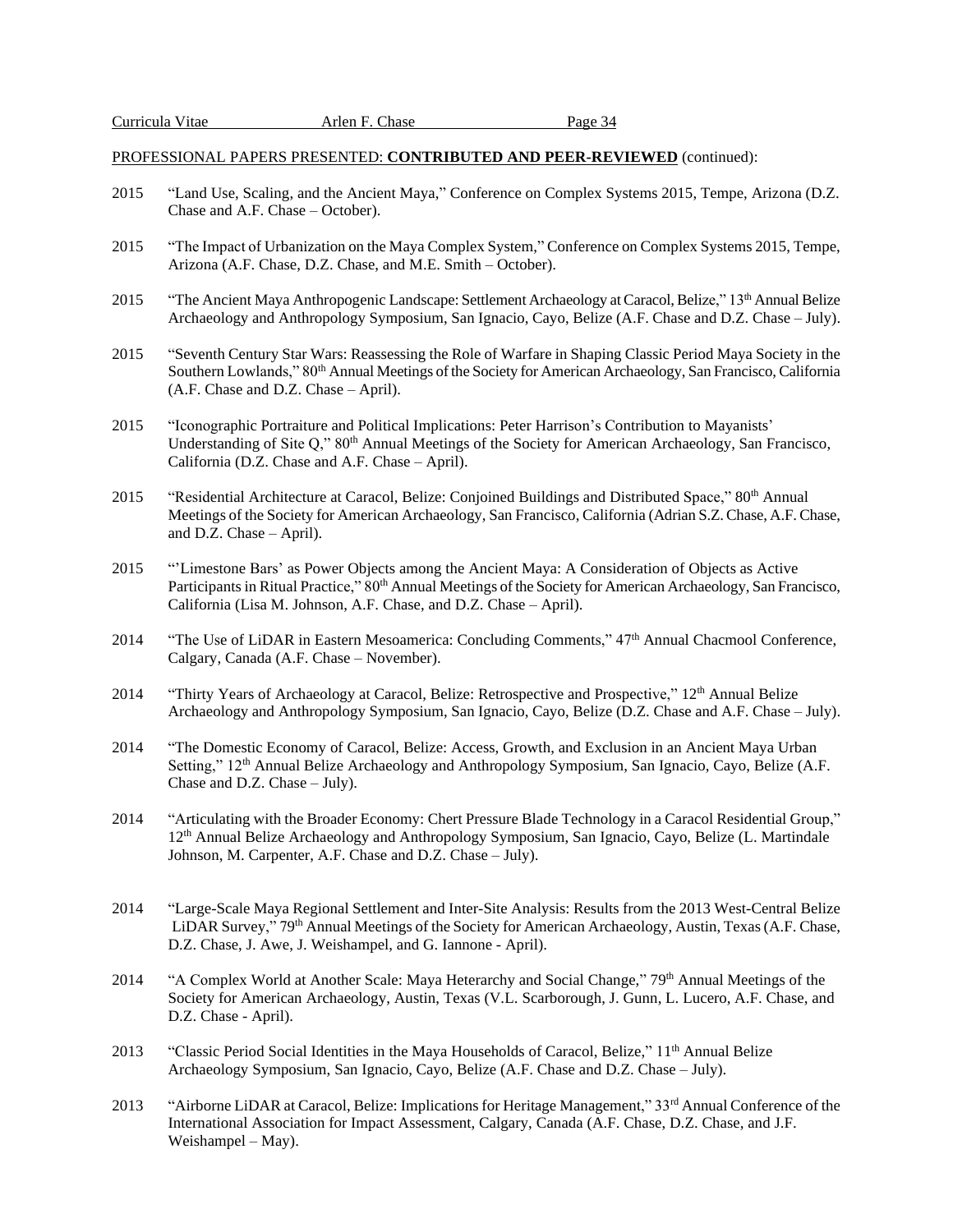- 2013 "Maize and Stone: A Functional Analysis of the Manos and Metates of Santa Rita Corozal, Belize," 78<sup>th</sup> Annual Meetings of the Society for American Archaeology, Honolulu, Hawaii (L.G. Duffy, A.F. Chase, and D.Z. Chase – April).
- 2013 "A Comparative Study of Multiple Bruker Tracer III Calibrated Instruments using Identical Analytical and Operational Procedures: Implications for Past, Present, and Future Obsidian Studies," 78<sup>th</sup> Annual Meetings of the Society for American Archaeology, Honolulu, Hawaii (S. Brandt, L. Martindale Johnson, and A.F. Chase – April).
- 2013 "Fish from Afar: Marine Resource Use at Caracol, Belize," 78<sup>th</sup> Annual Meetings of the Society for American Archaeology, Honolulu, Hawaii (P. Cunningham-Smith, A.F. Chase, and D.Z. Chase – April).
- 2012 "Temporal Cycles in the Archaeology of Maya Residential Groups at Caracol, Belize," 10<sup>th</sup> Annual Belize Archaeology Symposium, San Ignacio, Cayo, Belize (A.F. Chase and D.Z. Chase – June).
- 2012 "Marketplaces in the Southern Maya Lowlands: The Economic Integration of Caracol, Belize," 77<sup>th</sup> Annual Meetings of the Society for American Archaeology, Memphis, TN (D.Z. Chase and A.F. Chase – April).
- 2012 "New Approaches to Regional Archaeology in the Maya Area: LiDAR and Caracol, Belize," 77<sup>th</sup> Annual Meetings of the Society for American Archaeology, Memphis, TN (A.F. Chase and D.Z. Chase - April).
- 2012 "Ritual Use of the Human Form: A Contextual Analysis of 'Charlie Chaplin' Figurines," 77th Annual Meetings of the Society for American Archaeology, Memphis, TN (Lisa Lomitola, A.F. Chase and D.Z. Chase – April).
- 2011 "Diversity, Resiliency, and IHOPE Maya: Using the Past to Inform the Present," 110<sup>th</sup> Annual Meetings of the American Anthropological Association, Montreal, Canada (A.F. Chase and V. Scarborough – November).
- 2011 "Maya Collapse, Declines, and Transformations," Session Discussant, 44<sup>th</sup> Annual Chacmool Conference, Calgary, Canada (A.F. Chase – November 11).
- 2011 "Path Dependency in the Rise and Denouement of a Classic Maya City: The Case of Caracol, Belize," 110<sup>th</sup> Annual Meetings of the American Anthropological Association, Montreal, Canada (D.Z. Chase and A.F. Chase – November).
- 2011 "Delineation of Landscape Features across the Maya Polity of Caracol using Airborne LiDAR," XVI UISPP Congress, Florianopolis, Brazil (J.F. Weishampel, A.F. Chase, D.Z. Chase, and J.N. Hightower – September).
- 2011 "Modeling Maya Trade Routes: Economics, Site Locations, and Far-Flung Interactions," 9<sup>th</sup> Annual Belize Archaeology Symposium, San Ignacio Cayo, Belize (A.F. Chase and D.Z. Chase – June).
- 2011 "Relating Ancient Maya Land Use Legacies to the Contemporary Tropical Forest of Caracol, Belize," International Association of Landscape Ecology, Portland, Oregon (J. Hightower, J. Weishampel, A.F. Chase, and D.Z. Chase – April).
- 2011 "An Ancient Maya Urban Landscape: Integrated Settlement and Terracing in the Vaca Plateau," 76<sup>th</sup> Annual Meetings of the Society for American Archaeology, Sacramento, California (A.F. Chase and D.Z. Chase – March).
- 2011 "Stoking the Funeral Fire: The Use of Green Obsidian during Cremation at Caracol, Belize," 76<sup>th</sup> Annual Meetings of the Society for American Archaeology, Sacramento, California (L. Martindale Johnson, A.F. Chase, and D.Z. Chase - March).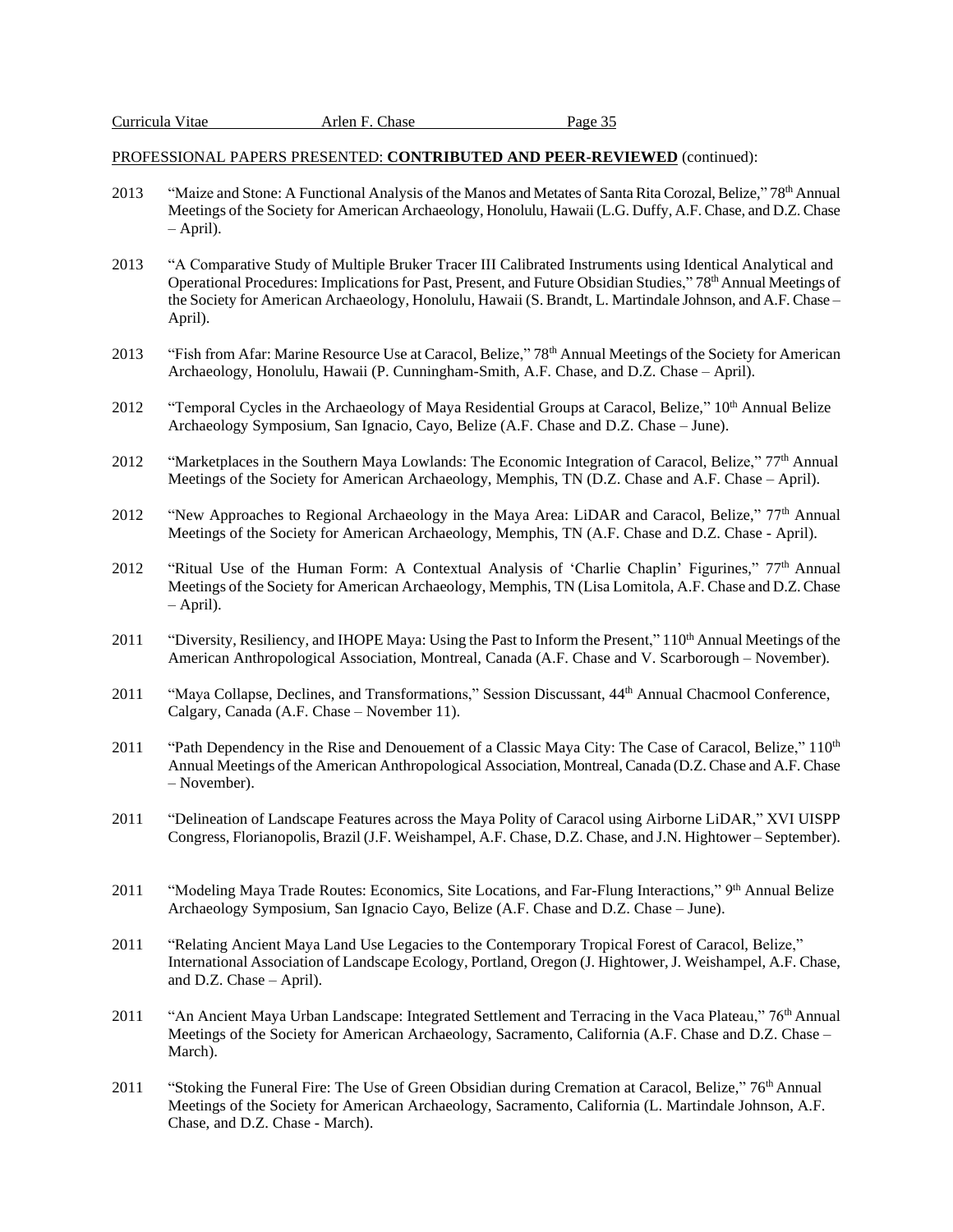- 2011 "An Ancient Maya Economic System: Archaeological Data and Caracol, Belize," 76<sup>th</sup> Annual Meetings of the Society for American Archaeology, Sacramento, California (D.Z. Chase and A.F. Chase – March).
- 2011 "IHOPE Maya: Resilience and Rigidity in the Development and Disintegration of Complex Societies in the Tropical Lowlands of Mesoamerica," Resilience 2011, ASU, Tempe, Arizona (K. Prufer, V. Scarborough, A. Chase, D. Chase, R. Cobos, N. Dunning, J. Gunn, S. Fedick, V. Fialko, G. Iannone, D. Lentz, R. Liendo, L. Lucero, J. Sabloff, J. Tainter, F. Valdez, and S. van der Leeuw – March).
- 2010 "Airborne LiDAR and Maya Landscape Archaeology: Viewing Status and Power from a Distance," 8<sup>th</sup> Annual Belize Archaeology Symposium, San Ignacio Cayo, Belize (D.Z. Chase, A.F. Chase, J. Awe, and J.F. Weishampel – July).
- 2010 "Status and Power: Fiction and Reality in the Classic Maya World," 8<sup>th</sup> Annual Belize Archaeology Symposium, San Ignacio Cayo, Belize (A.F. Chase and D.Z. Chase – July).
- 2010 "LiDAR Detection and Morphologic Analysis of Potential Below-Canopy Cave Openings in the Karst Landscape Around the Ancient Maya Polity of Caracol," IGARSS (IEEE Geoscience and Remote Sensing Society), Honolulu, Hawaii (J.F. Weishampel, R.A. Patrick, J. Hightower, A.F. Chase, and D.Z. Chase - July).
- 2010 "The Application of Airborne LiDAR to an Ancient Maya Landscape," 38<sup>th</sup> International Symposium on Archaeometry, Tampa, Florida (A.F. Chase, D.Z. Chase and J.F. Weishampel - May).
- 2010 "Reflecting Critically on the Goals and Methods of Archaeological Practice" (Discussant), 75<sup>th</sup> Annual Meetings of the Society for American Archaeology, St. Louis, Missouri (April).
- 2010 "Relationships between LiDAR-Derived Rainforest Canopy Structure and Ancient Maya Land Use Legacies around Caracol, Belize," 25<sup>th</sup> Annual Meeting of the U.S. International Association of Landscape Ecology, Athens, Georgia (J.F. Weishampel, J.N. Hightower, J.J. Angelo, A. Matos, A.F. Chase, and D.Z. Chase - April).
- 2009 "The Context of Ritual: Examining the Archaeological Record of Caracol, Belize," 7<sup>th</sup> Annual Belize Archaeology Symposium, Belize City (with D.Z. Chase – July).
- 2009 "Remote Sensing of Ancient Maya Land Use Features at Caracol, Belize Related to Tropical Rainforest Structure," 3rd International Conference on Remote Sensing, Tiruchirapalli, Tamil Nadu, India (J.F. Weishampel, A.F. Chase, D.Z. Chase, J.B. Drake, R.L. Shrestha, K.C. Slatton, J.J. Awe, J. Hightower, J. Angelo – August).
- 2009 "A Drought of Thought: The Maya Collapse in the Southern Lowlands," 74<sup>th</sup> Annual Meetings of the Society for American Archaeology, Atlanta, Georgia (with D.Z. Chase – April).
- 2009 "Multiple Hats: Conjunctively Researching the Ancient Maya," 74th Annual Meeting of the Society for American Archaeology, Atlanta, Georgia (with D.Z. Chase – April).
- 2008 "Complex Societies and the Interpretation of the Archaeological Record of Caracol, Belize: Aligning Method and Theory," 6<sup>th</sup> Annual Belize Archaeology Symposium, Belize City, Belize (with D.Z. Chase - July 3).
- 2008 "Elites, Symbolic Production, and Economic Distribution at Caracol, Belize," 73<sup>rd</sup> Annual Meeting of the Society for American Archaeology, Vancouver, Canada (with D.Z. Chase – March).
- 2007 "Ancient Maya 'Travelers:' Linking Past and Present Worldviews," 106<sup>th</sup> Annual Meeting of the American Anthropological Association, Washington, D.C. (with D.Z. Chase and Dianna Wilson-Moseley – December).
- 2008 "Elites, Symbolic Production, and Economic Distribution at Caracol, Belize," 73rd Annual Meeting of the Society for American Archaeology, Vancouver, Canada (with D.Z. Chase – March).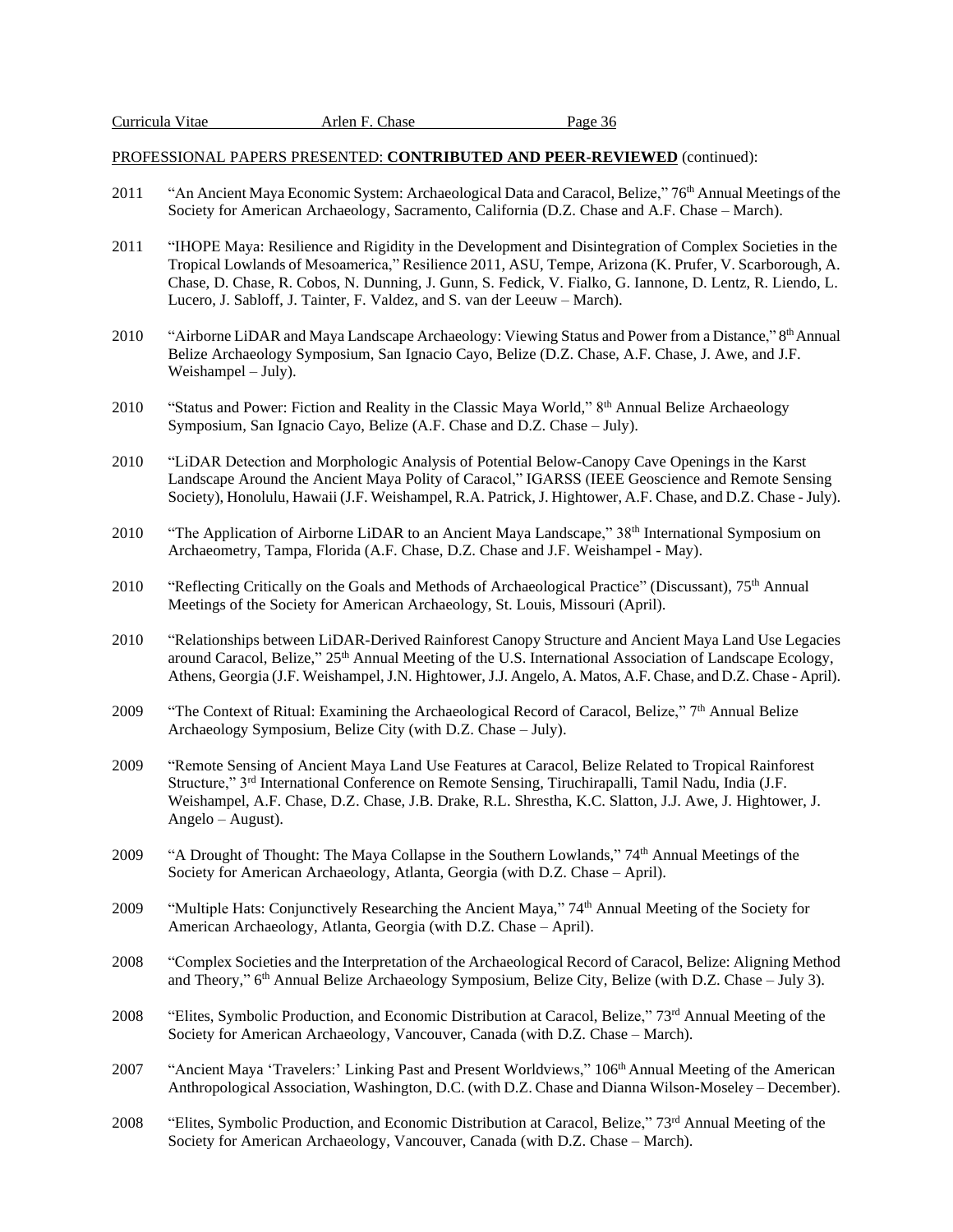- 2007 "Ancient Maya 'Travelers:' Linking Past and Present Worldviews," 106<sup>th</sup> Annual Meeting of the American Anthropological Association, Washington, D.C. (with D.Z. Chase and Dianna Wilson-Moseley – December).
- 2007 "Antigua forma Maya urbana y el desarrollo en Caracol, Belice," VII Congreso Internacional Mayistas, Merida, Mexico (with D.Z. Chase – July 13).
- 2007 "Teoria urbana y los antiguos Mayas," VII Congreso Internacional Mayistas, Merida, Mexico (with D.Z. Chase  $-$  July 13).
- 2007 "Methodological Issues in the Archaeological Identification of the Terminal Classic and Postclassic Transition," 5<sup>th</sup> Annual Belize Archaeology Symposium, Belize City, Belize (with D.Z. Chase -July 5).
- 2007 "Santa Rita Corozal: An Archaeological Understanding of the Late Postclassic Maya through the Lens of a Capital City in the Southern Lowlands," 5th Annual Belize Archaeology Symposium,, Belize City, Belize (with D.Z. Chase – July 5).
- 2006 "Maya Hieroglyphs and History: An Archaeological Perspective," International Congress of Americanists, Seville, Spain (with D.Z. Chase and R. Cobos – July 17-21).
- 2006 "What the Glyphs Don't Tell You: Archaeology and History at Caracol, Belize," International Congress of Americanists, Seville, Spain (with D.Z. Chase – July 17-21).
- 2006 "'This is the End:' Archaeological Transitions and the Terminal Classic Period at Caracol, Belize." 4<sup>th</sup> Annual Conference on Belize Archaeology, Belize City, Belize (with D.Z.C. – July).
- 2005 "Late Classic Maya Pottery Production, Distribution, and Standardization at Caracol, Belize," 104th Annual Meeting of the American Anthropological Association, Washington, D.C. (with D.Z. Chase and A.M. Chase – December).
- 2005 "The Dawn of Maya Civilization: Preclassic Archaeology from Santa Rita Corozal," 3<sup>rd</sup> Annual Conference on Belize Archaeology, San Ignacio Cayo, Belize (with D.Z. Chase – July).
- 2005 "Before the Boom: Caracol's Preclassic Era," 3rd Annual Conference on Belize Archaeology, San Ignacio Cayo, Belize (with D.Z. Chase – July).
- 2005 "The Future and the Past: Type-Variety-Mode Analysis and Postclassic Ceramics at Santa Rita Corozal, Belize and Tayasal, Guatemala," 70<sup>th</sup> Annual Meeting of the Society for American Archaeology, Salt Lake City (with D.Z. Chase – April).
- 2005 "Ghosts Amid the Ruins: Analyzing Relationships Between the Living and the Dead Among the Ancient Maya of Caracol, Belize," 70<sup>th</sup> Annual Meeting of the Society for American Archaeology, Salt Lake City (with D.Z. Chase – April).
- 2004 "The Early Classic Period at Caracol, Belize: Transitions, Complexity, and Methodological Issues in Maya Archaeology," 2<sup>nd</sup> Annual Conference on Belize Archaeology, Belize City, Belize (with D. Chase – July).
- 2004 "The Early Classic Period at Santa Rita Corozal: Issues of Hierarchy, Heterarchy, and Stratification in Northern Belize," 2<sup>nd</sup> Annual Conference on Belize Archaeology, Belize City, Belize (with D.Z. Chase -July).
- 2004 "Breaking the Chains That Bind You: Archaeology and Context at Minanha and Caracol," Discussant for session entitled "A View from the Borderlands: Results of the First Five Seasons of Archaeological Research at Minanha, Belize," 69<sup>th</sup> Annual Meeting of the Society for American Archaeology, Montreal (April).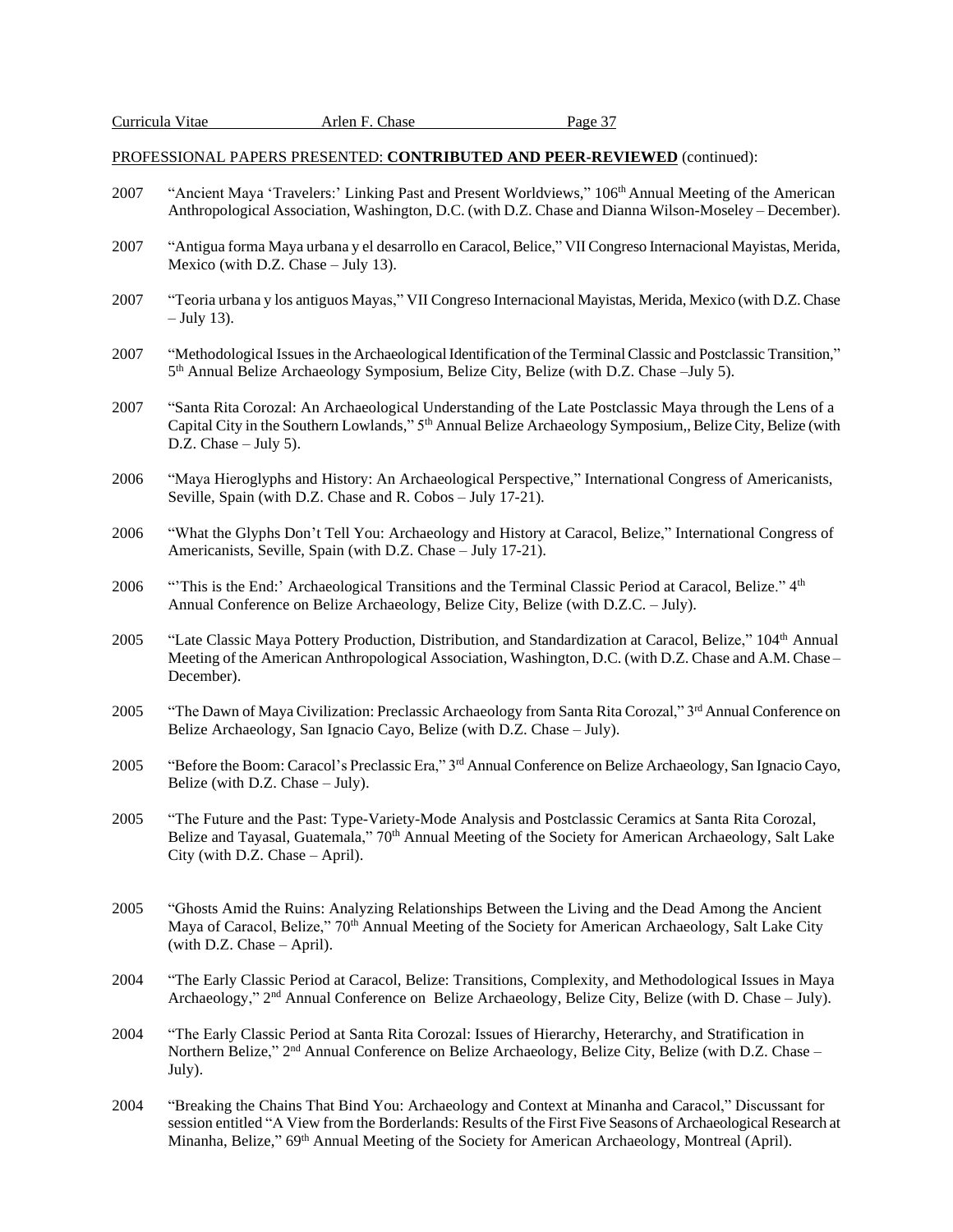- 2004 "The Ever-Changing Maya: Ritual Adaptations and the Archaeological Record," 69<sup>th</sup> Annual Meeting of the Society for American Archaeology, Montreal (with D.Z. Chase – April).
- 2003 "Santa Rita Corozal: Twenty Years Later," 1<sup>st</sup> Annual Conference on Belize Archaeology, Belize City, Belize (with D.Z. Chase – July).
- 2003 "Exploring Ancient Economic Relationships at Caracol, Belize," 1st Annual Conference on Belize Archaeology, Belize City, Belize (with D.Z. Chase – July).
- 2003 "Classic to Postclassic: Continuity, Discontinuity, Method, and Practise in the Southern Maya Lowlands," 68<sup>th</sup> Annual Meeting of the Society for American Archaeology, Milwaukee (with D.Z. Chase – April).
- 2003 "Adding Flesh to Bones: Using Zooarchaeology Research to Answer Big Picture Questions,"  $68<sup>th</sup>$  Annual Meeting of the Society for American Archaeology, Milwaukee (with W.G. Teeter – April).
- 2001 "Scale and Longevity in Maya Settlement Pattern Studies," 100<sup>th</sup> Annual Meeting of the American Anthropological Association, Washington, D.C. (with D.Z. Chase – December).
- 2001 "Archaeological Reality and the Inference of Kinship and Social Organization at Caracol, Belize," 100<sup>th</sup> Annual Meeting of the American Anthropological Association, Washington, D.C. (with D.Z. Chase – December).
- 2001 "Textiles and the Maya Archaeological Record: Gender, Power, and Status in Classic Period Caracol, Belize," 66th Annual Meeting of the Society for American Archaeology, New Orleans (with Diane Z. Chase, Elayne Zorn, and Wendy Teeter – April).
- 2000 "Caracol Time Travel Project," 3<sup>rd</sup> International Conference on Visual Computing, Mexico City (C.H. Hughes, J.M. Moshell, D. Reed, D.Z. Chase, and A.F. Chase – September).
- 2000 "Underlying Structure in Maya Persistence: An Archaeological Perspective," 50<sup>th</sup> International Congress of Americanists, Warsaw, Poland (with D.Z. Chase – July).
- 2000 "Inferences about Abandonment: Maya Household Archaeology and Caracol, Belize" 65th Annual Meeting of the Society for American Archaeology, Philadelphia (with Diane Z. Chase - April).
- 2000 "Contextualizing the Collapse: Terminal Classic Ceramicsfrom Caracol, Belize," 65th Annual Meeting of the Society for American Archaeology, Philadelphia (with Diane Z. Chase - April).
- 2000 "Virtual Drama as a Learning Medium: The Caracol Time Travel Project," IEEE Virtual Reality 2000, New Brunswich, NJ (J.M. Moshell, C.E. Hughes, D. Reed, D.Z. Chase, and A.F. Chase - March).
- 1999 "Ceramic Analysis at Caracol, Belize: Interpreting Context and Form," 64th Annual Meeting of the Society for American Archaeology, Chicago (with Diane Z. Chase - March).
- 1999 "History, Archaeology, and Shifting Paradigms in Maya Studies," 64th Annual Meeting of the Society for American Archaeology, Chicago (with Diane Z. Chase - March).
- 1998 "Settlement Patterns, Warfare, and Hieroglyphic History at Caracol, Belize," 97th Annual Meeting of the American Anthropological Association, Philadelphia (with D.Z. Chase - December).
- 1998 "A Consideration of Classic Maya 'Palaces' at Caracol, Belize," 63rd Annual Meeting of the Society for American Archaeology, Seattle (with D.Z. Chase - March).
- 1998 "Human Skeletal Remains in Archaeological Context: Status, Diet, and Household at Caracol, Belize," 14th International Congress of Anthropological and Ethnological Sciences, Williamsburg, Virginia (with D.Z. Chase, C.D. White, and W. Giddens – July).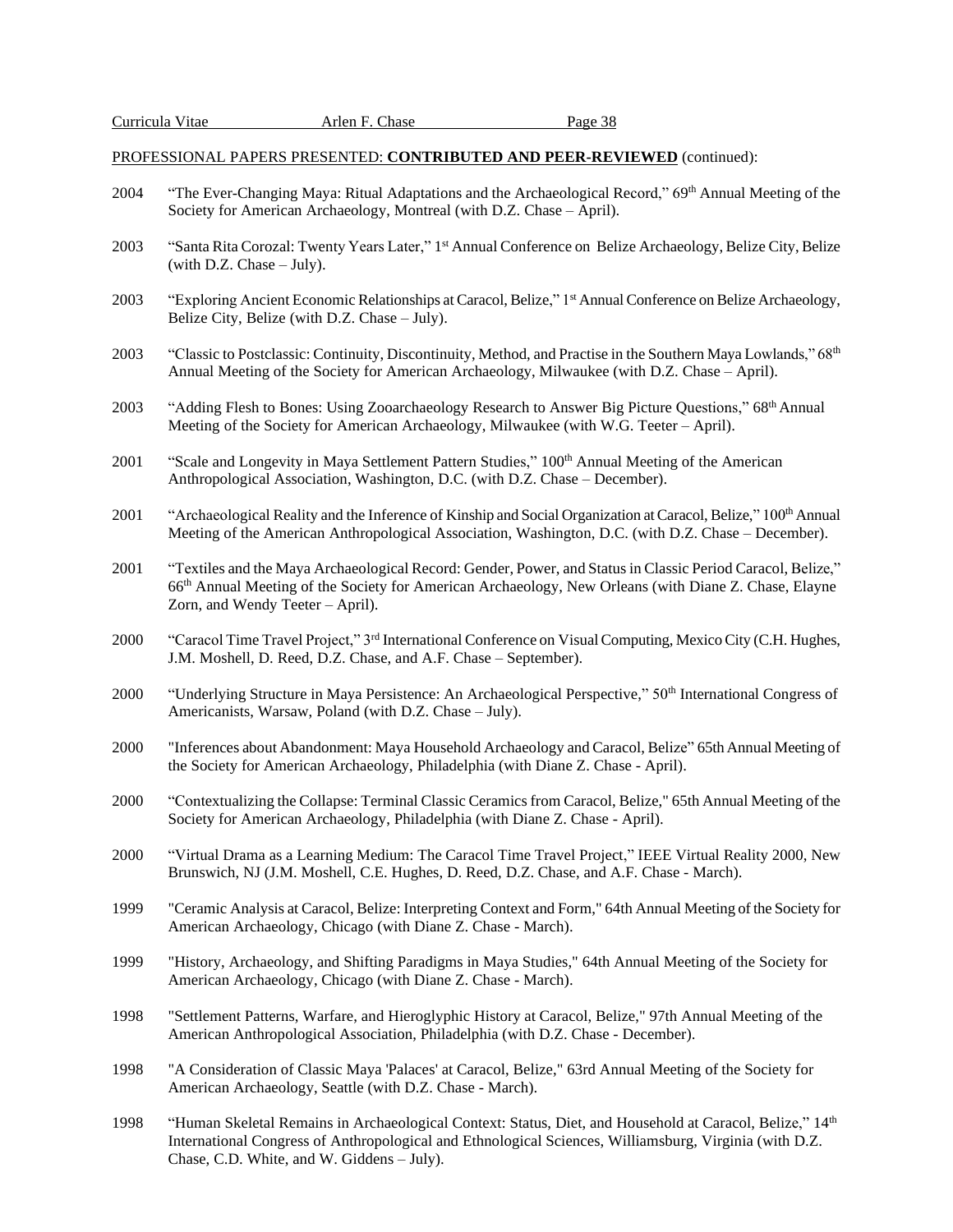- 1998 "Tilting with Windmills: Minor Centers, Social Complexity, and Lowland Maya Settlement Archaeology," 63rd Annual Meeting of the Society for American Archaeology, Seattle (with D.Z. Chase - March).
- 1997 "Spatial Dynamics and Household Size and Composition at Caracol, Belize," 62nd Annual Meeting Society for American Archaeology, Nashville (with D.Z. Chase -April).
- 1997 "Ancient Maya Causeways and the Intra-Site Organization of Caracol, Belize," 62nd Annual Meeting, Society for American Archaeology, Nashville (with D.Z. Chase -April).
- 1996 "Pugnacious Polities: Classic Maya Warfare Arenas," 61st Annual Meeting of the Society for American Archaeology, New Orleans (with D.Z. Chase - April).
- 1996 "Smoke and Mirrors: Before and After the Classic Maya Collapse," 61st Annual Meeting of the Society for American Arch., New Orleans (with D.Z. Chase - April).
- 1996 Discussant, "Dynamic Relations Among the Preclassic Maya," 61st Annual Meeting of the Society for American Archaeology, New Orleans (April).
- 1995 "Visions of Empire: Economy, Society, and Power at Caracol, Belize," 94th Annual Meetings of the American Anthropological Association, Washington, D.C. (with D.Z. Chase - November).
- 1995 "Management Strategies and Cultural Change: the 7th through 9th Centuries at Caracol, Belize," 94th Annual Meetings of the American Anthropological Association, Washington, D.C. (with D.Z. Chase - November).
- 1995 "Empowering a Maya Capital: Settlement and Political History at Caracol, Belize," 1st International Symposium of Maya Archaeology, San Ignacio, Belize (May).
- 1994 "Interpreting the Classic Maya Collapse at Caracol, Belize," 93rd Annual Meetings of the American Anthropological Association, Atlanta, GA (with D.Z. Chase - December).
- 1993 "The Recognition of Ethnicity in the Maya Archaeological Record," 92nd Annual Meetings of the American Anthropological Association, Washington, D.C. (with D.Z. Chase - November).
- 1993 "Polities, Politics, and Social Dynamics: The Belize Valley and Caracol," 58th Annual Meeting of the Society for American Archaeology, St. Louis (April).
- 1992 "Archaeological Patterns and Social Change at Caracol, Belize," 91st Annual Meeting of the American Anthropological Association, San Francisco (with D.Z. Chase - December).
- 1992 "The Effect of Ancient Maya Agriculture on Terraced Soils of Caracol, Belize," 1st International Conference on Pedo-Archaeology, Orlando (with C.L. Coultas and M.E. Collins - February).
- 1991 "Warfare and the Classic Maya Collapse: The Perspective from Caracol, Belize," 47th International Congress of Americanists, New Orleans (with D.Z. Chase - July).
- 1990 "The Segmentary State Model as Applied to Maya Civilization," 89th Annual Meeting of the American Anthropological Association, New Orleans (December).
- 1989 "Photovoltaic Power for Remote Archaeological Research: A Case Study," The American Solar Energy Society, Annual Meeting, Denver (with J. Dunlop and D.Z. Chase - June).
- 1988 "Maya Warfare and the Classic Period Site of Caracol, Belize," 87th Annual Meeting of the American Anthropological Association, Phoenix (November).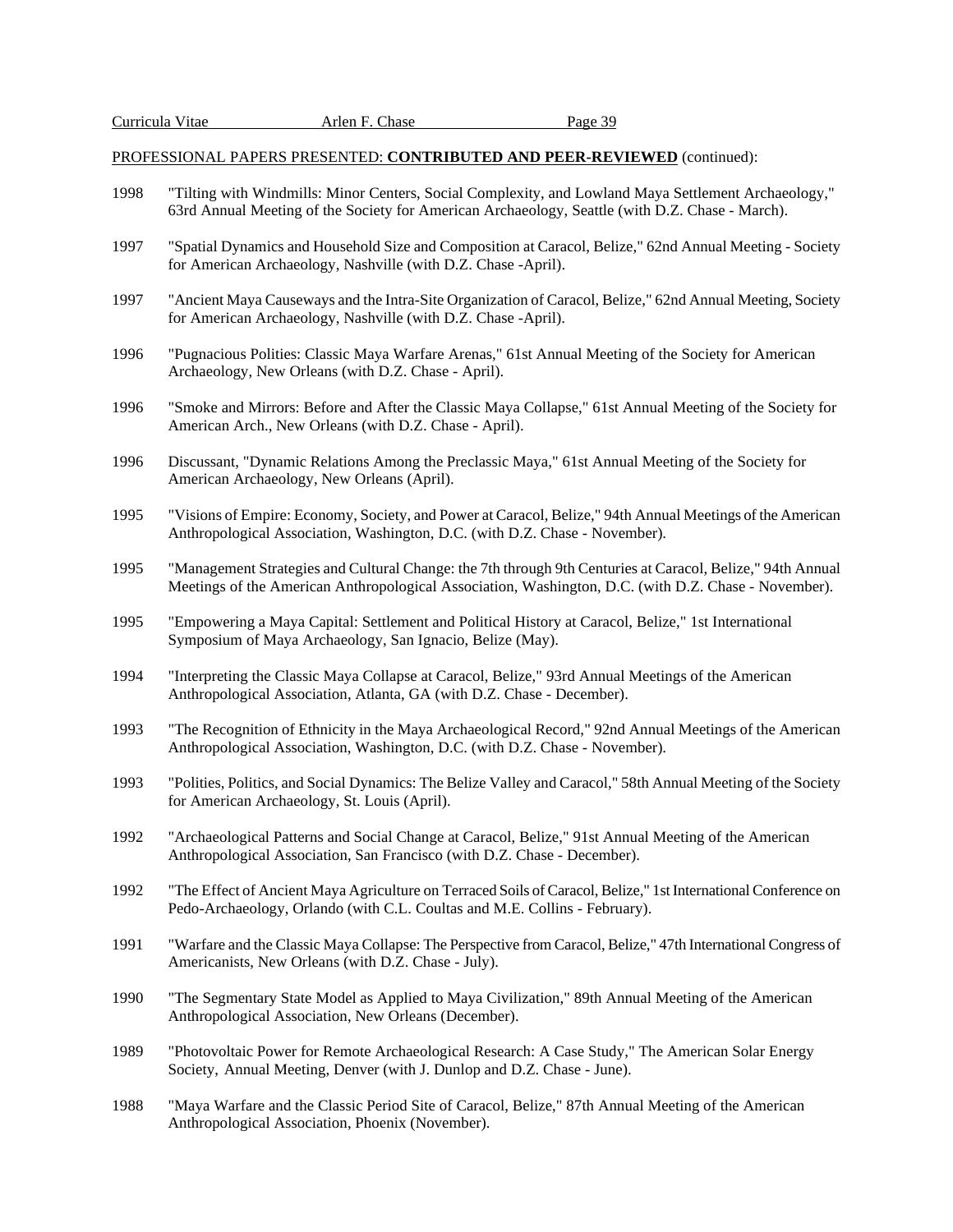- 1987 "Mesoamerican Elites: Assumptions, Definitions, and Models," 86th Annual Meeting of the American Anthropological Association, Chicago (with D.Z. Chase - November).
- 1987 "Elites and the Organization of Classic Maya Society," 86th Annual Meeting of the American Anthropological Association, Chicago (November).
- 1987 "Routes of Trade and Communication and the Integration of Maya Society: The Vista from Santa Rita Corozal, Belize," 52nd Annual Meeting of the Society for American Archaeology, Toronto, Canada (with D.Z. Chase – May).
- 1986 "Site Organization at Caracol, Belize: Implications for Settlement Patterns," 85th Annual Meeting of the American Anthropological Association, Washington, D.C. (December).
- 1985 "Private versus Public Space at Caracol, Belize: Implications for Classic Maya Organization," 84th Annual Meeting, American Anthropological Association, Washington, D.C. (December).
- 1985 "From the Outside Looking In: Peten Perspectives on Belize," 50th Annual Meeting of the Society of American Archaeology, Denver (May).
- 1984 "Organizational Aspects of Classic Period Santa Rita Corozal, Belize," 83rd Annual Meeting, American Anthropological Association, Denver (November).
- 1983 "The Early Classic Period in the Southern Maya Lowlands: Temporal and Spatial Preconceptions and Alternatives," 82nd Annual Meeting, American Anthropological Association, Chicago (November).
- 1983 "Late Postclassic Site Organization at Santa Rita, Corozal, Belize, and Tayasal, Peten, Guatemala," XI International Congress of Anthropological and Ethnological Sciences, Vancouver (with D.Z. Chase - August).
- 1980 "Intrusive Elements in the Archaeology of Nohmul and Santa Rita", 45th Annual Meeting of the Society for American Archaeology, Philadelphia (May).
- 1980 "The Search for Holpatin: Historic Excavations in Orange Walk, Belize," 45th Annual Meeting of the Society for American Archaeology, Philadelphia (with R.J. Coffman and D.Z. Chase - May).
- 1979 "Postclassic Peten Interaction Spheres: The View from Tayasal," 78th Annual Meeting of the American Anthropological Association, Cincinnati (November).
- 1979 "Perspicuity and Ceramic Analysis: The Maya Terminal Classic," paper prepared and distributed for the XLIII Meeting of the International Congress of Americanists, Vancouver (with D.Z. Chase - August).

#### PROFESSIONAL SESSIONS ORGANIZED AND CHAIRED

- 2022 "Being Maya," Santa Fe Institute, Santa Fe, NM. Organized with David A. Freidel, Anne Dowd, and Jerry Murdck (August 3-5).
- 2022: "Ancient Mesoamerican Population History," Amerind Foundation, Dragoon AZ. Organized with Diane Z. Chase and Adrian S.Z. Chase (April 20-24).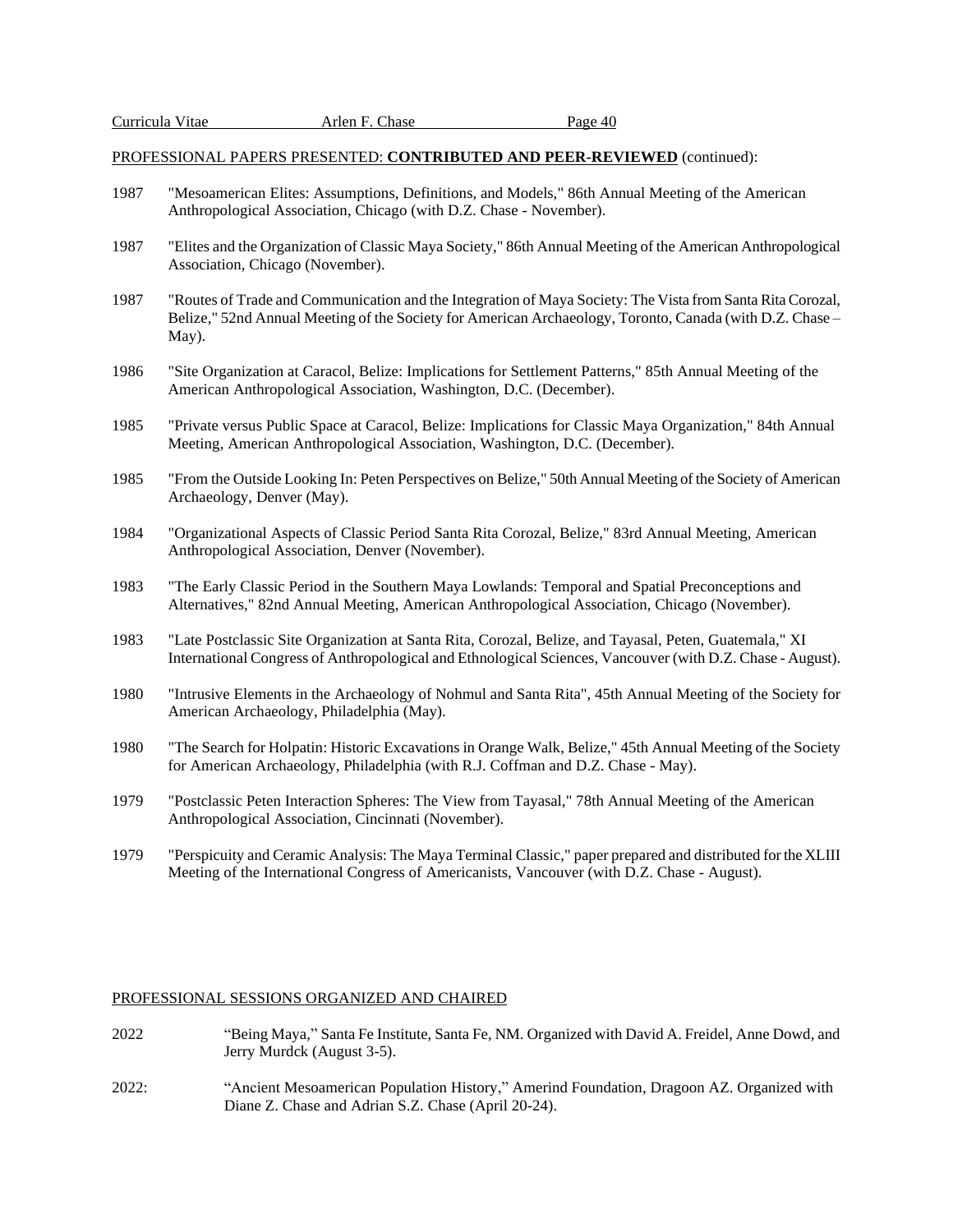|  | Curricula Vitae |
|--|-----------------|
|  |                 |

Page 41

# PROFESSIONAL SESSIONS ORGANIZED AND CHAIRED (continued)

| 2021: | "Being Maya: Identity and Ontology," SFI Working Group, Santa Fe Institute, Santa Fe, New Mexico.<br>Organized with David Freidel, Anne Dowd, and Jerry Murdock - August 18-21; cancelled in 2020<br>due to COVID-19).                                                                 |
|-------|----------------------------------------------------------------------------------------------------------------------------------------------------------------------------------------------------------------------------------------------------------------------------------------|
| 2021: | "Ancient Mesoamerican Population History: Demography, Social Complexity, and Change," 86 <sup>th</sup><br>Annual Meetings of the Society for American Archaeology, VIRTUAL (A.F. Chase, D.Z. Chase, and<br>A.S.Z. Chase – April; cancelled in 2020 due to COVID-19).                   |
| 2018: | "On Time and Being Maya." SFI Working Group, Santa Fe Institute, Santa Fe, New Mexico.<br>Organized with David Freidel and Anne Dowd (Aug. 29-30).                                                                                                                                     |
| 2018: | "The Intersection of Sustainability and Climate Change in Tropical Social Systems," 83 <sup>rd</sup> Annual<br>Meetings of the Society for American Archaeology, Washington, D.C. (R.L. Fletcher, D.Z. Chase, and<br>A.F. Chase - April).                                              |
| 2017: | "Telling Time: Myth, History, and Everyday Life in the Ancient Maya World: The Third Working<br>Group Session," Santa Fe Institute, Santa Fe, New Mexico. Organized with David Freidel and Anne<br>Dowd (August 24-26).                                                                |
| 2016: | "Maya Materialization of Time II," SFI Working Group, Santa Fe Institute, Santa Fe, New Mexico.<br>Organized with David Freidel and Anne Dowd (Aug.26-28).                                                                                                                             |
| 2015: | "Evolution of Ancient Maya Society as a Complex System," Conference on Complex Systems<br>2015 (CCS'15). Tempe, Arizona. Organized with Diane Z. Chase, Keith Prufer, and Vernon<br>Scarborough (Oct. 1).                                                                              |
| 2015: | "Maya Materialization of Time: History and Prophecy in Long-term Perspective," SFI Working<br>Group, Santa Fe Institute, Santa Fe, New Mexico. Organized with David Freidel and Anne Dowd<br>(Feb.13-16).                                                                              |
| 2014: | "The Use of LiDAR in Mesoamerican Archaeology: New Approaches to Settlement and Research,"<br>79th Annual Meetings of the Society for American Archaeology, Austin, Texas. Organized and Chaired<br>with C.T. Fisher (April).                                                          |
| 2011: | "The Resilience and Vulnerability of Ancient Landscapes: Transforming Maya Archaeology Through<br>IHOPE," 110 <sup>th</sup> Annual Meetings of the American Anthropological Association – Executive Session,<br>Montreal Canada. Organized and Chaired with V. Scarborough (November). |
| 2011: | "IHOPE-Maya IV," UCF, Orlando, Florida (15 international participants). Organized and Chaired with<br>D.Z. Chase and V. Scarborough (January 5-9).                                                                                                                                     |
| 2006: | "Maya Hieroglyphs and History: An Archaeological Perspective," International Congress of the<br>Americanists, Seville, Spain. Organized and Chaired with D.Z. Chase and R. Cobos (July).                                                                                               |
| 1987: | "Mesoamerican Elites: An Archaeological Assessment," 86th Annual Meeting of the American<br>Anthropological Association, Chicago. Organized and Chaired with D.Z. Chase (November).                                                                                                    |
| 1980: | "Corozal Postclassic Project: Interim Report," 45th Annual Meeting of the Society of American<br>Archaeology, Philadelphia. Organized and Chaired with D.Z. Chase (May).                                                                                                               |
| 1979: | "Lowland Maya Postclassic: Questions and Answers," 78th Annual Meeting of the American<br>Anthropological Association, Cincinnati. Organized and Chaired with P.M. Rice (November).                                                                                                    |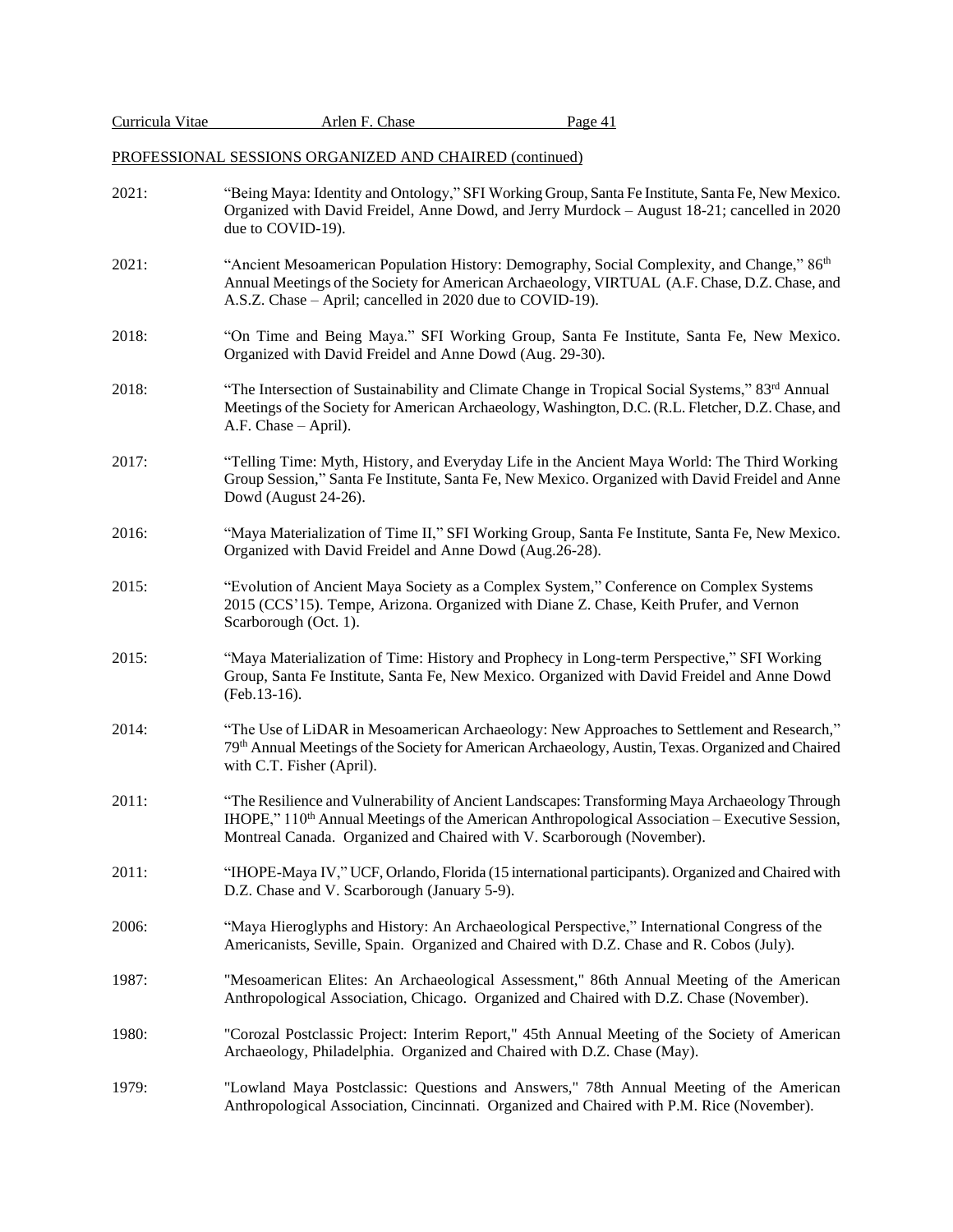### MUSEUM EXHIBITS:

- 2012-2021 **Maya: Hidden Worlds Revealed**, largest Maya traveling exhibit mounted in the United States; was originated by Science Museum of Minnesota and Denver Museum of Nature & Science; exhibit focused on the ancient Maya and included significant materials from Caracol and Santa Rita Corozal (Consultant). Venues: Saint Paul / Minneapolis, MN (June-Dec 2013); Denver, CO (Feb-Aug 2014); Museum of Science, Boston, MA (Oct 2014-May 2015); Ruben H. Fleet Science Center, San Diego, CA (June 2015-Jan 2016); Witte Museum, San Antonio, TX (May 2016-Sept 2016); Dallas, TX (Feb 2017-Sept 2017); Edinburg, TX (Oct-Dec 2016); Milwaukee, WI (Feb 2018-May 2018); Salt Lake City, UT (Nov 2018-May 2019); Hartford, CT (March-Dec 2019); Atlanta. GA (Feb-May 2021).
- 1999-present **The Ancient Maya of Caracol, Belize**, Institute of Archaeology Caracol Visitor's Center, on-site at Caracol, Belize (with D.Z. Chase); panels available for viewing at http://www.caracol.org.
- 1987-1995 **Glimmers of a Forgotten Realm: Maya Archaeology at Caracol, Belize**, Orlando Museum of Art at Loch Haven (with D.Z. Chase).
- 1986 **Offerings to the Gods: Maya Archaeology at Santa Rita Corozal**, Orlando Museum of Art at Loch Haven: Jan. 11 - Dec. 9, 1986. (with D.Z. Chase).
- 1985 **Maya Archaeology at the University of Central Florida**, University of Central Florida, Orlando: January. (with D.Z. Chase; non-museum setting).
- 1980 **Santa Rita Corozal: Up From the Ashes**, University Museum, Philadelphia: April September. (with D.Z. Chase).

#### RESEARCH AND FIELD EXPERIENCE:

1985-present: Co-Director, Caracol Archaeological Project: Caracol, **Belize**:

- 2022 Season (Jan-March) CANCELLED due to Covid-19 levels in Belize.
- 2021 Season (Jan-March) CANCELLED due to Covid-19.
- 2020 Season (Jan-March) involved a staff of 8 and a crew of 15. Research focused on the third year of a 3-year investigation of the economic structure of Caracol's Late Classic marketing system through the excavation of five residential groupsin the vicinity of the Puchituk Terminus market, 3 km distant from the epicenter.
- 2019 Season (Jan-March) involved a staff of 16 and a crew of 16. Research focused on the second year of a 3-year investigation of the economic structure of Caracol's Late Classic marketing system through the excavation of three residential groups associated Puchituk Terminus market, 3 km distant from the epicenter, and two residential groups plus public architecture associated with the earlier Monterey node, 6 km distant from the epicenter.
- 2018 Season (Jan-March) involved a staff of 9 and a crew of 14. Research focused on the first year of a 3-year investigation of the economic structure of Caracol's Late Classic marketing system through the excavation of residential groups associated with Puchituk Terminus market, 3 km distant from the epicenter, and residential groups associated with the earlier Monterey node, 6 km distant from the epicenter. Matrix sampling of the Puchituk and Monterey Plazas was also accomplished.
- 2017 Season (Jan-March) involved a staff of 12 and a crew of 17. Research focused on the third year of a 3-year investigation of early epicentral remains at Caracol, specifically seeking archaeological evidence for potential exterior connections. Deep excavations were undertaken on the summit of Caana in order to penetrate the plaza floor 4 m below the Late Classic surface. Additional excavations were undertaken in three residential groups located northeast of Caana. A German television crew was present in February to film our investigations for a documentary program.
- 2016 Season (Jan-March) involved a staff of 14 and a crew of 15.
	- Research focused on the second year of a 3-year investigation of early epicentral remains at Caracol, specifically seeking archaeological evidence indicative of external connections. Deep excavations were undertaken in Structure B34 in the Northeast Acropolis, in the Central Acropolis, in the Structure B36 platform, in Structure B37, and in buildings adjacent to Structure B118.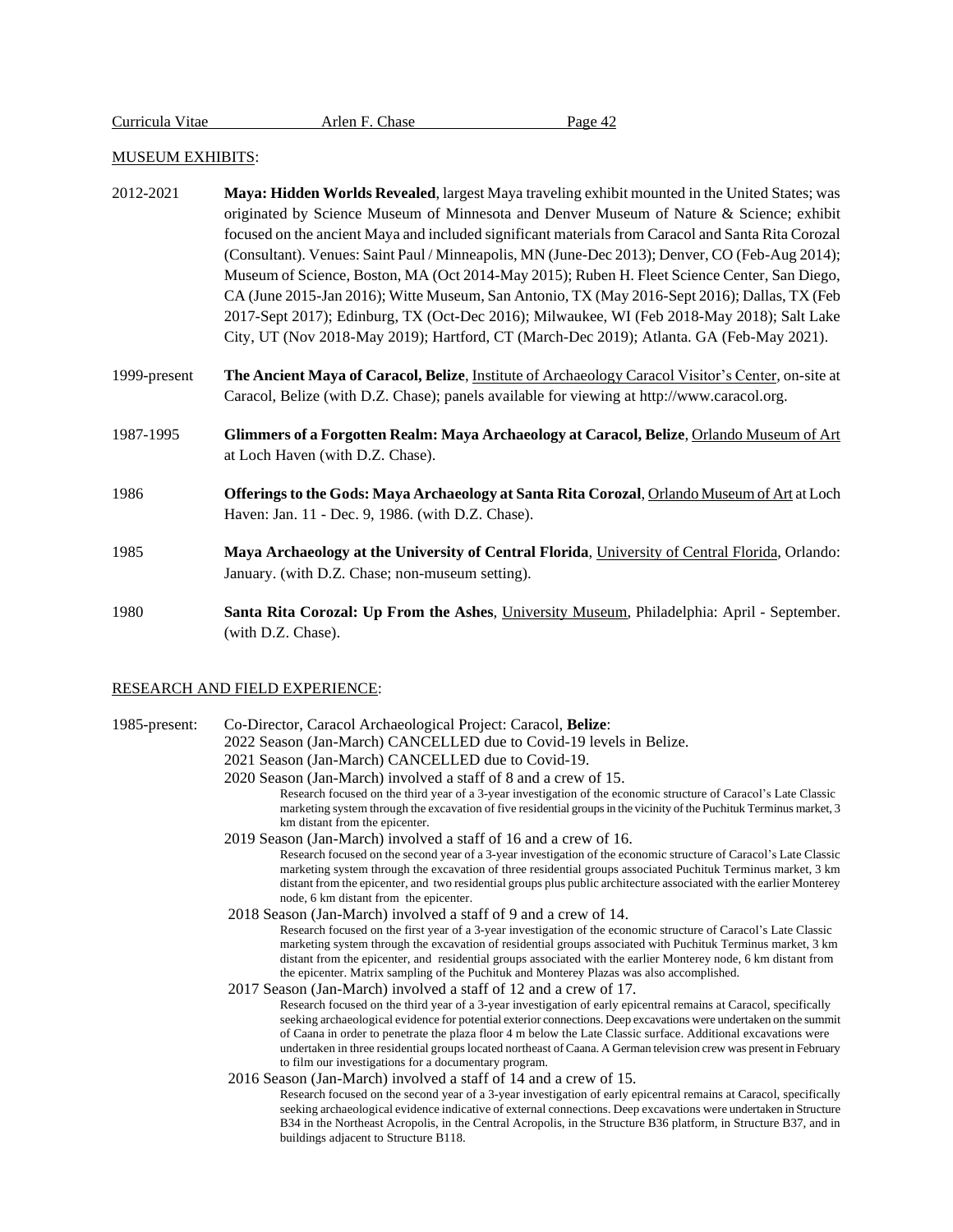# RESEARCH AND FIELD EXPERIENCE (continued):

2015 Season (Jan-March) involved a staff of 16 and a crew of 14.

Research focused on the first year of a 3-year investigation of early epicentral remains at Caracol, specifically seeking archaeological evidence for potential exterior connections. Deep excavations were undertaken in both the Northeast and Central Acropoli. Additionally, Structure B37 and the Structure B36 platform were loci for investigation, as was Structure B88 in the Ultimo residential group and the summit of Structure A13.

2014 Season (Jan-March) involved a staff of 16 and a crew of 15.

Research focused on third year of a 3-year investigation of a Maya "neighborhood" involving some 16 residential groups on the plateau upon which the Machete Terminus sits. The 2014 field season saw the investigation of 4 residential groups on the southern end of the plateau and 2 additional groups west of the plateau. The excavations focused in 4 structures (L48, L49, L50, L51) in "Alegre," 3 structures (L55, L56, L57) in "Dormir," 3 structures (L33, L35, L38) in "Sonrisa," 1 structure (L30) in "Tonto," 1 structure (C38) in "Vergonsoso," and 2 structures(C46, C55) in "Renegon."

2013 Season (Jan-March) involved a staff of 15 and a crew of 15.

Research focused on the second year of a 3-year investigation of a Maya "neighborhood" east of the Machete Terminus on the Mechete Plateau. The 2013 field season saw the investigation of 6 residential groups immediately south of those excavated in 2012, specifically on: Structures L5, L6, L7, L8, L9, and L12 in "Bimbo;" Structures L17, L19, and L21 in "Dulce;" Structures L24, L26 and L27 in "Pan;" Structures L39, L40, and L43 in "Galletas;" Structures L15 and L16 in "Tortilla;" and Structures L75 and L76 in "Migas." An additional excavation took place in the epicentral A Group plaza on axis to Structure A6 testing for ritual deposits associated with Caracol's E Group.

- 2012 Season (Jan-March) involved a staff of 17 and a crew of 15. Research focused on beginning the 3-year investigation of a Maya "neighborhood" involving some 16 residential groups on the plateau upon which the Machete Terminus sits. The 2012 field season saw the investigation of 5 residential groups on the northern end of the plateau, specifically on: Structures K23, K26, and K31 in "Zumba;" Structures K12, K13, K14, and K29 in "Tango;" Structures K15, K16, K18, K19, and K21 in "Dos Aguadas;" Structures K24, K25, and K26 in "Terraza;" and, Structures L74 and L75 in "Salsa."
- 2011 Season (Jan-March) involved a staff of 17 and a crew of 26.

Investigations focused on four separate sub-projects. The first sub-project was the continuation of the investigation of the double group comprising Structures F30-F42, focusing on Structures F34, F35, and F38 during 2011. The second sub-project involved contextualizing the archaeological data collected from Structures F30-42 in terms of three neighboring groups; new excavations were undertaken in Structures F3, F9, F11, F14, F24, and the F1 chultun; these data may be combined with the previously excavated Structures F2, F4, and F21. The third subproject involved ground-checking LiDAR data, especially for causeways and reservoirs. The fourth sub-project involved the stabilization of the previously excavated Northeast Acropolis in conjunction with the Belize Institute of Archaeology.

2010 Season (Jan-March) involved a staff of 19 and a crew of 16.

Investigations focused on three separate archaeological programs and began the coordination of stabilization for Caracol's Northeast Acropolis. A continuing focus for 2010 was the Northeast Acropolis with further investigation of Structures B31, B33, and B34 - as well as a deeper plaza probe that found an Early Classic deposit; stabilization of the Northeast Acropolis will start in December 2010 in conjunction with the Institute of Archaeology. A second focus for the 2010 season was the start of a multi-season investigation of a conjoined plaza elite group comprised of Structures F30-F42, looking especially at its latest occupation. Five excavations that revealed multiple deposits were undertaken in 2010. The third focus for the 2010 field season was the beginning of ground-checking the 2009 LiDAR DEM, specifically focusing on caves.

2009 Season (Jan-March) involved a staff of 16 and a crew of 18.

Investigations focused on three separate programs. The first continued investigation of Structure C20 and the excavation of a tomb found during the 2008 field season. The second focus was the beginning of new site mapping using airborne LiDAR to fill in settlement, terraces, causeways, and new termini. The third – and main – focus for the 2009 excavation season was the beginning of a multi-year research program in the Northeast Acropolis to define its physical form and developmental history (especially in relation to the Maya collapse), leading to the eventual stabilization of this complex for tourism.

2008 Season (Jan-March) involved a staff of 13 and a crew of 10.

Investigations focused on two residential groups southeast of the South Acropolis in order to examine ritual variability in living units that are immediately proximate to the epicenter. Excavations in one group focused on two eastern buildings, a central shrine, and the northern and western structures. In the other group, the eastern building contained a looted tomb and the front of the structure was excavated; also dug in this group were the western palace, a line-of-stone building in the plaza, and a northern "out" building.

2007 Season (Jan-March) involved a staff of 12 and a crew of 10.

Investigations focused on Structures A16, B1, D2, and I1 through I8. While the initial research focus was on the Terminal Classic, it changed mid-season after hiatus era remains were encountered in Structures D2, I2, and I5. Particularly notable were the series of face caches recovered in Structure I5, the majority in association with obsidian eccentrics and other objects. A 17 person film crew for the Discovery Channel (GRB) was on-site for two weeks. 2006 Season (Feb-March) involved a staff of 14 and a crew of 9.

Investigations focused locating Terminal Classic in situ remains. Three loci were selected for excavation: a housemound group at the southeastern edge of the epicenter integrated into the epicentral boundary wall, an isolated epicentral structure north of the A Group ballcourt, and a non-epicentral palace located ca. 500 m northwest of the epicenter. Ceramic remains from all excavated areas dated to the Terminal Classic and included ceramic trade items.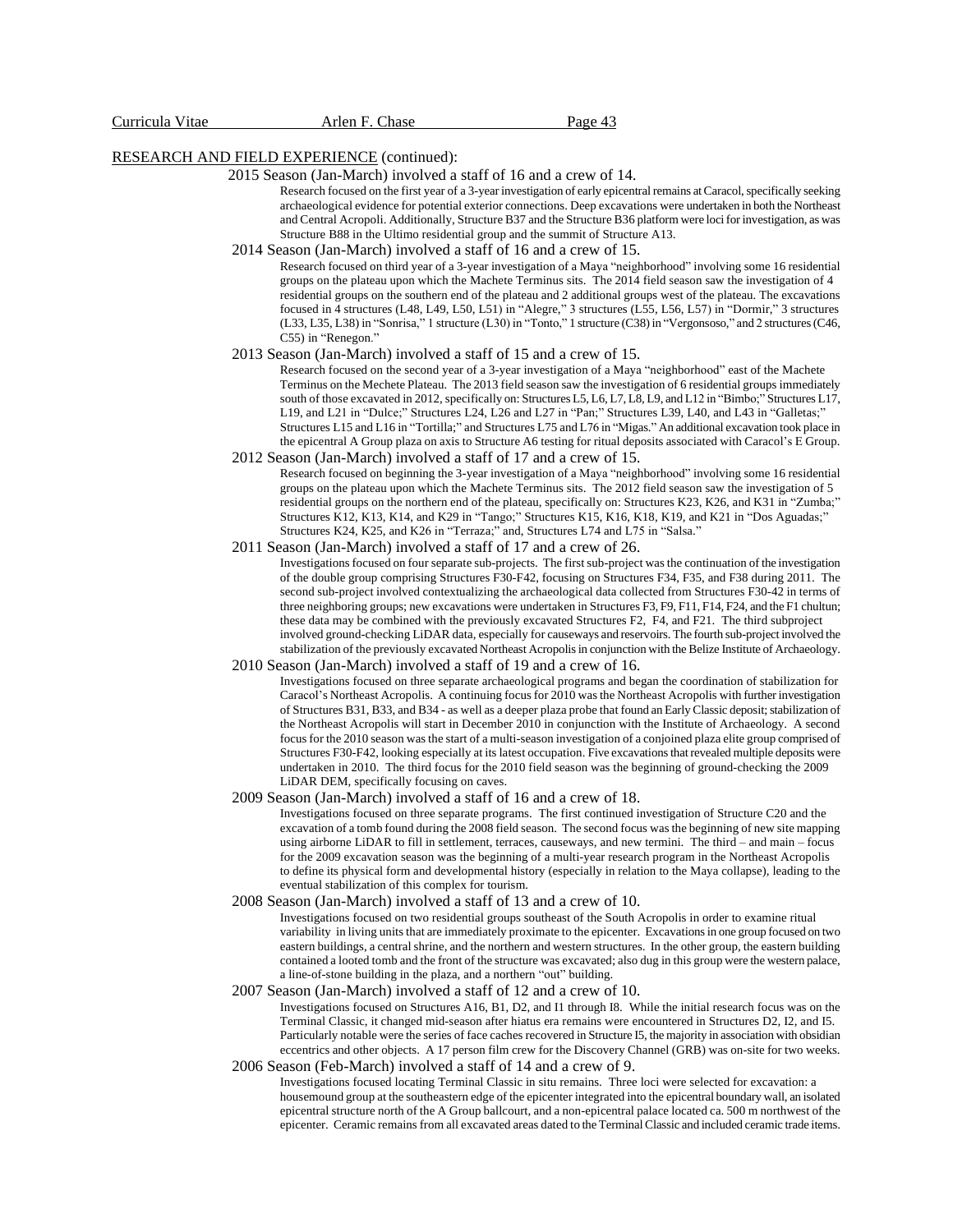### RESEARCH AND FIELD EXPERIENCE (continued):

#### 2005 Season (Feb-March) involved a staff of 12 and a crew of 9.

Investigations focused on locating non-palace Terminal Classic occupation associated with small structures in the vicinity of the epicenter. Structure I20 produced a late burial and use-related materials dating to this era; Structure B59 proved to be a late vaulted building with interior stone piers. Structures B40, B42, and B44 yielded a series of tombs, burials, and caches that spanned the Protoclassic to Terminal Classic Periods.

#### 2004 Season (Jan-March) involved a staff of 10 and a crew of 9.

Excavations focused on the small structures immediately east of Barrio and west of Caana in an attempt to identify specific areas that may have been used for a support function for the epicentral elite. These investigations succeeded in recovering Terminal Classic line-of-stone buildings, possible kitchen debris, a Terminal Classic burial, and 3 Early Classic interments.

#### 2003 Season (Feb-April) involved a staff of 14 and a crew of 9.

Excavations focused on Caracol's South Acropolis, especially on five smaller buildings behind (south of) and adjacent to the centralstone structures. Investigations also extended some of the original excavations undertaken in 1990 and 1992. Conjoined work was also done with the Belize Tourist Development Project as they worked to stabilize the buildings in the South Acropolis. Four burials and intact garbage from a collapsed Protoclassic chultun was also recovered.

2002 Season (Feb-March) involved a staff of 11 and a crew of 9.

Excavations focused on Structures A13, B28, and F4, all of which were trenched; a deep plaza test was also dug in front of Structure B33. A new stela was found in front of Structure B28; cache vessels were recovered from excavations into Structure A13 and B33 front plaza. Additionally, a new stucco text was recovered in association with Structure B19. The contents of two tombs were also recovered by the stabilization project.

2001 Season (Jan-March) involved a staff of 14 and a crew of 13.

Excavations focused on the palace structures in Barrio and Caana in preparation for their final stabilization. Structure B26 was trenched and backfilled; Structure B25 was completely cleared; Structure B21 saw some work. Extensive Terminal Classic trash deposits were recovered in the Barrio excavations. On Caana, Structure B18 was investigated at its summit and base, the rooms in the NW Quad were completely cleared and recorded, and two tombs were found at the base of Structure B19.

2000 Season (Jan-April) involved a staff of 13 and a crew of 14.

Excavations focused on structures within the southwest walled area and one residential group immediately south of this area. Mapping concentrated on terraces in the Chaquistero area and in formally linking theCohune-Chaquistero transect to the overall Caracol map.

1999 Season (Jan-April) involved a staff of 15 and a crew of 12.

Excavations focused on axial trenching of the basal stairs of Structures A2 and A3, as well as on areal exposure of parts of the frontal stairs and substructures associated with these buildings; Structure A10 was also investigated. A residential group was investigated immediately north of the epicenter. Mapping concentrated on recording an eastwest transect 6 kilometers north of the epicenter. A regional museum opened at Caracol in March.

1998 Season (Jan-April) involved a staff of 15 and a crew of 12.

Excavations focused on basal architecture associated with Structures A1, A3, and A8, as well as on a housemound group 500 m north of the A Group, where a collapsed tomb and plaza test were dug. Mapping recorded the Retiro and Ceiba termini and their associated causeways.

- 1997 Season (Jan-April) involved a staff of 16 and a crew of 12. Excavations focused on 4 groups with open, collapsed, and looted tombs in the southwest part of Caracol; an additional tomb, 2 caches, and a freestanding stucco statue were excavated in the epicenter; settlement mapping was completed for over 16 km<sup>2</sup> of the site. Approximately 15,000 tourists per year now visit Caracol.
- 1996 Season (Jan-April) involved a staff of 15 and a crew of 8. Primarily a laboratory season focusing on the cataloguing, recording, and analysis of materials from the northeast settlement program; mapping completed for a 9 km<sup>2</sup> central block; clean-up excavation undertaken in Str. B34 (encountering Preclassic shrine), which was then backfilled.
- 1995 Season (Feb-June) involved a staff of 24 and crew of 36.

Second season of northeast sector settlement program; intensive excavation of two groups and extensive test-pitting; Preclassic burial associated with 32 vessels and 5756 jadeite and shell beads (dating to ca. A.D. 150) found in Str. B34; no drop-off in density found in transects mapped outside the epicenter for 6 km to the north and south; more causeways are found through ground survey (to Hatzcap Ceel and to Round Hole Bank)) and are noted in landsat interpretation (going 24 km to the southeast); reconnaissance indicates that the city of Caracol has a radius of 10 km.

- 1994 Season (Jan-May) involved a staff of 22 and crew of 44. First of two seasons of National Science Foundation-sponsored northeast sector settlement program; extensive mapping; discovery of Puchituk terminus and causeway; excavations suggest that Caracol core area is occupied well past the last dated monuments in the epicenter.
- 1993 Season (Feb-June) involved a staff of 20 and crew of 40. Stabilization continues; investigations on Caana locate a royal tomb dating to A.D. 537 in Str. B20 and deeply buried ritual deposits in Str. B19; hieroglyphic texts are found in non-elite contexts.
- 1992 Season (Feb-June) involved 15 staff and a support crew of 40. Stabilization continues; discovery of a ruler's tomb in South Acropolis and royal tombs in the Central Acropolis; together with associated caches, these finds indicated shared ritual patterns throughout the Caracol population; GOB builds all-weather road into site.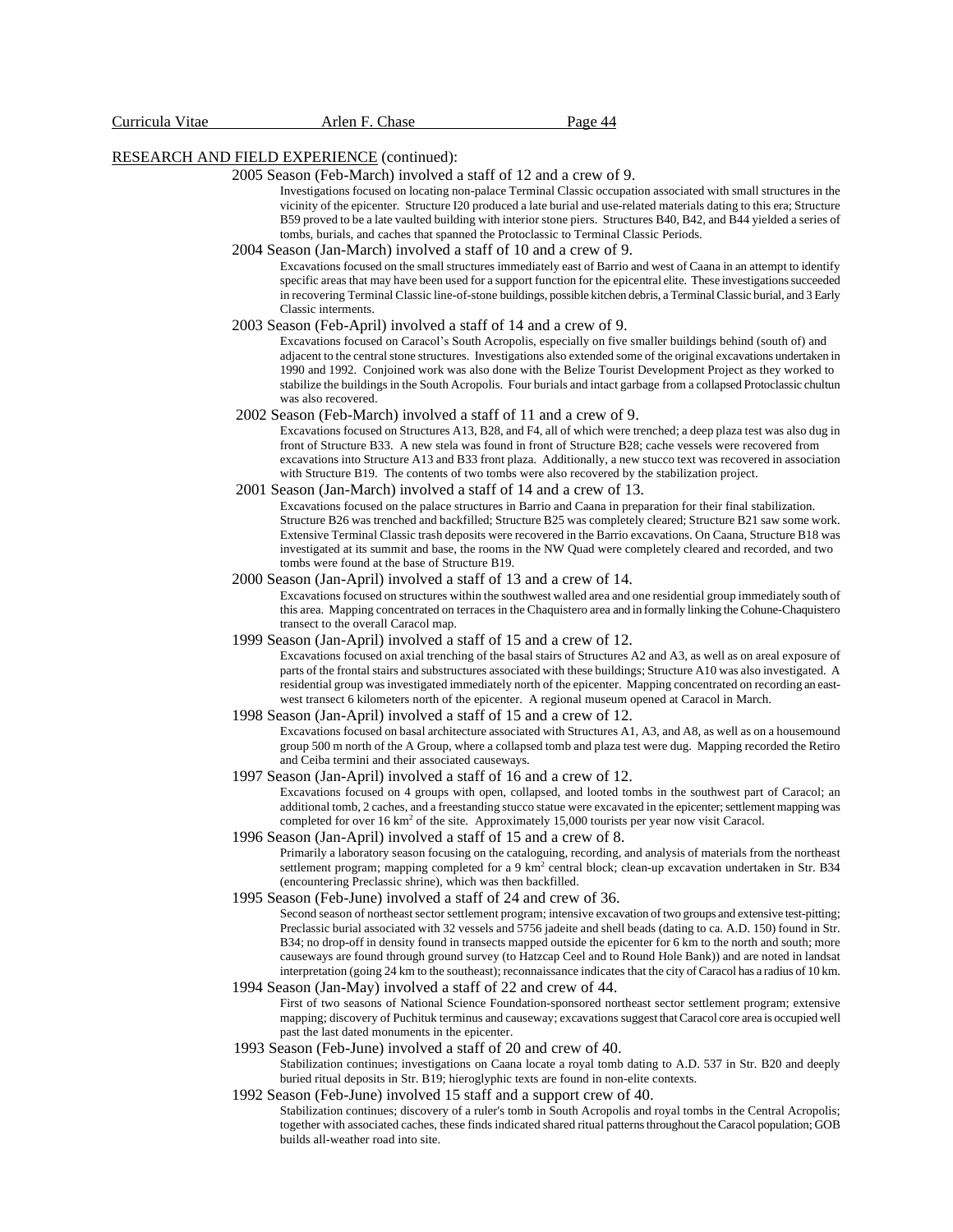# RESEARCH AND FIELD EXPERIENCE (continued):

|              | LOL MOTHAM THEEP LATERNER (COMMIGG)                                                                                                                                                                                                                                                                                                                                                                                                                                                                   |
|--------------|-------------------------------------------------------------------------------------------------------------------------------------------------------------------------------------------------------------------------------------------------------------------------------------------------------------------------------------------------------------------------------------------------------------------------------------------------------------------------------------------------------|
|              | 1991 Season (Jan-June) involved 19 staff and a support crew of 85.                                                                                                                                                                                                                                                                                                                                                                                                                                    |
|              | Stabilization continues; causeway system of Caracol is found to extend out 7 to 8 km in three instances; jadeite<br>mask and mercury found in a stone box cache in Str. A6; intact stucco roof frieze is found within Caana; GOB<br>declares whole of Caracol area a national park (in accord with a mid-1950's document).                                                                                                                                                                            |
|              | 1990 Season (Jan-June) involved 15 staff and a support crew of 75.<br>Stabilization continues; excavations uncover a tomb in Str. A7 and numerous caches in Strs. A2 and A8; South<br>Acropolis found to have a major Early Classic phase.                                                                                                                                                                                                                                                            |
|              | 1989 Season (Jan-July) involved 15 staff and a support crew of 85.                                                                                                                                                                                                                                                                                                                                                                                                                                    |
|              | Second season of southeast sector settlement work; majority of agricultural fields, houses, and causeways/termini<br>prove to be a post-war phenomena associated with increased prosperity at all levels of society; beginning of USAID<br>and GOB funding for stabilization; discovery of Altar 23 and the warlike nature (building-burning and stone points)<br>of Caracol in the Terminal Classic; recognition that Caana, Caracol's largest architectural complex, was rebuilt post-<br>A.D. 800. |
|              | 1988 Season (Feb-May) involved a staff of 11 with a support crew of 25.<br>First season of Guggenheim-sponsored southeast sector settlement research; recognition that population increase<br>and building boom directly follows Tikal and Naranjo wars.                                                                                                                                                                                                                                              |
|              | 1987 Season (Feb-April) involved a staff of 11 with a crew of 20.<br>Initiation of settlement research; realization that tombs are located throughout the site; causeways discovered to<br>extend 3 to 4 km distant from epicenter.                                                                                                                                                                                                                                                                   |
|              | 1986 Season (Jan-June) involved a staff of 14 with a support crew of 40.<br>Discovery of Altar 21 which records Caracol's defeat of Tikal in war; intact painted tomb of a royal woman, dating<br>to A.D. 634, investigated at Caana; two other intact tombs with painted capstones also excavated.                                                                                                                                                                                                   |
|              | 1985 Season (Jan-April) involved a staff of 12 with a crew of 30.<br>First full field season; camp building started; cache found in Str. A6; three looted tombs (two painted) investigated<br>in Str. B20; one looted tomb investigated in Str. A37.                                                                                                                                                                                                                                                  |
|              | 1983 (August) and 1984 (January) - preliminary visits to Caracol.                                                                                                                                                                                                                                                                                                                                                                                                                                     |
| 1983 - 1985: | Field Director, Corozal Postclassic Project: Santa Rita Corozal, Belize, Ph. II (NSF-sponsored program to                                                                                                                                                                                                                                                                                                                                                                                             |
|              | look at Late Postclassic social, political, religious, and spatial organization):                                                                                                                                                                                                                                                                                                                                                                                                                     |
|              | 1985 Season (May-August) involved a staff of 15 with a crew of 35.<br>1984 Season (May-August) involved a staff of 16 with a crew of 32.                                                                                                                                                                                                                                                                                                                                                              |
| 1979 - 1982: | Field Director, Corozal Postclassic Project: Santa Rita Corozal, Belize, Ph. I (Dissertation research                                                                                                                                                                                                                                                                                                                                                                                                 |
|              | undertaken by Diane Z. Chase on the Maya Postclassic era in northern Belize):<br>1981 Laboratory Season (May-August) involved a staff of 3.                                                                                                                                                                                                                                                                                                                                                           |
|              | 1980 Season (May-August) involved a staff of 10 with a crew of 25.<br>1979 Season (May-August) involved a staff of 8 with a crew of 21.                                                                                                                                                                                                                                                                                                                                                               |
|              |                                                                                                                                                                                                                                                                                                                                                                                                                                                                                                       |
| 1979 - 1980: | Laboratory Ceramic Course in Type-Variety provided for Rudi Larios and Miguel Orrego of the<br>Instituto de Antropologia e Historia de Guatemala at the University of Pennsylvania.                                                                                                                                                                                                                                                                                                                   |
|              | 1979(May-June): Field Director, Corozal Postclassic Project: Nohmul, Belize; 4 staff and 11 crew; excavation of<br>Structure 9 to complement data gained from previous excavation of Structure 20.                                                                                                                                                                                                                                                                                                    |
| 1979 (Aug):  | Follow-Up Doctoral Research in Tikal and Guatemala City, Guatemala, involving the final recording<br>of 1971 and 1977 Tayasal data.                                                                                                                                                                                                                                                                                                                                                                   |
|              | 1978(May-July): Co-Director with D.Z. Chase of excavations at Nohmul and Orange Walk, Belize in conjunction with<br>N. Hammond's Corozal Project, Belize.                                                                                                                                                                                                                                                                                                                                             |
| 1977 - Fall: | Assistant Archivist for the Copan Project, Honduras, directed by C. Baudez - with D.Z. Chase and<br>Archivist J. Sweeney.                                                                                                                                                                                                                                                                                                                                                                             |
|              | 1977(May-Aug): Dissertation Research in the Tayasal-Paxcaman Zone, Peten, Guatemala; two students participated in<br>this research as well as D.Z. Chase.                                                                                                                                                                                                                                                                                                                                             |
|              |                                                                                                                                                                                                                                                                                                                                                                                                                                                                                                       |

1977(Jan-May): Field Supervisor at the University Museum excavations at Quirigua, Izabal, **Guatemala** under the direction of R. Sharer, involving excavation in the East Acropolis under the guidance of C. Jones.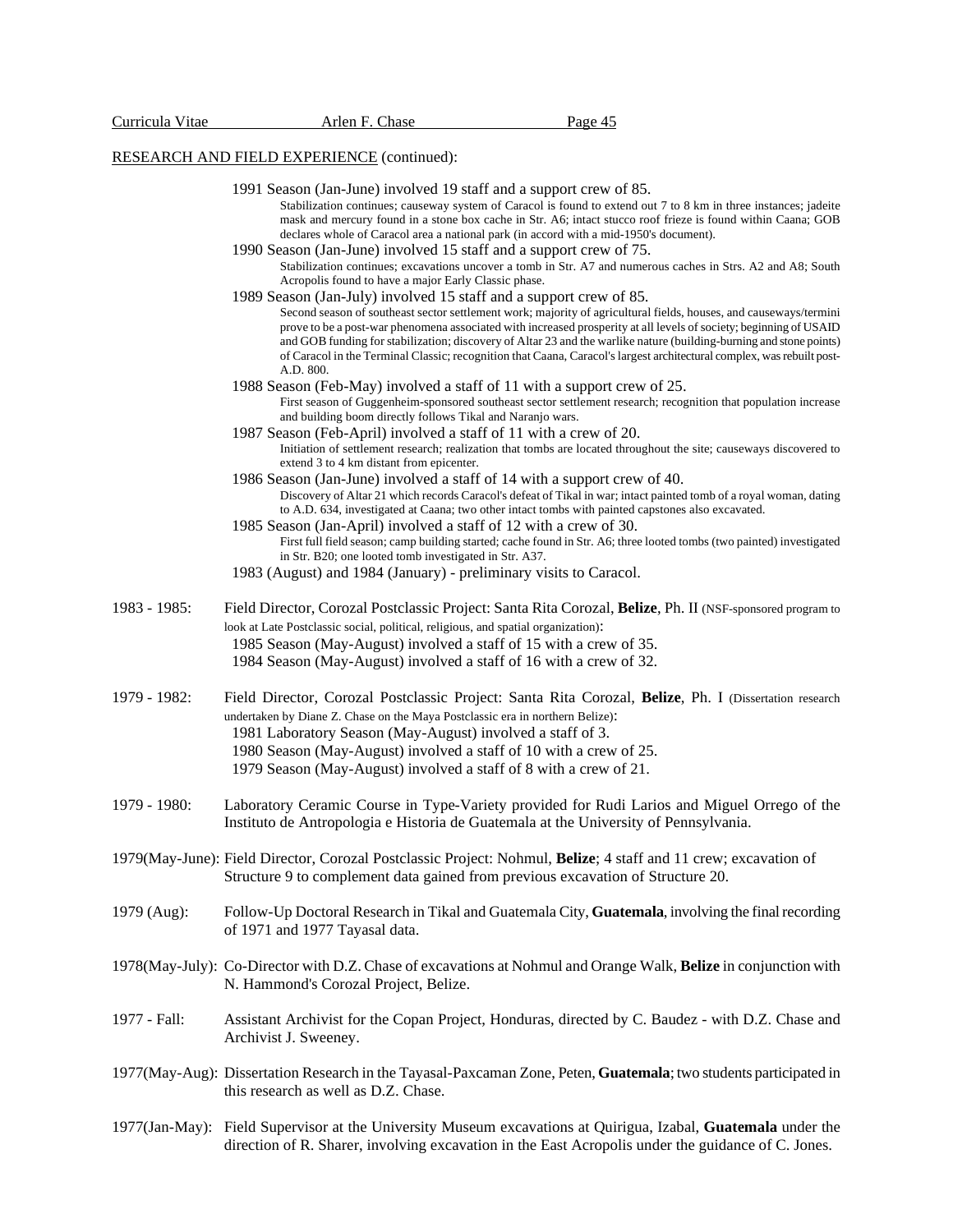RESEARCH AND FIELD EXPERIENCE (continued):

- 1976(May-Aug): Field Supervisor at Tinicum Project Excavations, **Pennsylvania** under the direction of M. Becker, involving excavation of the 17th century Princehoff site and direction of six students.
- 1974 (Dec) Archaeological Consultant, Quintana Roo Coastal Project, under the direction of N. Farriss -1975(Jan): and A. Miller, involving mapping and survey work at Xelha, Tancah, Tulum, and Chunyaxche, Quintana Roo, **Mexico**.
- 1974 Fall: Ceramic Analysis of the New Town ceramics excavated by the Peabody Museum of Harvard University under the supervision of R.J. Sharer; subsequently published (Sharer and Chase 1976).
- 1974(May-Aug): Field Supervisor, Lower Motagua Valley Project, involving surveying and excavation at the sites of Virginia and Juyama, Izabal, **Guatemala**.
- 1973(May-July): Excavator at the University of Arizona's Grasshopper Field School involved in the excavation of Room 349 of the Grasshopper Pueblo, **Arizona**.
- 1972(May-Aug): Excavation, survey, and mapping experience in Lakes Yaxha-Sacnab area, Peten, **Guatemala**.
- 1971(Mar-May): Research in Peten, **Guatemala** with Merle Greene Robertson at the site of Ixtutz, involving surveying and mapping; excavation experience at Yaxha in Group A and Lake Causeway.

### SERVICE ON Ph.D. COMMITTEES as CHAIR:

Badillo, Melissa Ph.D. Dissertation, Anthropology, University of Nevada, Las Vegas; *Investigating Ancient Maya Late Postclassic Period Households and the Associated Function of Buildings at Santa Rita Corozal, Belize;* August 2021 (Co-Chair with Diane Z. Chase).

- Fries, Eric Ph.D. Dissertation, Anthropology, University of Nevada, Las Vegas; *The Aguacate Sites: Interstitial Settlement Linking Urban Areas in the Southern Maya Lowlands;* work in progress (Co-Chair with Diane Z. Chase).
- Jaeger, Susan Ph.D. Dissertation, Anthropology, Southern Methodist University; *Settlement Pattern Research at Caracol, Belize: The Social Organization in a Classic Maya Center*; December 1991 (Co-Chair with David A. Freidel).

#### SERVICE ON Ph.D. COMMITTEES as Member:

Johnson, Lucas M. Ph.D. Dissertation, Anthropology, University of Florida, *Moving, Crafting, and Consuming Stone: An Investigation of Obsidian from Caracol, Belize*, December 2016; employed by Far Western archaeological contract firm as a Senior Archaeologist.

- Murtha, Timothy Ph.D. Dissertation, Anthropology, Pennsylvania State University; *Land and Labor: Classic Maya Terraced Agriculture at Caracol, Belize*; August 2002; currently Associate Professor of Latin American Studies, University of Florida, Gainesville.
- Teeter (Giddens), Wendy Ph.D. Dissertation, Anthropology, University of California at Los Angeles; *Maya Diet in a Changing Urban Environment: Faunal Utilization at Caracol, Belize*; December 2001; currently Curator of Archaeology, Fowler Museum, UCLA.

#### SERVICE ON M.A. COMMITTEES as CHAIR:

- Beck, William M.A. Thesis, Maya Studies/ Liberal Studies, University of Central Florida; *Maya Eclipses: Modern Astonomical Data, The Triple Tritos, and the Double Tzolkin*; December 2007 (Chair). Carroll, Patrick M.A. Thesis, Anthropology, UCF, *Re-evaluating the Late Classic Lu-Bat Glyphic Phrase: The Artist and the Underworld*, December 2013 (Chair). Ciofalo, Andres M.A. Thesis, Anthropology, UCF; *Maya Use and Prevalence of the Atlatl: Projectile Point Discrete Functional Analysis in the Maya Region*; May 2012 (Chair); currently working on Ph.D. in Leiden.
- Crandall, James M.A. Thesis, Archaeology/ Anthropology, UCF; *Water and the Mountains: Maya Water Management at Caracol, Belize*, May 2009 (Chair); PhD, 2017. Archaeology, University of Florida.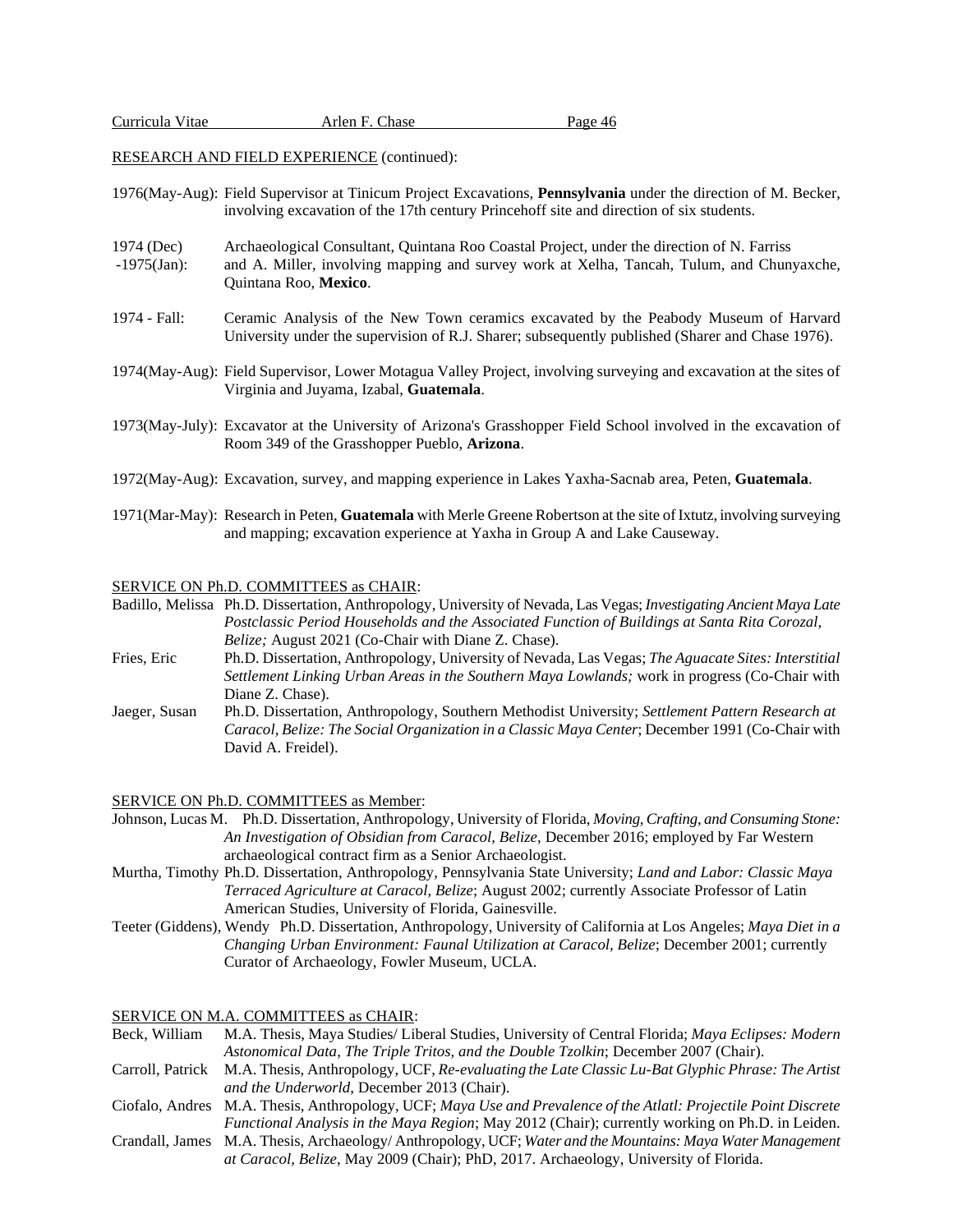| Curricula Vitae | Arlen F. Chase | Page 47 |
|-----------------|----------------|---------|
|                 |                |         |

SERVICE ON M.A. COMMITTEES as CHAIR: (continued)

- Cunningham, Petra M.A. Thesis, Archaeology/ Anthropology, UCF; *Fish from Afar: Marine Resource Use at Caracol, Belize*, August 2011 (Chair); currently working on Ph.D. at University of Florida.
- Duffy, Lisa G. M.A. Thesis, Archaeology/ Anthropology, UCF; *Maize and Stone: A Functional Analysis of the Manos and Metates of Santa Rita Corozal, Belize*, August 2011 (Co-Chair); currently working on Ph.D. at University of Florida.
- Edwards, Keith M.A. Thesis, Archaeology/ Anthropology, UCF; *A Proposed Methodology for Predicting the Carbon and Nitrogen Stable Isotope Measures of K'inich Yax K'uk Mo', Copan Dynastic Founder*, August 2011 (Co-Chair); currently owner of a medical supply company.
- Egan, Rachel K. M.A. Thesis, Anthropology, UCF; *New Perspectives on the Quatrefoil in Classic Maya Iconography: The Center and the Portal*; December 2011 (Co-Chair); PhD 2019, Archaeology,University of Colorado.
- Elam, Michael M.A. Thesis, Maya Studies/ Liberal Studies, UCF; *Identifying Itzamna: Maya God of Creation*; December 2002 (Co-Chair).
- Foster, Cheryl M.A. Thesis, Anthropology, UCF, *Garden Soils: Assessing the Viability of Soil Phosphate Analyses in the Archaeological Identification of Ancient Maya Kitchen Gardens*; December 2015 (Chair); entered Ph.D. program at Louisiana State University in Fall 2017.
- Garcia, Jorge M.A. Thesis, Archaeology/ Anthropology, UCF; *The Foods and Crops of the Muisca: A Preliminary Dietary Reconstruction of the Chiefdoms of Bacata (Bogota) and Tunja, Columbia*; May 2012 (Chair); earned Ph.D. in Anthropology at University of Florida in December 2019; currently assistant professor, University of Vermont.
- Goldblatt, Benjamin R. M.A. Thesis, Anthropology, UCF; *An Inconclusive Truth: An Evaluation of Speleothem Evidence for Climate Change as a Driver of Ancient Maya Culture Change*; August 2016 (Chair); teaching English as a second language in China.
- Groff, Amanda M.A. Thesis, Maya Studies/ Anthropology, UCF; *The Emergence of the Maya Tlaloc: A Late Classic Religious Icon*; December 2007 (Co-Chair); finished Ph.D. at University of Florida, 2015; currently full-time associate lecturer at University of Central Florida.
- Holden, Patsy L. M.A. Thesis, Maya Studies/ Anthropology, UCF; *Ballcourt Iconography at Caracol, Belize*; August 2009 (Chair).
- Ingalls, Victoria A. M.A. Thesis, Anthropology, UCF*; The Quadripartite Badge: Narratives of Power and Resurrection in Maya Iconography*; December 2012 (Chair); working on Ph.D., U. Texas, San Antonio.
- Johnson, Lucas R. M. M.A. Thesis, Archaeology/ Anthropology, UCF; *Tools of a Local Economy: Standardization and Function Among Small Chert Tools from Caracol, Belize*; December 2008 (Chair); finished Ph.D. at University of Florida, 2016; employed by Far Western archaeological contract firm.
- Johnson (Lomitola), Lisa M. M.A. Thesis, Anthropology, UCF, *Ritual Use of the Human Form: A Contextual Analysis of "Charlie Chaplin" Figures in the Maya Lowlands*; August 2012 (Chair); completed Ph.D.in Anthropology at University of California, Berkeley with Rosemary Joyce, May 2018; currently employed by the UNLV Anthropology Department as Assistant Professor-in-Residence.
- Kangas, Rachael M.A. Thesis, Anthropology, UCF; *Evaluation of an Early Classic Round Structure at Santa Rita Corozal, Belize*; December 2015 (Co-Chair); now, Florida Public Archaeology Network, Southwest Region.
- Landry, Rachael M.A. Thesis, Anthropology, UCF: *Ancient Maya Stone Jadeite Polishers and Issues with the Terminology for the Artifacts Polished with these Tools*, December 2013 (Chair).
- Lindley, Tiffany M. M.A. Thesis, Anthropology, UCF; *With the Protection of the Gods: An Interpretation of the Protector Figure in Classic Maya Iconography*; May 2012 (Co-Chair); completed Ph.D. in Anthropology, 2021, University of Texas, San Antonio.
- Marino, Marc D. M.A. Thesis, Anthropology, UCF, *Chert Tool Production and Exchange at Two Late Postclassic Coastal Maya Households*; December 2014 (Co-Chair); working on Ph.D. at University of Arkansas.
- Micheletti, George J. M.A. Thesis, Anthropology, UCF, *Identifying Archetypal Attributes of Maya Ceremonial Architecture: Clues to the Late Classic Sociopolitical Status of Pacbitun, Belize*; August 2016 (Chair); entered Ph.D. program at UCF in Fall 2018.
- Montgomery, Shane M.A. Thesis, Archaeology/Anthropology, UCF; *On the Back of the Crocodile: Extent, Energetics, and Productivity in Wetland Agricultural Systems, Northern Belize*; August 2016 (Chair); currently working for U.S. Forest Service in Flagstaff, AZ.
- Murray, Neil M.A. Thesis, Maya Studies/ Liberal Sudies, UCF; *The Creation and Utilization of Current Computer Multi-Media in the Instruction of Archaeology*; December 2003 (Co-Chair); a practicing nurse.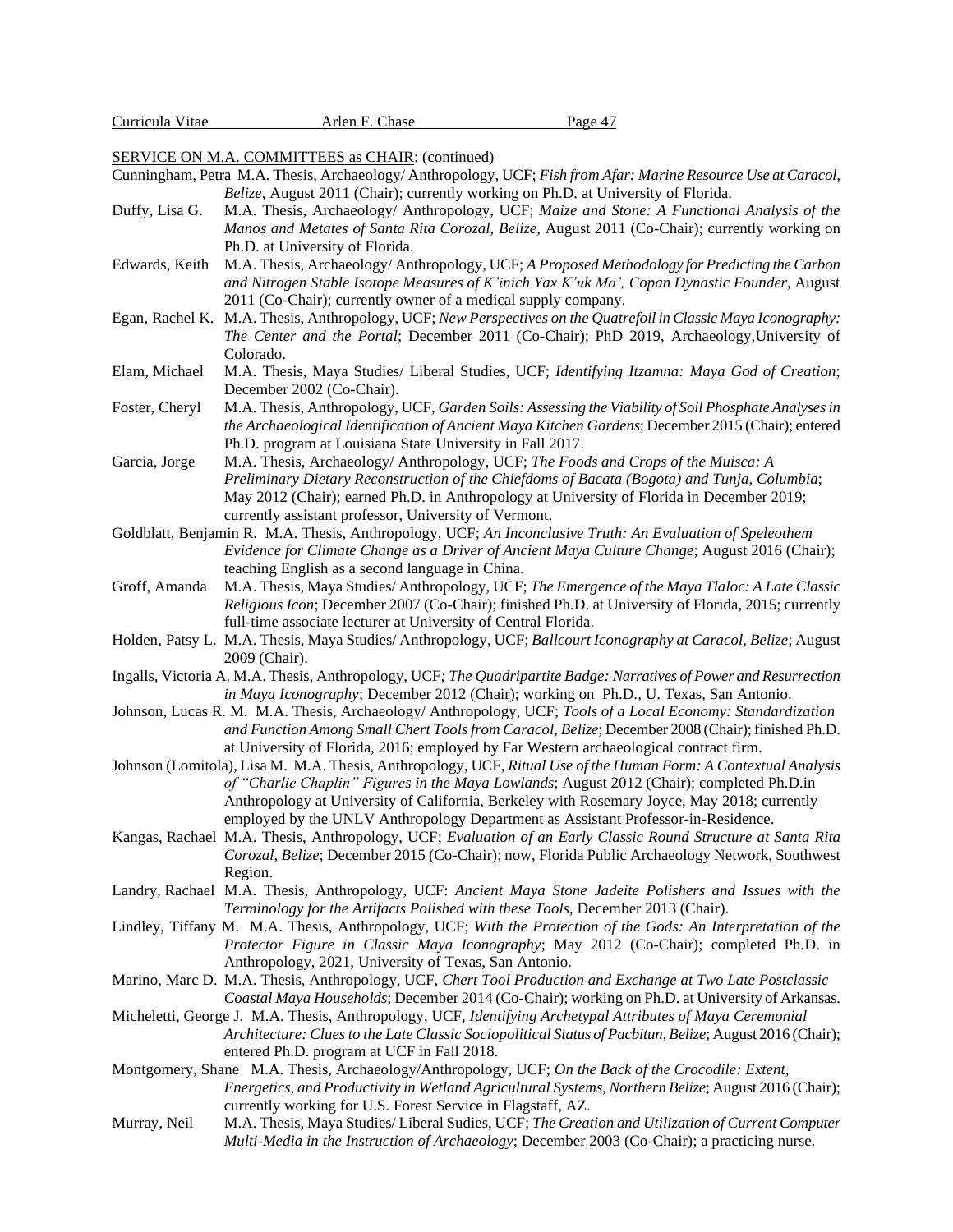SERVICE ON M.A. COMMITTEES as CHAIR: (continued)

- Rich (Brown), Shayna M.A. Thesis, Maya Studies / Liberal Studies, UCF; *An Analysis of a Female Protoclassic Costume from the Site of Caracol, Belize*; December 2003 (Co-Chair).
- Rivas, Alexander E. M.A. Thesis, Anthropology, UCF, *Traversing the Terrain: A Least Cost Analysis on Intersite Causeways in the Maya Region*; August 2014 (Chair); Ph.D., 2020, Anthropology, University of Washington, St. Louis.
- Rohrer, Patrick M.A. Thesis, Anthropology, UCF; *Geographic and Environmental Influences on Maya Settlement Patterns of the Northwest Yucatan: An Explanation for the Sparsely Settled Western Cenote Zone*; December 2012 (Chair); currently working on Ph.D. at University of California, Riverside.
- Savage, Christopher M.A. Thesis, Maya Studies/ Liberal Studies, UCF; *Alternative Epigraphic Interpretations of the Maya Snake Emblem Glyph*; December 2007 (Chair).
- See, MacKenzie M.A. Thesis, Anthropology, UCF; *Contemporary Maya Conceptions of Landscape as Revealed Through Folktales*; August 2013 (Chair).
- Seidita, Max A. M.A. Thesis Anthropology, UCF; *Chetumal's Dragonglass: Postclassic Obsidian Production and Exchange at Santa Rita Corozal, Belize*; December 2015 (Co-Chair); graduating with Ph.D.in Anthropology from Brandeis University in December 2021.
- Shikrallah, Elizabeth M.A. Thesis, Anthropology, UNLV; *Re-analyzing Astonomical Alignments of Potential E Group Structuresto Demonstrate the Utility of Archaeoastronomy Research about the Ancient Maya*; August 2021 (Co-Chair).
- Slusser, Andrea M.A. Thesis, Maya Studies/ Anthropology, UCF; *Discerning Migration in the Archaeological Record: A Case Study at Chichen Itza*; December 2008 (Co-Chair); currently a practicing lawyer.
- Sullivan, Mark M.A. Thesis, Maya Studies/ Anthropology, UCF; *The Maya Origin of a Mexican God: The Iconographic Primacy of Texcatlipoca at Chichen Itza, Yucatan over Tula, Hildalgo; And its Possible Derivation from God K – K'Awil*; December 2009 (Chair).
- Tetlow, Andrew P. M.A. Thesis, Archaeology/ Anthropology, UCF; *Linear Enamel Hypoplasia at Santa RitaCorozal, Belize*; December 2010 (Co-Chair); currently employed as a Museum Curator by Florida Park Service.
- Wilson Moseley, Dianna M.A. Thesis, Maya Studies/ Liberal Studies, UCF; *Ancient Maya Underworld Iconography: Traveling Between Worlds*; August 2006 (Co-Chair); past director of UCF International Studies; now retired.
- SERVICE ON M.A. COMMITTEES as Member:
- Hightower, Jessica M.A. Thesis, Biology, UCF; *Effects of Landscape Modification on the Canopy of Caracol, Belize: A LiDAR Application*; May 2012; Ph.D., 2020, Natural Resources, University of Florida.
- Horton, Shannon M. M.A. Thesis, Anthropology, University of Nevada, Las Vegas, *Analysis of the Steve Perkins Site Ceramic Assemblage*, graduation date unknown.
- Hunter, Clarrisa M.A. Thesis, Anthropology, Ball State University; *The Chultuns of Caracol, Belize*; August 1995; deceased.
- Knott, Brittany M.A. Thesis, Anthropology, UCF; *The Crossed Bands Motif: What Does It Mean?* May 2016.
- Lucido, Carlo J. M.A. Thesis, Anthropology, UCF; *An Examination of Rio Viejo Middens as Evidence for Scaled-Up Practice at Surrounding Sites*, May 2015.
- Mosher, Matthew M.A. Thesis, Anthropology, Trent University, *Building Identities: Socio-Political Implications of Ancient Maya Civic Plans*; December 2004.
- Pope, Cynthia M.A. Thesis, Anthropology, University of Texas, Austin; *Small Chert Tools and the Debitage from Craft Activity Areas at the Maya Site of Caracol, Belize*; May 1996; deceased.
- Tricarico, Anthony R. M.A. Thesis, Anthropology, UCF; *Urban Agriculture Within the Valley of Oaxaca: Investigations and Implications of Agricultural Terracing at Monte Alban*; May 2015.
- Wheeler, Sandra M.A. Thesis, Maya Studies/ Liberal Studies, UCF; *Porotic Hyperostosis Among the Ancient Maya: A Regional Perspective*; December 2002; Ph.D. from Western Ontrario; currently a full-time Associate lecturer at UCF.
- Williams, Lana M.A. Thesis, Maya Studies/ Liberal Studies, UCF; *Regional Modeling of Bone Diagenesis and its Application to Paleodietary Analysis in the Vaca Plateau, Belize*; December 2002; Ph.D.from Western Ontrario; currently a full-time associate lecturer at UCF.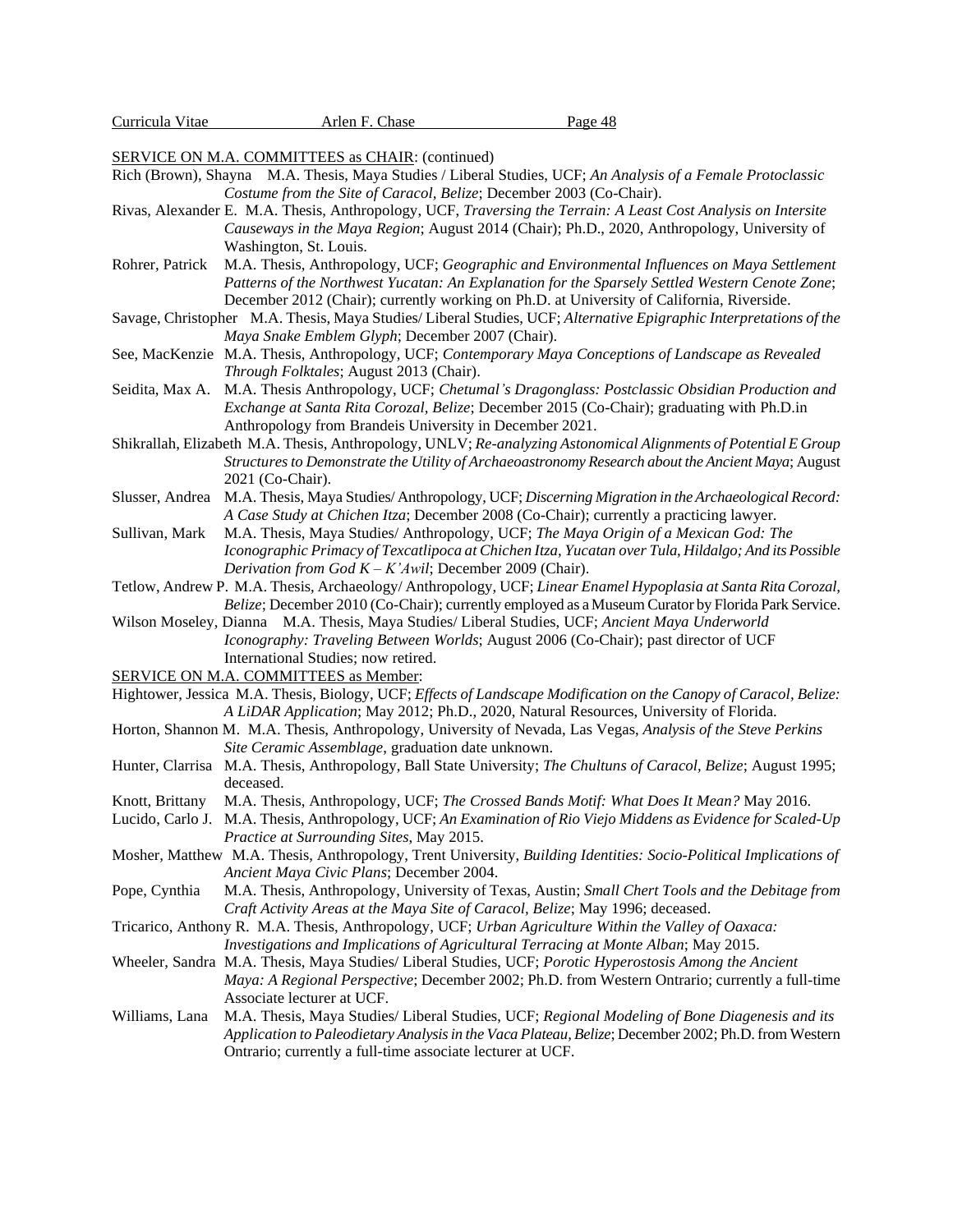| Curricula Vitae | Arlen F. Chase                                                                                      | Page 49                                                                             |
|-----------------|-----------------------------------------------------------------------------------------------------|-------------------------------------------------------------------------------------|
|                 | <b>SERVICE TO THE UNIVERSITY: UNLV: (2016 - 2019)</b>                                               |                                                                                     |
| UNIVERSITY:     | Scholarship Visibility and Impact Committee, 2018-2019.                                             |                                                                                     |
|                 |                                                                                                     |                                                                                     |
| DEPARTMENT:     | Bylaws Committee, 2017-2018.                                                                        |                                                                                     |
|                 | Progress Towards Tenure Committee, 2016-2019.                                                       |                                                                                     |
|                 | PTI Review Committee, 2018-2019.<br>Retreat Committee, 2016-2019 (Chair 2018-2019).                 |                                                                                     |
|                 |                                                                                                     | Search Committee, Bio-physical Assistant Professor, 2018-2019.                      |
|                 |                                                                                                     | Search Committee, Archaeology Assistant Professor, 2017-2018.                       |
|                 |                                                                                                     | Search Committee, Bio-physical Assistant Professor, 2016-2017.                      |
|                 | Search Committee, Cultural Assistant Professor, 2017-2018.                                          |                                                                                     |
|                 | Search Committee, Cultural Faculty-in-Residence, 2017.                                              |                                                                                     |
|                 | Website Committee, 2017-2018.                                                                       |                                                                                     |
|                 | <b>SERVICE TO THE UNIVERSITY: UCF: (1984 – 2016)</b>                                                |                                                                                     |
| STATE:          | Advisory Council of Faculty Senates, 2002-2013.                                                     |                                                                                     |
|                 | Chair, 2006-2008.                                                                                   |                                                                                     |
|                 | Vice-Chair, 2005-2006                                                                               |                                                                                     |
|                 |                                                                                                     | State of Florida General Education Committee (Social Sciences), 2012-2013.          |
|                 |                                                                                                     | Governor's Blue Ribbon Panel on Reforming Higher Education (Clearwater), July 2012. |
|                 | Board of Governors (BOG) Audit Committee, 2006-2008.                                                |                                                                                     |
|                 | BOG Student Affairs Committee, 2006-2008.                                                           |                                                                                     |
|                 | BOG Facilities Committee, 2006-2008.                                                                |                                                                                     |
|                 | BOG Safety Taskforce, 2007.                                                                         | State Committee for Common Course Prerequisites for Anthropology, 1999-2016.        |
|                 |                                                                                                     |                                                                                     |
| UNIVERSITY:     | Board of Trustees (BOT) Finance Committee, 2003-2005.                                               |                                                                                     |
|                 |                                                                                                     | Board of Trustees (BOT) Educational Programs Committee, 2003-2005.                  |
|                 | Presidential Advisory Staff (PAS), 2003-2005.                                                       |                                                                                     |
|                 | <b>University Faculty Senate:</b>                                                                   |                                                                                     |
|                 | Past Chair, 2005-2009.                                                                              |                                                                                     |
|                 | Chair, 2003-2005.                                                                                   |                                                                                     |
|                 | Vice-Chair, 2002-2003.<br>At-Large Senator, 2001-2005.                                              |                                                                                     |
|                 | Anthropology Senator, 2006-2013.                                                                    |                                                                                     |
|                 |                                                                                                     | Faculty Senate Steering Committee, 2002-2013.                                       |
|                 |                                                                                                     | Faculty Senate Committee-on-Committees (Chair), 2002-2003.                          |
|                 | <b>Faculty Senate Personnel Committee:</b>                                                          |                                                                                     |
|                 |                                                                                                     | 2009-2012 (Steering Liason).                                                        |
|                 |                                                                                                     | Faculty Senate Budget and Administration Committee:                                 |
|                 | 2001-2002 (Chair).                                                                                  |                                                                                     |
|                 |                                                                                                     | 2010-2013 (Steering Liason).                                                        |
|                 |                                                                                                     | Graduate Curriculum Committee (COS liaison, 2013-2014).                             |
|                 |                                                                                                     | Undergraduate Curriculum Committee (COS liason, 2013-2014).                         |
|                 | Faculty Leadership Development Committee, 2015-2016.<br>International Affairs Committee, 2015-2016. |                                                                                     |
|                 |                                                                                                     | University Graduates' Preparation and Employability Committee, 2013-2014.           |
|                 | Process Improvement Committee, 2013-2014.                                                           |                                                                                     |
|                 |                                                                                                     | Vice Provost for Regional Campuses Search Committee, 2012-2013.                     |
|                 | Provost's Budget Review Committee, 2011-2012.                                                       |                                                                                     |
|                 |                                                                                                     | Promotion & Tenure Procedures Review Committee, 2012-2013 (Facilitator).            |
|                 | General Education Steering Committee, 2012-2013.                                                    |                                                                                     |
|                 | Policy and Procedures Committee, 2004-2016.                                                         |                                                                                     |
|                 | Trustee Chair Selection Committee, 2012 (Facilitator).                                              |                                                                                     |
|                 | Undergraduate Education RFP Committee (2009-2010).                                                  |                                                                                     |
|                 | International College Committee 2007-2011.                                                          |                                                                                     |
|                 | Research Safety Task Force, 2007-2008.                                                              |                                                                                     |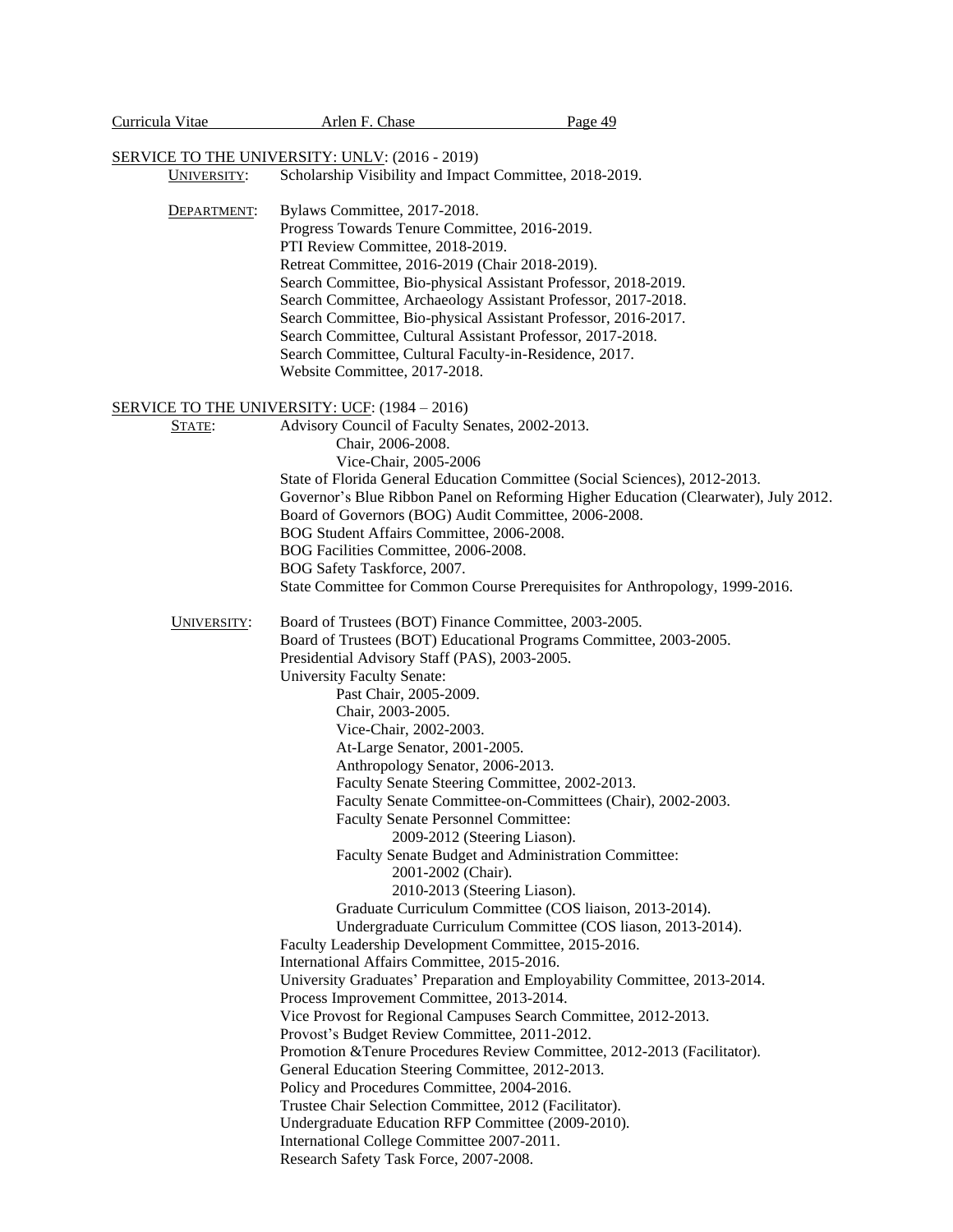| Curricula Vitae            | Arlen F. Chase                                           | Page 50                                                                                   |
|----------------------------|----------------------------------------------------------|-------------------------------------------------------------------------------------------|
|                            |                                                          | Committee on Excellence in Professional Service Award (Chair), 2003-2005.                 |
|                            | UCF SACS Reaffirmation Leadership Team, 2004-2006.       |                                                                                           |
|                            | SACS Faculty Qualifications Review Committee, 2005.      |                                                                                           |
|                            | Diversity and Inclusivity Council, 2004.                 |                                                                                           |
|                            |                                                          | P.E.P. (Professorial Excellence Program; 9% salary incr.) Selection Committee, 1996-1997. |
|                            | United Faculty of Florida (UFF):                         |                                                                                           |
|                            | UFF Senator for UCF, 1998-2000.                          |                                                                                           |
|                            | UFF Grievance Representative, 1997-2001.                 |                                                                                           |
|                            | UFF Grievance Chair, 1999-2001.                          |                                                                                           |
|                            |                                                          | Vice-President, UCF chapter of UFF, 1998-2000.                                            |
|                            | President, UCF chapter of UFF, 2002-2003.                |                                                                                           |
|                            |                                                          |                                                                                           |
| COLLEGE:                   | CAS A&P Bonus Committee, 2002.                           |                                                                                           |
|                            | CAS Interdisciplinary Committee, 1999-2000.              |                                                                                           |
|                            |                                                          | CAS Promotion and Tenure Committee, 1995-1997 (Chair, 1996-1997).                         |
|                            |                                                          | T.I.P. (Teaching Incentive Program; \$5,000 to base salary) Standards Com., 1996, 1998.   |
|                            | T.I.P. Selection Committee, 1996.                        |                                                                                           |
|                            |                                                          | COS Undergraduate Curriculum and Standards Committee, 2013-2015 (Chair).                  |
|                            |                                                          | COS Graduate Curriculum and Standards Committee, 2013-2015 (Chair).                       |
|                            | COS Mathematics Department Chair Search, 2014 (Chair).   |                                                                                           |
|                            |                                                          | Director Search, Nicholson School of Communication, 2015 (Chair).                         |
| DEPARTMENT:                | Executive Committee, 1995-1996.                          |                                                                                           |
|                            | Progress Towards Tenure Committee, 1991-2005.            |                                                                                           |
|                            | Budget Committee, 1997-1998, 2000-2002, 2004-2005.       |                                                                                           |
|                            | Bylaws Committee, 1994-1995.                             |                                                                                           |
|                            | Overload Rotation Committee, 1994-1995.                  |                                                                                           |
|                            |                                                          | Merit and Promotion and Standards Revision Committee, 2005.                               |
|                            |                                                          | Physical Anthropology Search Committee, 1996-1997, 1998-1999 (Chair).                     |
|                            |                                                          | Socio-Cultural Anthropology Search Committee, 1997-1998 (Chair).                          |
|                            | Anthropology Search Committee, 2000.                     |                                                                                           |
|                            | Sociology Search Committee, 2003.                        |                                                                                           |
|                            | Archaeology Search Committee, 2005-2006 (Chair).         |                                                                                           |
|                            | AESP Revision Committee 2011 (Chair).                    |                                                                                           |
| SERVICE TO THE PROFESSION: |                                                          |                                                                                           |
| <b>NATIONAL</b>            |                                                          | Member, Task Force 3 (Ethics Revision), Society for American Archaeology (2021 - ?)       |
|                            |                                                          | Chair, Committee on Ethics, Society for American Archaeology (2017-2023).                 |
|                            |                                                          | Elected to Section H's (Anthropology) Electorate Nominating Committee,                    |
|                            |                                                          | American Association for the Advancement of Science (2012-2014).                          |
| <b>BOOK SERIES:</b>        |                                                          | Series Editor (with D.Z. Chase) for Maya Studies (research monographs and books),         |
|                            | University Press of Florida, Gainesville (2000-present). |                                                                                           |
|                            | - 22 volumes published as of March 2021.                 |                                                                                           |
| <b>EDITORIAL BOARDS:</b>   |                                                          |                                                                                           |
|                            | Ancient Mesoamerica (Cambridge) (2001-2024).             |                                                                                           |
|                            |                                                          | British Archaeological Reports (Archaeology of the Maya) (Oxford) (2018-2023).            |
|                            |                                                          | Heritage (MDPI) (2017-2020) (2020-22): Archaeological Heritage Section Editor-in-Chief    |
|                            |                                                          | Research Reports in Belizean Archaeology (IOA) (2013-2022).                               |
|                            |                                                          | Princeton Studies in Climate, Environment, and History (Princeton) (2019-2024).           |
|                            | Pre-Columbian Art Research Institute (1993-2005).        |                                                                                           |
|                            | Mayab (Correspondent: 1988-1992).                        |                                                                                           |
| <u>ADVISOR:</u>            | Ceramica de Cultura Maya (1984-1996).                    |                                                                                           |
|                            | Association for Belizean Archaeology (1986-1992).        |                                                                                           |
|                            |                                                          |                                                                                           |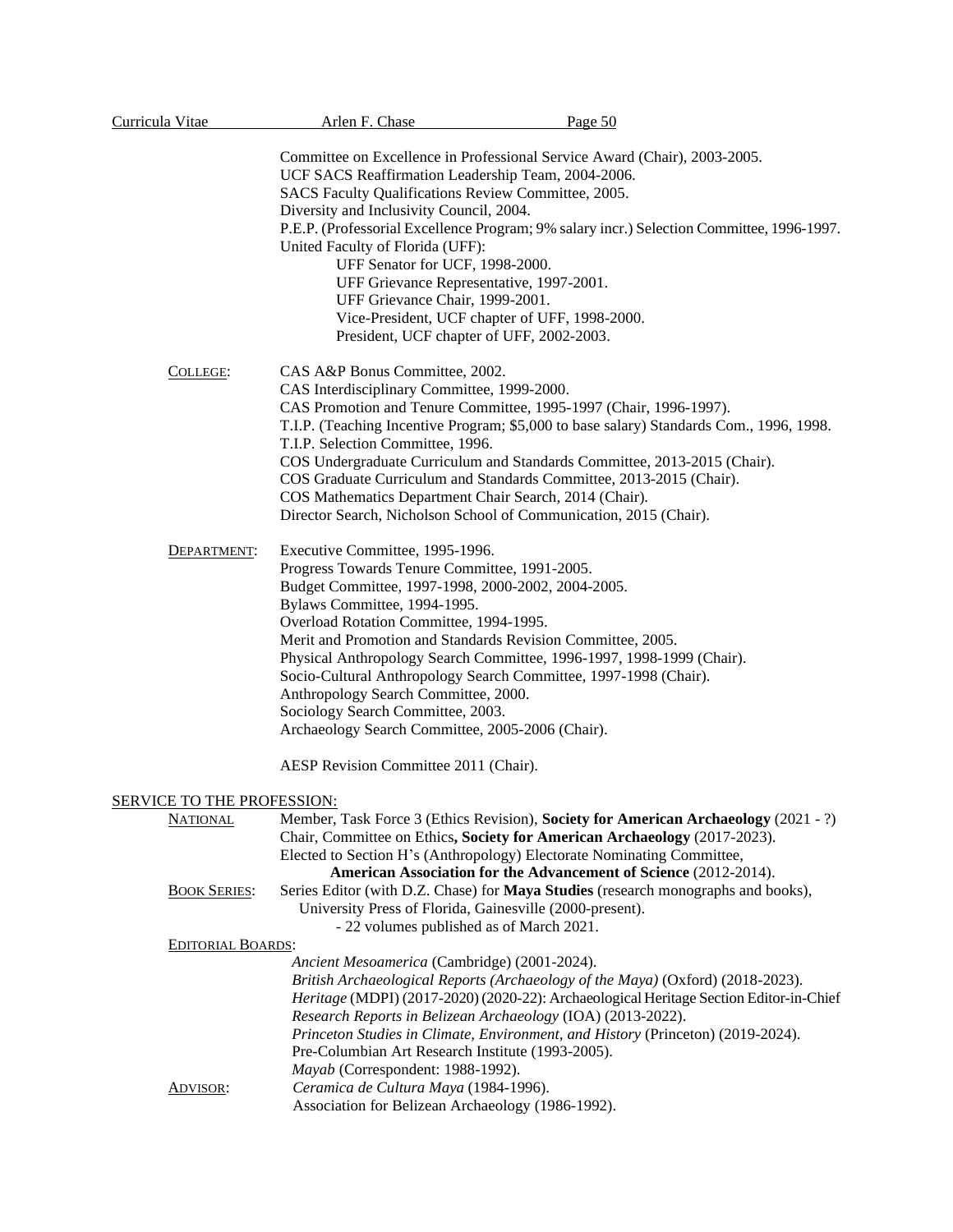#### SERVICE TO THE PROFESSION: (continued)

| <b>REVIEWER FOR:</b> | JOURNALS: |  |
|----------------------|-----------|--|
|----------------------|-----------|--|

Advances in Archaeological Practice (reviewer and **volume editor**) American Anthropologist. American Antiquity. Ancient Mesoamerica. Cambridge Archaeological Journal. Current Anthropology. Culture, Agriculture, Food and Environment. Heritage (review and **special section co-editor**). Journal of Anthropological Archaeology. Journal of Anthropological Research. Journal of Archaeological Method and Theory. Journal of Archaeological Research. Journal of Archaeological Science. Journal of Computer Applications in Archaeology. Journal of Ethnobiology. Journal of Field Archaeology. Latin American Antiquity. PLOS one. Proceedings of the National Academic of Sciences (reviewer and **article editor**). Research Reports in Belizean Archaeology. Remote Sensing. Science Advances (AAAS). South African Archaeological Bulletin. Urban Studies. REVIEWER FOR: PRESSES: University of Arizona. University Press of Colorado. University Press of Florida. University of Oklahoma. University of Pennsylvania (University Museum). REVIEWER FOR: GRANT PROPOSALS: Austrian Science Fund. European Research Council. KU Leuven (Belgium). Louisiana Board of Regents. National Aeronautics and Space Administration (NASA). National Endowment for the Humanities (NEH). National Geographic Society (NGS). National Science Foundation (NSF). Pennsylvania State University. Swiss National Science Association. Wenner-Gren Foundation. REVIEWER FOR: GRANT PROPOSALS (AS A PANEL MEMBER):

National Science Foundation (NSF) Archaeology, 2013-2015. National Aeronautics and Space Administration (NASA) Space Archaeology, Fall 2012. Wenner-Gren Foundation, Anthropology, 1997.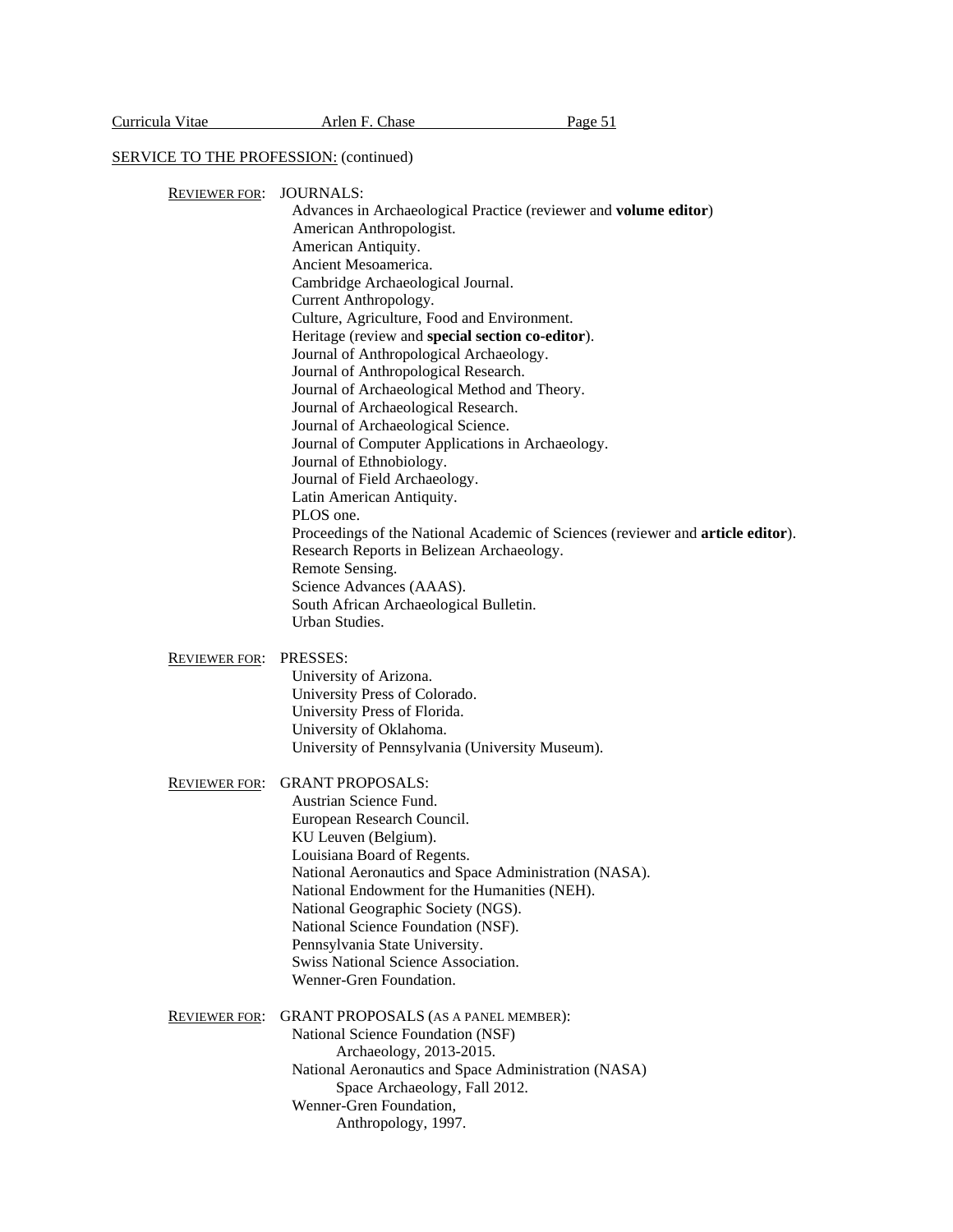| Curricula Vitae      | Arlen F. Chase                                     | Page 52                                                                              |
|----------------------|----------------------------------------------------|--------------------------------------------------------------------------------------|
|                      |                                                    |                                                                                      |
| <b>REVIEWER FOR:</b> | <b>ACADEMIC PROGRAMS:</b>                          |                                                                                      |
|                      |                                                    | Department of Anthropology, Williams College, MA (November 1996).                    |
|                      |                                                    | Department of Anthropology, Texas State University at San Marcos, TX (October 2009). |
|                      |                                                    | Department of Anthropology, University of Cincinnati, Ohio (November 2010).          |
|                      |                                                    | Department of Anthropology, University of Texas, San Antonio (April 2019).           |
| <b>REVIEWER FOR:</b> |                                                    | ACADEMIC PROMOTIONS TO THE RANK OF ASSOCIATE OR FULL PROFESSOR:                      |
|                      | Department of Anthropology, Baylor University (1). |                                                                                      |
|                      |                                                    | Department of Anthropology, City University of New York (2).                         |
|                      |                                                    | Department of Anthropology, Southern Methodist University (1).                       |
|                      |                                                    | Department of Anthropology, University at Albany, SUNY (1).                          |
|                      |                                                    | Department of Anthropology, University of Arizona (2).                               |
|                      |                                                    | Department of Anthropology, University of Cincinnati (1).                            |
|                      |                                                    | Department of Anthropology, University of New Hampshire (2).                         |
|                      |                                                    | Department of Anthropology, University of Texas, Austin (1).                         |
|                      |                                                    | Department of Anthropology, University of Texas, San Antonio (1).                    |
|                      |                                                    | Department of Anthropology and Sociology, Howard University (1).                     |
|                      | Department of Archaeology, Boston University (1).  |                                                                                      |
|                      |                                                    | Department of Sociology and Anthropology, Ohio University (2).                       |
|                      |                                                    | Department of Sociology, Anthropology and Social Work, Texas Tech University (2).    |
|                      |                                                    | Florida Museum of Natural History, University of Florida (2).                        |
|                      |                                                    |                                                                                      |
|                      |                                                    |                                                                                      |

 PUBLIC RELATIONS: MAGAZINES: articles about research efforts have appeared in: **Science News** (1985, 1992); **Emphasis** (1985, 1987, 1993, 2005); **Central Florida** (1987); **Ms.** (1988) **GEOMUNDO** (1987); **Smithsonian** (1989); **Mexicon** (1990, 1992); **Florida** (1992); **Mayab** (1992); **Belize Today** (1992, 1993); **GEO** (1993); **TIME** (1993); a series of Automobile Magazines(1994); **Bicycling** (1995); **Escape** (1995); **National Geographic Traveler** (1995); **P.M.- MAGAZIN** (1995); **Focus** (1996); **American Archaeology** (2003); **Der Speigel** (2010); **PRISM** (2010); **Science & Vie** (2010); **American Archaeology** (2011); **Nexus** (2012); **Inside Higher Education** (2012), **Florida Trend** (2012), **Optic and Photonics News** (2014); **NASA Earth Observatory** (2017); **American Archaeology** (2018, 2022); **Caribbean Beat Magazine** (2019); **artnetnews** (2019); **Physics** (2020).

> BOOKS: research efforts have been featured in **World Book Encyclopedia Yearbook** (1986, 1992) as well as guidebooks, such as **New Key to Belize** by Stacy Ritz (1994), **Adventuring in Belize** by Eric Hoffman (1994), and **An Archaeological Guide to Northern Central America** by Joyce Kelly (1996). Lidar work has been highlighted in **The Lost City of the Monkey God** (pp. 62-64) by Douglas Preston (2017) and in **The Laser That's Changing the World** (pp. 116-121) by Todd Neff (2018).

> NEWSPAPERS: coverage of research activity has been extensive with front page coverage in: **Orlando Sentinel** (1984, 1985, 1986, 1993); **Newsday** (1985); **Washington Post** (1985); **New York Times** (2000, 2010) and others (e.g., **Denver Post** [2000]). Other coverage has included: **New York Times**(1985, 1993), **Chicago Tribune** (1989), **Tampa Tribune** (1992), **Diario del Yucatan** (1993); **Los Angeles Times** (1993) as well as hundreds of other newspapers world-wide; **Ashbury Park Press**(1995); **USA Today** (2000). The LiDAR 2010 news release was covered internationally by many newspapers and has been placed in numerous web postings (see below). Coverage of our research has been continual; e.g., the **Washington Post** on June 6, 2015 and the **Las Vegas Review-Journal** on April 7, 2019.

> RADIO/TELEVISION: approximately a dozen interviews **National Public Radio** since 1985 as well as appearances on other radio call-in and interview shows; numerous local television appearances as well as national appearances (listed below); a 1985 newsrelease was seen on the **Cable News Network**, as was 1995 work with MayaQuest. Multiple television shows have been done relating to my research at Caracol and on the Maya. (see section on "Professional Video/Film Productions" above). Appearance on **FOX News Network**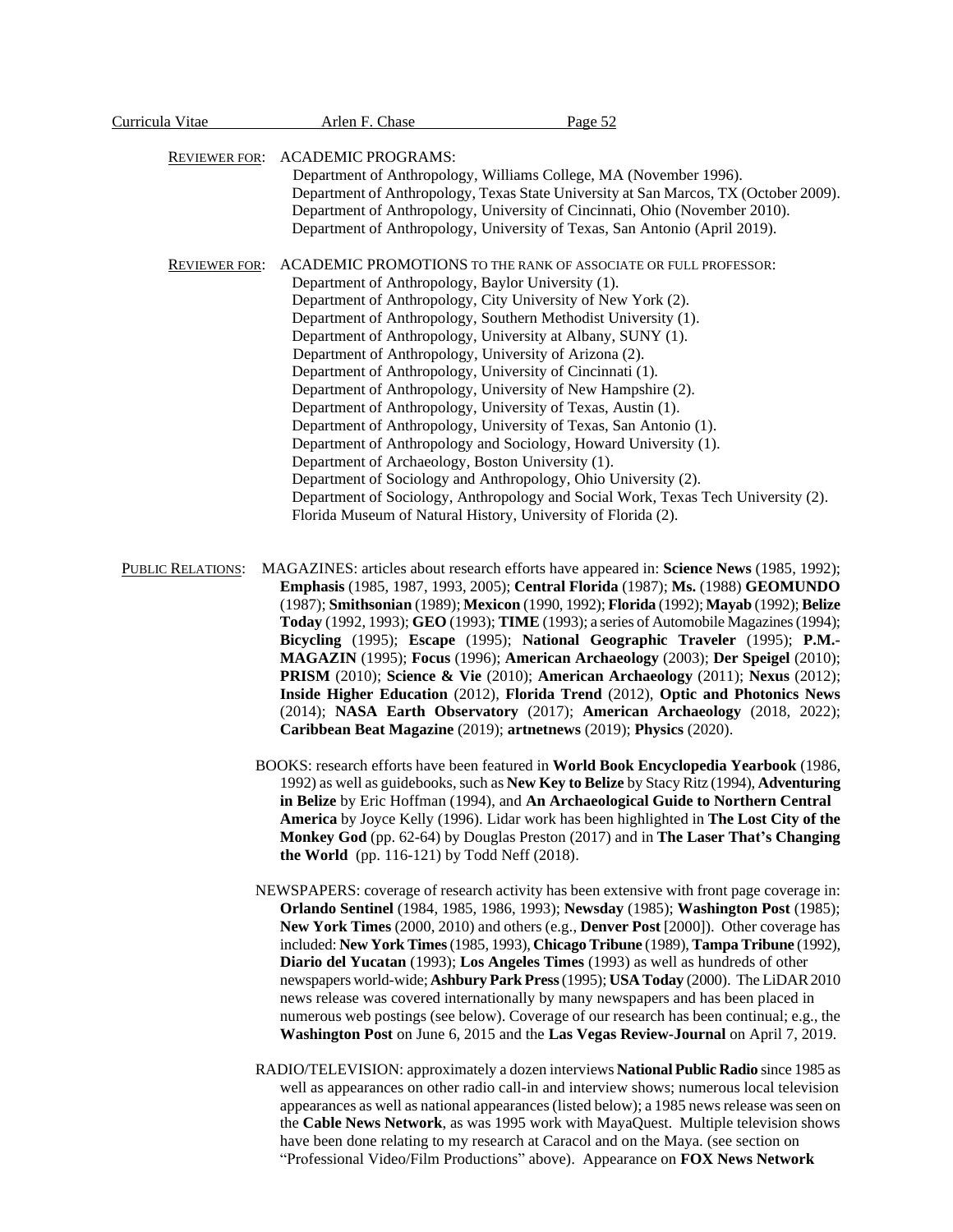|  |  | Curricula Vitae |
|--|--|-----------------|
|  |  |                 |

(Hannity) for a segment on 2012 (August 2009). Podcast/Radio Interviews(May 2010) with ABC News in Melbourne, Austraila; in the New York Times Science Times with David Corcoan; and with Boyd Matson for National Geographic Weekend.

- INTERNET: 2010 LiDAR news release was covered by Google News, New York Times, and National Geographic (among others). For National Geographic, it was ranked as the 3rd most important story of 2010 in terms of web hits. UCF prepared a short video that was uploaded to YOU-TUBE (available at [www.caracol.org\)](http://www.caracol.org/).
- OUTREACH PROGRAM: following successful collaboration with OrangeCounty Schools and the "Maya" Jason Project in 1994, selected UCF undergraduates are trained to give lectures to area schools; in conjunction with the Orlando Museum of Art, two different **Maya Treasure Trunks** have been created for circulation to elementary and middle schools.

PUBLIC LECTURES: frequently done; see section below for a selection.

# SELECTED PUBLIC LECTURES:

- 2022 "Ancient Mesoamerican Population History: Estimating Past Complexity and Change from the Archaeological Record," Amerind Free Online Lecture, Amerind Foundation, Arizona (with D.Z. Chase and A.S.Z. Chase – June 11).
- 2020 "The Impact of Lidar on Archaeological Research at the Ancient Maya City of Caracol, Belize," UCLA Cotsen Institute of Archaeology "Pizza Talk," UCLA, Los Angeles (January 8).
- 2019 "Archaeology at Santa Rita Corozal and Caracol, Belize: Maya Hidden Worlds Revealed," UNLV Alumni Lecture and Exhibit Tour, Natural History Museum of Utah, Salt Lake City (with D.Z. Chase – May 7).
- 2018 "How Technology and Long-Term Archaeological Research Reveal the Life of the Ancient Maya," COLA Lecture, Research Week 2018, UNLV, Las Vegas (with D.Z. Chase – October 10).
- 2017 "Caracol's Impact on the Landscape of the Classic Period Maya," Keynote Address, 14th Annual Tulane Maya Symposium entitled "Monumental Landscapes: How the Maya Shaped Their World," New Orleans, Louisiana (March 3).
- 2016 "The Ancient Maya: Archaeological Research at Caracol, Belize," Phi Kappa Phi Lecture, Marjorie Barrick Museum / Harry Reid Center, UNLV, Las Vegas (with D.Z. Chase – October 6).
- 2016 "Maya Architecture," Witte Museum, San Antonio, Texas (July 20).
- 2015 "Paradigm Shifts and Technology in Maya Archaeology: A Thirty Year Perspective from Caracol, Belize," Keynote Address for South-Central Conference on Mesoamerica, San Antonio, Texas (November 6).
- 2015 "How Technology is Changing Maya Archaeology: LiDAR and Caracol, Belize," Sigma Xi Distinguished Lecture, Eastern Illinois University, Charleston, Illinois (March 26).
- 2014 "How Technology is Changing the Archaeology of the Ancient Maya," Sigma Xi Distinguished Lecture, Iowa State University, Ames (October 9).
- 2014 "Thirty Years of Archaeology at the Maya City of Caracol, Belize," Anthropology Department, University of South Alabama, Mobile (with D.Z. Chase – September 11).
- 2014 "Thirty Years of Archaeological Research at Caracol, Belize: Understanding the Ancient Maya," UCF Womens' Club, Winter Springs (with D.Z. Chase – April 10).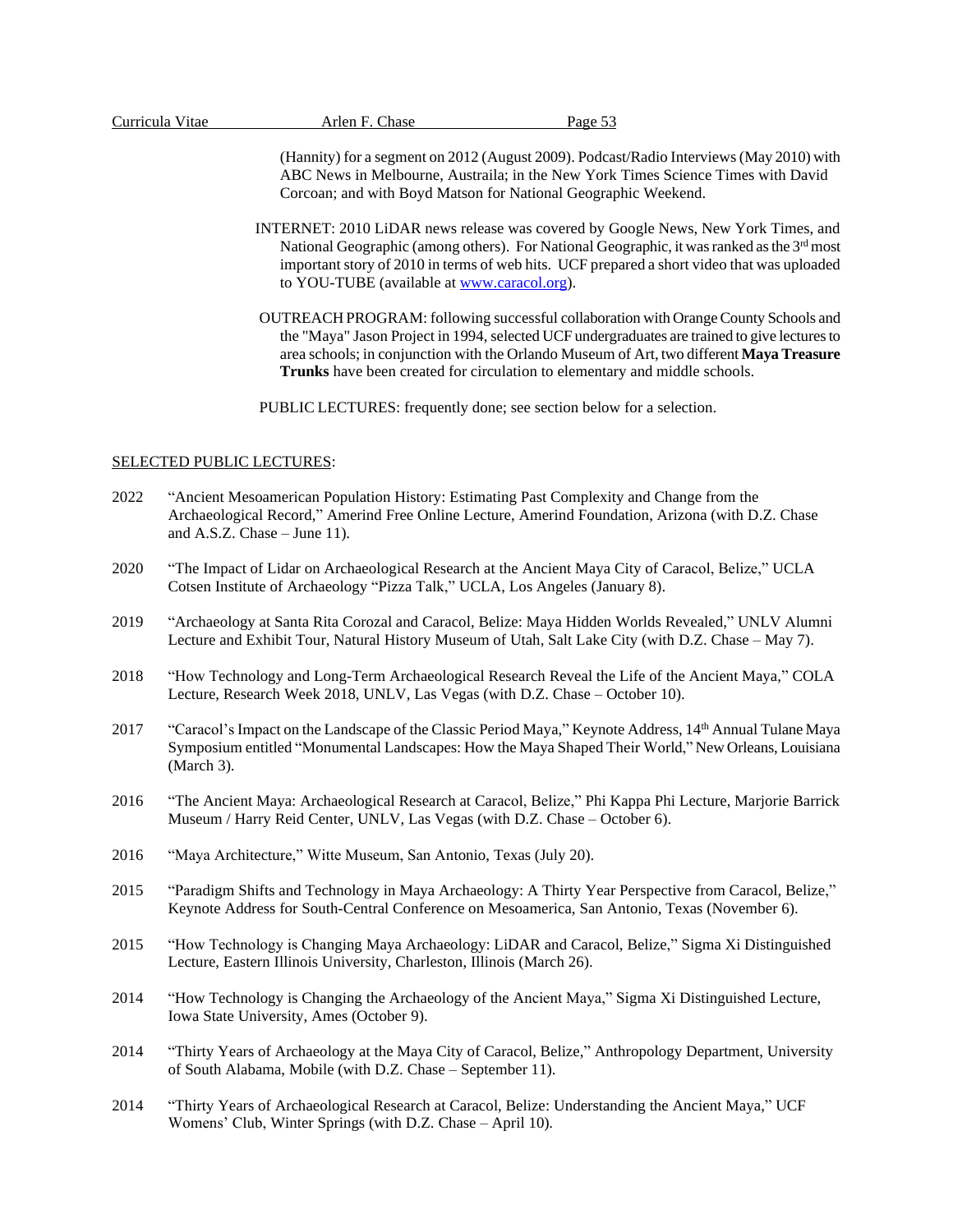- 2013 "Airborne LiDAR at Caracol, Belize: Implications for Maya Archaeology," Science Museum of Minnesota, Minneapolis (with D.Z. Chase and J.F. Weishampel – November).
- 2013 "Maya Religion as Viewed through the Archaeological Record of Caracol, Belize," Maya Society of Minnesota, Minneapolis (with D.Z. Chase – July).
- 2013 "Thirty Years of Research at Caracol, Belize: Maya Archaeology in Long-Term Perspective," Maya Society of Minnesota, Minneapolis (with D.Z. Chase – July).
- 2013 "After the Maya Apocalypse: Caracol, Archaeology, and Time," Café Scientifique, Orlando (with D.Z. Chase – May).
- 2011 "Applying Technology to a Maya Landscape: LiDAR and Caracol, Belize," University of Pennsylvania Museum of Archaeology and Anthropology, 29<sup>th</sup> Annual Maya Weekend (with D.Z. Chase – April).
- 2011 "Resilience and Vulnerability in the Ancient Maya World: Using the Past to Plan a Better Future," 1st Annual Maya at the Lago Conference, Davidson, North Carolina (G. Iannone, A.F. Chase, and D.Z. Chase – April).
- 2010 "Technology, Tombs, and Texts: Uncovering the Ancient Maya Past at Caracol, Belize," 2010 Founder's Lecture, Harvard Peabody Museum, Cambridge (with D.Z. Chase – December).
- 2010 "The Application of Airborne LiDAR to Caracol, Belize: Interpreting an Ancient Maya Landscape," Department of Anthropology, Harvard University (with D.Z. Chase – December).
- 2009 "Grounding" Maya Complexity: Landscape, Settlement Patterns, and LIDAR at Caracol, Belize," Mayaathe Playa 3, Palm Coast High School, Palm Coast (with D.Z. Chase and J.F. Weishampel – October).
- 2009 "Archaeological Research at Caracol, Belize: Attempting to Understand the Ancient Maya," Departmento de Antropologia, Universidad Autonoma de Yucatan (June).
- 2008 "'Urning For More:' Ancient Maya Caching Practices at Caracol, Belize," Maya at the Playa 2, Palm Coast High School, Palm Coast (with D.Z. Chase – October).
- 2008 "Twenty-five Years of Research at Caracol, Belize: Changing Paradigms in Maya Archaeology," The Ben and Trudy Termini Distinguished Anthropologist Lecture, The University of Texas at Arlington (April).
- 2007 "Maya Archaeology at Caracol, Belize: The First Quarter Century," Maya at the Playa, Palm Coast High School, Palm Coast (with D.Z. Chase – May).
- 2006 "Archaeology at Caracol, Belize," University Club of Winter Park and Citrus Club of Orlando (with D.Z. Chase – September).
- 2005 "Research on the Maya: New Discoveries at Caracol, Belize," Orlando Museum of Art, Orlando (with D. Z. Chase – October).
- 2004 "Caracol: Maya Metropolis," Archaeological Institute of America, St. Louis Society, Saint Louis Art Museum, St. Louis, MO (with D.Z. Chase – May).
- 2004 "Caracol, Belize: New Archaeological Discoveries from the Last Decade," Cayo Tourist Guides Association, San Ignacio, Cayo, Belize (with D.Z. Chase – March).
- 2003 "The University of Central Florida Caracol Archaeological Project," Valencia Community College, Orlando (with D.Z. Chase – October).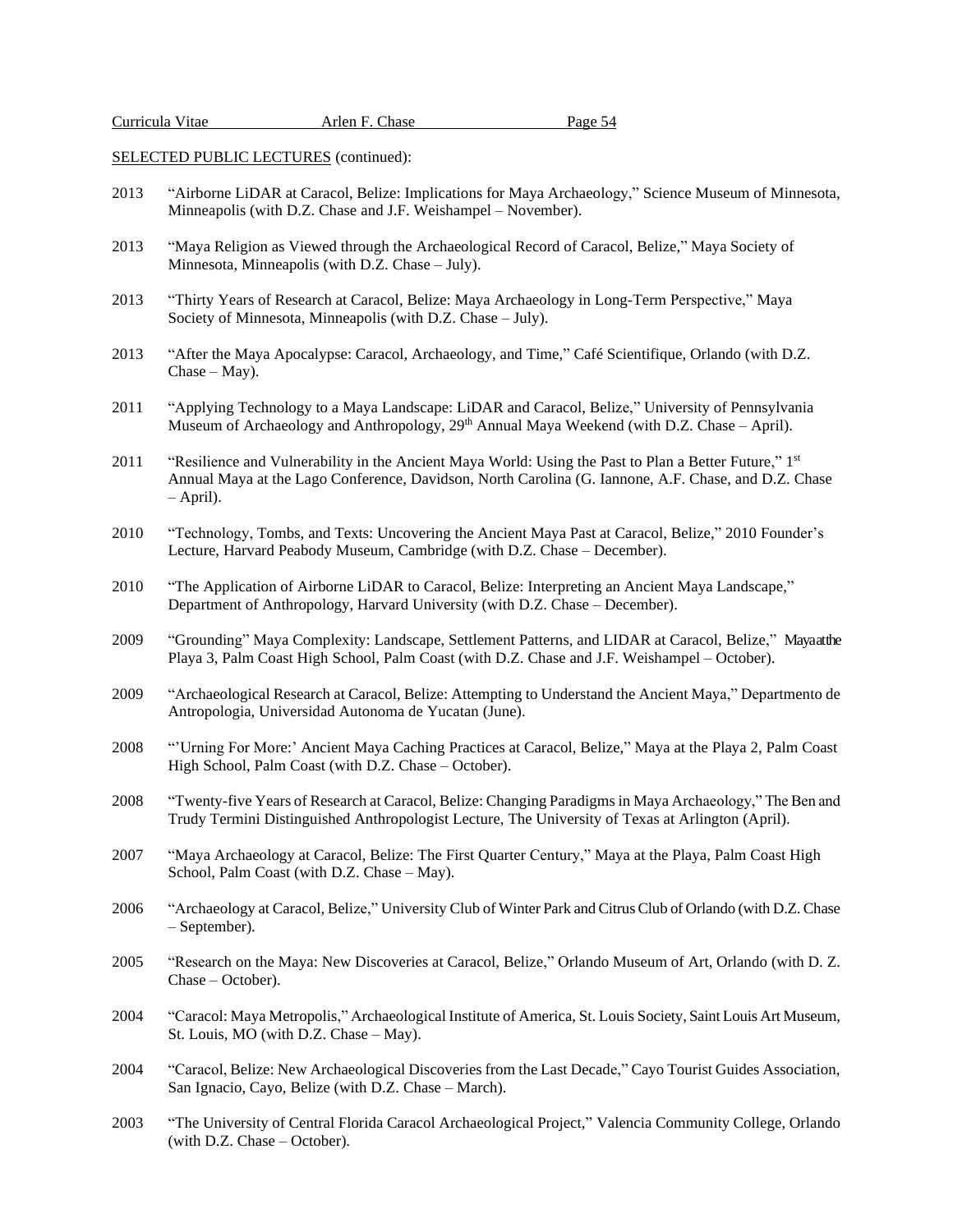| Curricula Vitae | Arlen F. Chase |
|-----------------|----------------|
|-----------------|----------------|

2002 "The University of Central Florida Caracol Archaeological Project: Research and Teaching in the Jungle of Belize, Central America," University of Central Florida Board of Trustees, Orlando (with DZChase-September).

Page 55

- 2001 "Caracol: The Development and Collapse of a Maya Urban Center," Orlando Museum of Art, Orlando (with D. Z. Chase – October).
- 1999 "The Construction of a Maya Empire at Caracol,Belize," Embry-Riddle University (with D.Z. Chase -October).
- 1998 "What the Glyphs Don't Tell You: Understanding the Maya City of Caracol, Belize," Orlando Museum of Art, Orlando (with D.Z. Chase – October).
- 1998 "Caracol Pot-Luck," Orlando Museum of Art, Orlando (with D.Z. Chase October).
- 1998 "Caracol Update: New Finds from the 1997 Field Season," Orlando Museum of Art, Orlando (with D.Z. Chase - January)
- 1998 "Mysteries of the Maya Revealed," Valencia Community College Humanities Lecture, Orlando (with D.Z. Chase - January).
- 1997 "The Rise and Fall of a Classic Maya Empire," Maya Society of Minnesota, Minneapolis (with D.Z. Chase June).
- 1997 "Managing an Empire in the Classic Maya Lowlands," Plenary Lecture for the 1997 International Symposium on Human Dimensions of Natural Resource Management in the Americas, Belize City (sponsored by Colorado State University; with D. Z. Chase - February).
- 1996 "Warfare and Empire on the Edge of the Maya Heartland," Florida Atlantic University Distinguished Lecture Series, Boca Raton (with D.Z. Chase - November).
- 1996 "Conflict on the Edges of the Maya Empire," School of American Research Membership Lecture, Santa Fe (with D.Z. Chase - September).
- 1996 "Settlement Research at Caracol, Belize and its Implications for the Ancient Maya," Orlando Museum of Art, Orlando (with D.Z. Chase - January).
- 1995 "The Ancient Maya and the City of Caracol," Orlando Museum of Art, Orlando (with D.Z. Chase January).
- 1995 "The Same, But Different: Before and After the Classic Maya Collapse," 3rd Annual Maya Symposium, Brevard Community College, Cocoa Beach (with D.Z. Chase - January).
- 1994 "Ongoing Investigations at Caracol," 2nd Annual Maya Symposium, Brevard Community College, Cocoa Beach (with D.Z. Chase - January).
- 1994 "The Archaeology of Caracol, Belize," lecture for Land Rover's La Ruta Maya Voyage of Discovery," Blancaneaux Lodge, Mountain Pine Ridge, Belize (with D.Z. Chase - January).
- 1993 "History and Archaeology: Excavations at the Maya Site of Caracol, Belize," St. Augustine Archaeological Society, St. Augustine, Florida (with D.Z. Chase - October).
- 1993 "Caracol's Potential as a World Heritage Site," UNESCO Conference on World Heritage and Biosphere Reserves in Belize, Belize City, Belize (with D.Z. Chase - March).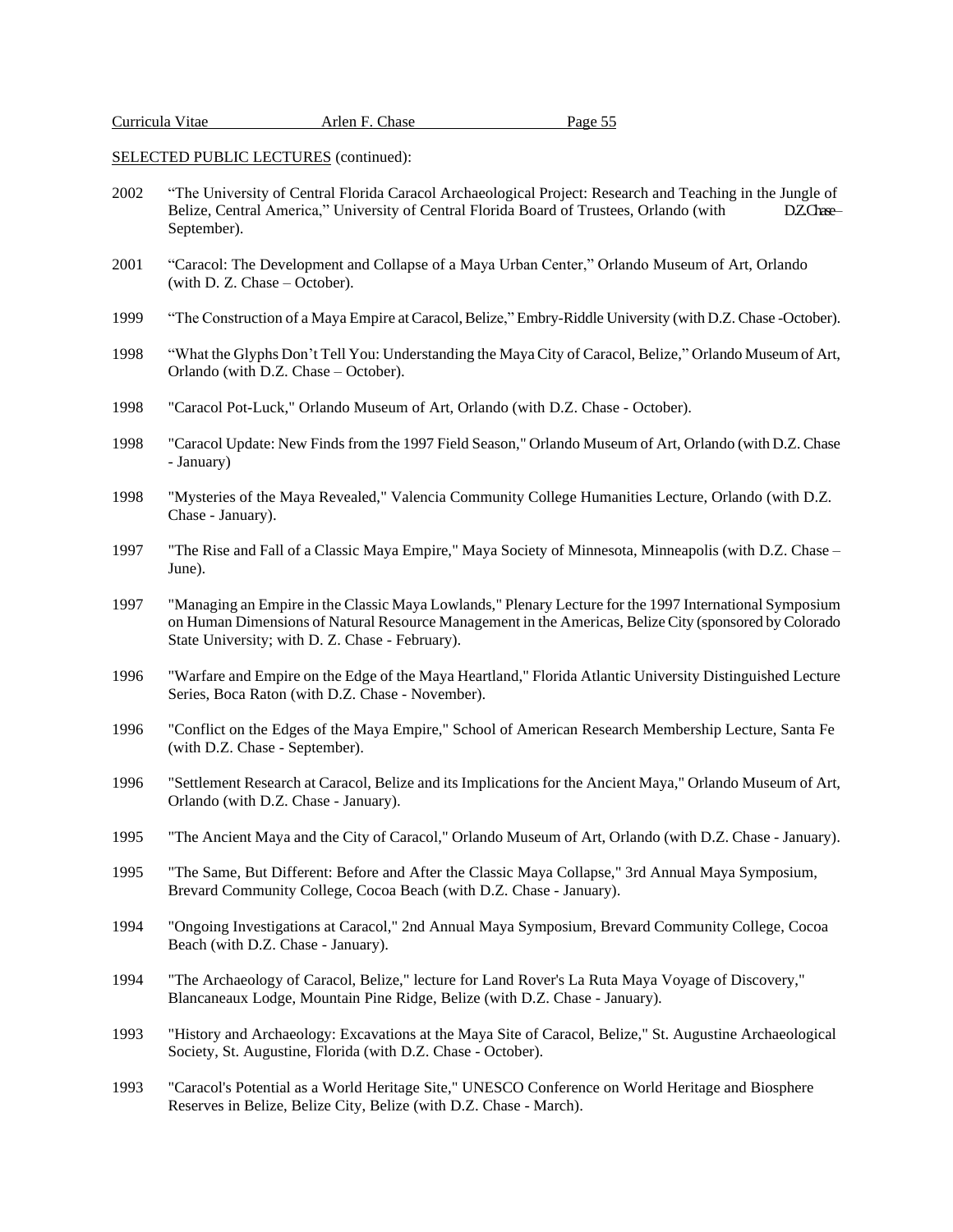| Curricula Vitae | Arlen F. Chase | Page 56 |
|-----------------|----------------|---------|
|-----------------|----------------|---------|

- 1992 "Caracol and the Mundo Maya," First World Congress on Tourism and the Environment, Belize City, Belize (with D.Z. Chase - April).
- 1991 "Classic Politics at the Maya Site of Caracol, Belize," South Orlando Kiwanis Club, Orlando (with D.Z. Chase - January).
- 1990 "The Maya of Caracol, Belize," Lecture and Reception at U.S. Ambassador's residence in Belize City for 100 Belizean government and civilian VIPs (with D.Z. Chase - April).
- 1989 "On the Cutting Edge: Investigations at Caracol, Belize," Department of Humanities, University of South Florida, Tampa (with D.Z. Chase - October).
- 1989 "Maya Warfare and Urban Development at Caracol, Belize," Association for Belizean Archaeology, Belize City, Belize (with D.Z. Chase - May).
- 1988 "The Impact of Caracol, Belize on the Classic Period Maya," Central Florida Anthropological Association, Orlando (with D.Z. Chase - September).
- 1988 "Maya Warfare in the Classic Period and Caracol, Belize," Florida Institute of Technology, Melbourne (with D.Z. Chase - October).
- 1988 "New Findings from Caracol: The 1988 Season," Institute of Maya Studies, Miami (with D.Z. Chase October).
- 1988 "Caracol, Belize: An Updated View," Association for Belizean Archaeology, Cayo, Belize (with D.Z. Chase March).
- 1987 "Royal Tombs and Peasant Labor: Maya Archaeology in Belize," Central Florida Chapter of Sigma Xi, Orlando (with D.Z. Chase - November).
- 1987 "Caracol: The 1987 Season," Institute of Maya Studies, Miami (with D.Z. Chase September).
- 1987 "Glimmers of a Forgotten Realm: Maya Archaeology at Caracol, Belize," Orlando Museum of Art at Loch Haven, Orlando (with D.Z. Chase - January).
- 1987 "Maya Archaeology at Caracol and Santa Rita Corozal, Belize," Orlando Science Center, Orlando (with D.Z. Chase - January).
- 1986 "Classic to Postclassic Continuities among the Maya of Belize," Florida Institute of Technology, Melbourne (with D.Z. Chase - October).
- 1986 "Recent Investigations at Caracol, Belize: A Middle Classic Maya Metropolis," Orlando Kiwanis International, Orlando (with D.Z. Chase - September).
- 1986 "Offerings to the Gods: Maya Archaeology at Santa Rita Corozal, Belize," Loch Haven Art Center, Orlando (with D.Z. Chase - January).
- 1985 "Archaeology at Santa Rita Corozal: The Final Season;" The Explorer'sClub: Central Florida Chapter, Orlando (with D.Z. Chase - October).
- 1985 "Maya Prehistory at Santa Rita Corozal, Belize," Southeastern Conference on Latin American Studies, Orlando (with D.Z. Chase - March).